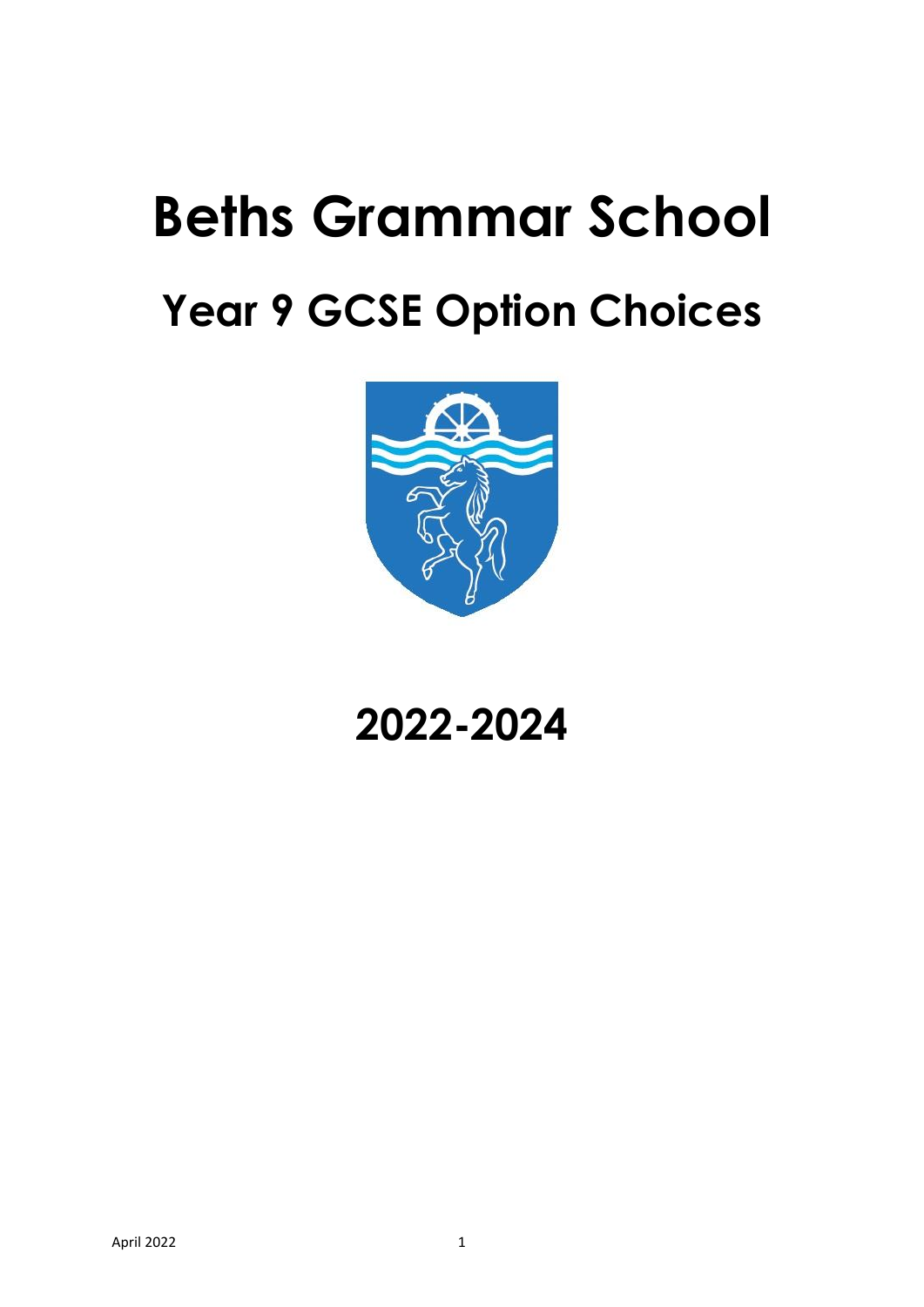## **Introduction**

As you know, an aspect of our current KS4 curriculum is that in certain subjects, Year 9 students begin exam courses and take GCSE exams prior to entering Year 11. Year 10 is however the main year in which all subjects move their focus to GCSE.

All subjects will be graded 9-1 and will be taken in May/June 2024 (i.e. in Year 11) including GCSE Mathematics, GCSE English Language and GCSE English Literature.

All students will also have lessons in Games and PSHCE. These subjects are not examined.

As part of the core curriculum, it is strongly recommended that all students study a Modern Foreign Language to GCSE with a choice between Chinese Mandarin, French, German, Italian and Spanish; and a Humanity to GCSE with a choice between Geography or History. All students will follow the separate sciences (i.e. Biology, Chemistry, Physics) option.

Further option choices can be made from the list below:

| <b>GCSE</b> | Art & Design                         | <b>GCSE</b> | <b>Business</b>                |
|-------------|--------------------------------------|-------------|--------------------------------|
| <b>GCSE</b> | Chinese Mandarin                     | <b>GCSE</b> | <b>Classical Civilisation</b>  |
| <b>GCSE</b> | Computer Science                     | <b>GCSE</b> | Design & Technology (Graphics) |
| <b>GCSE</b> | Design & Technology (Product Design) | <b>GCSE</b> | Drama                          |
| <b>GCSE</b> | Economics                            | <b>GCSE</b> | Electronics                    |
| <b>GCSE</b> | French                               | <b>GCSE</b> | Geography                      |
| <b>GCSE</b> | German                               | <b>GCSE</b> | History                        |
| <b>GCSE</b> | Italian                              | <b>GCSE</b> | Latin                          |
| <b>GCSE</b> | Music                                | <b>GCSE</b> | PE                             |
| <b>GCSE</b> | Photography                          | <b>GCSE</b> | <b>RE</b>                      |
| <b>GCSE</b> | Sociology                            | <b>GCSE</b> | Spanish                        |
| <b>GCSE</b> | <b>Statistics</b>                    |             |                                |

This booklet provides details about the core subjects in our Year 10 curriculum and those which are optional as well as some guidance on making option choices. Due to current restrictions, the Year 9 Options Evening will be a pre-recorded presentation which will be uploaded to Year 9 MSTeams group for 6.00pm on Thursday 5 May 2022. Any general questions can be submitted in advance and will be answered during the evening by using this link: <https://www.surveymonkey.co.uk/r/BethsGCSEQuestions2022>, however any subject specific questions should be directed to the relevant teacher or Head of Department.

- The five subject preferences (the fifth is a reserve) should be submitted in order.
- Choices are to be submitted via SurveyMonkey the link is at the end of this booklet and will go live after the presentation.
- Please complete this **by Friday 13 May 2022.**

These choices will be reviewed by Ms King (Assistant Headteacher, Key Stage 3), Ms Amin (Head of Year) and Mr Ward (SENDCo) and the latest report grade predictions will also be considered. Any suggested amendments to the student choices will be communicated to both the student and their parents. We aim to be able to inform you of your courses by the end of June.

These are significant decisions that will affect your son's academic progress and future development. It is important that he enjoys the subjects he follows and matches them to his talents and skills. There will, of course, be many opportunities for discussion to resolve any doubts felt by students or teachers at this important time in your son's school career, and it is vital that at the end of this consultation process you, your son, his form tutor and his teachers are comfortable with the decisions made. The school will try to meet every student's agreed preferences, but this will depend on staff being available, as well as enough students choosing an option to make a teaching group viable.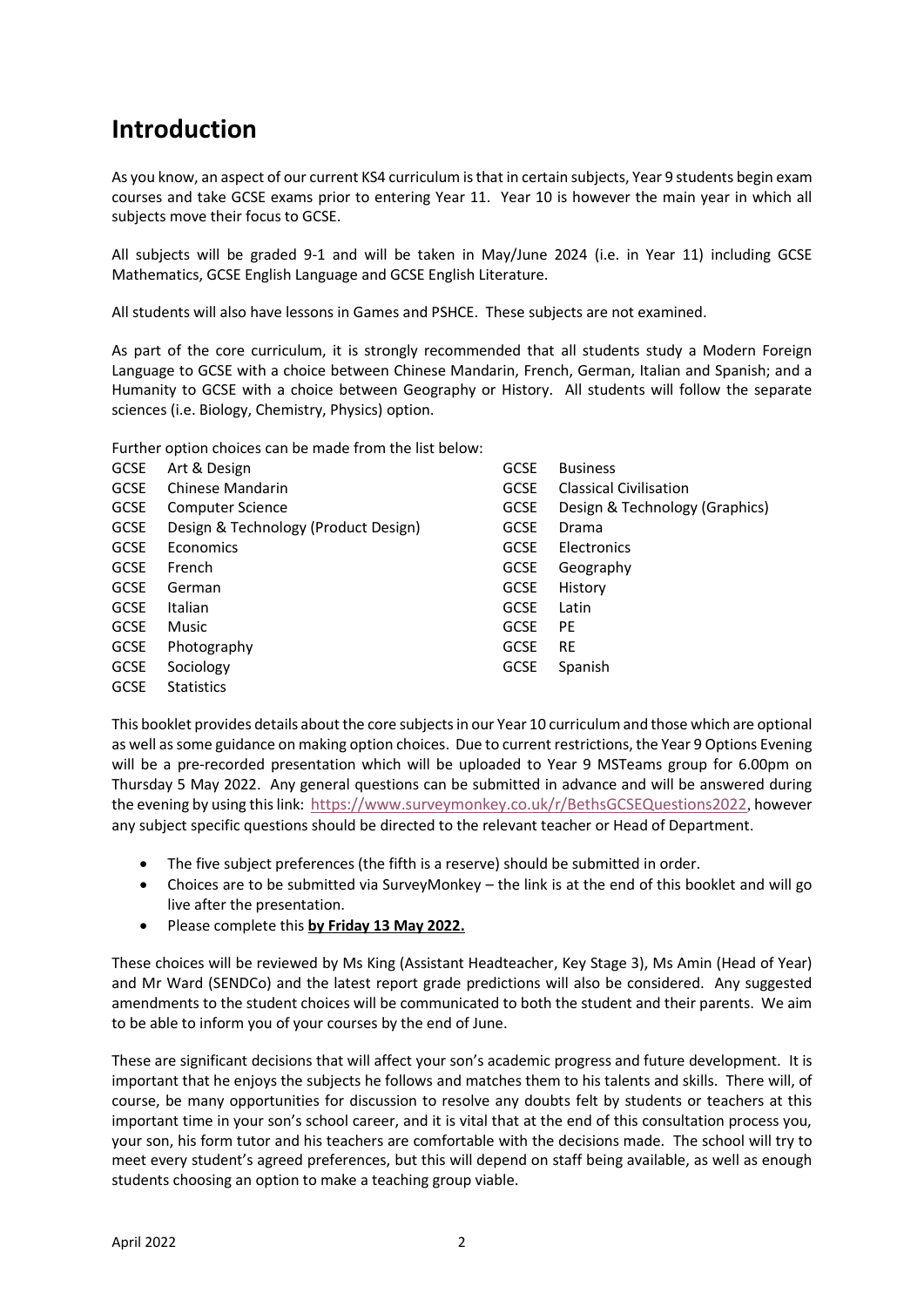## **THE CURRICULUM IN YEARS 10 AND 11**

*Please note that the details of this curriculum offer are correct at the time of printing, but they are kept under continuous review and may be subject to change if circumstances alter.*

#### **Each student is expected to study the following core subjects, along with Games and PSHCE**:

| English Language   | to GCSE      | Page 17     |
|--------------------|--------------|-------------|
| English Literature | to GCSE      | Page 18     |
| <b>Mathematics</b> | to GCSE      | Page 29     |
| Science (Separate) | to GCSE      | Pages 35-37 |
| Games              | Not examined |             |
| <b>PSHCE</b>       | Not examined |             |

**Each student will also study four further courses from the following list.** *The school strongly recommends that all students study a Modern Foreign Language and a Humanity.*

| Art & Design                  | to GCSE | Page 4      |
|-------------------------------|---------|-------------|
| <b>Business</b>               | to GCSE | Page 5-6    |
| Chinese Mandarin (MFL)        | to GCSE | Page 7      |
| <b>Classical Civilisation</b> | to GCSE | Page 8      |
| Computer Science              | to GCSE | Page 9      |
| Design Technology             | to GCSE | Page 10-11  |
| Drama                         | to GCSE | Pages 12-13 |
| Economics                     | to GCSE | Page 14     |
| Electronics                   | to GCSE | Page 15-16  |
| French (MFL)                  | to GCSE | Page 19-20  |
| Geography (Humanity)          | to GCSE | Page 21     |
| German (MFL)                  | to GCSE | Page 22-23  |
| History (Humanity)            | to GCSE | Page 24     |
| Italian (MFL)                 | to GCSE | Page 25-26  |
| Latin                         | to GCSE | Page 27-28  |
| Music                         | to GCSE | Pages 30-31 |
| Photography                   | to GCSE | Page 32     |
| <b>Physical Education</b>     | to GCSE | Page 33     |
| <b>Religious Studies</b>      | to GCSE | Page 34     |
| Sociology                     | to GCSE | Page 38     |
| Spanish (MFL)                 | to GCSE | Page 39-40  |
| <b>Statistics</b>             | to GCSE | Page 41     |
|                               |         |             |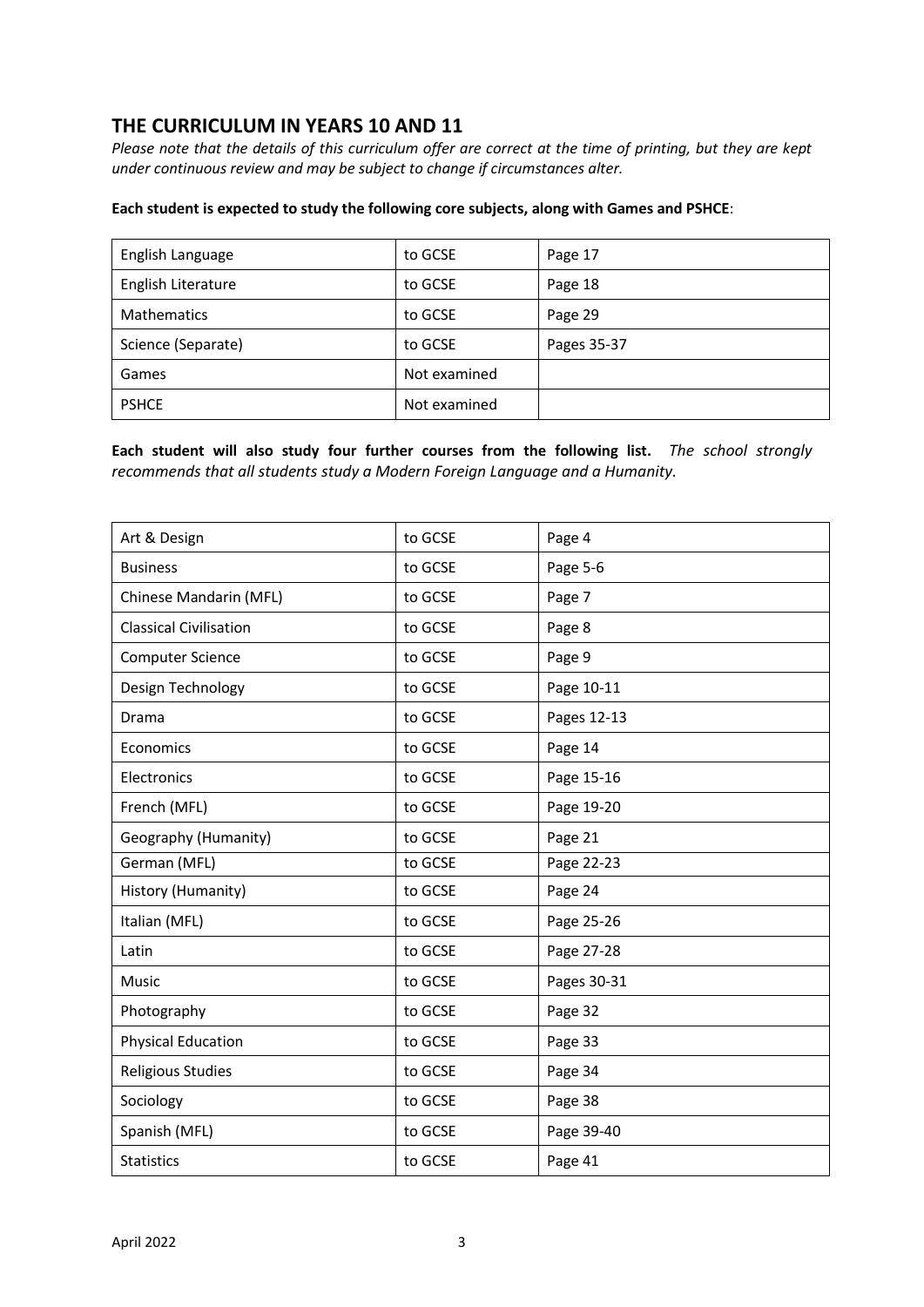## **ART & DESIGN**

| <b>Examination Board:</b> | Edexcel                                             |
|---------------------------|-----------------------------------------------------|
| Specification:            | (9ADO) – 60% coursework and 40% externally set task |
| <b>Available Level:</b>   | GCSE (9-1)                                          |
| <b>Subject Leader:</b>    | Mr Hayman                                           |

#### **What do I need to know or be able to do before taking this course?**

By the end of KS3 students need to be achieving Level 5L and should have demonstrated an obvious flair and work ethic that can be developed in Years 10 and 11.

#### **What will I learn on this course?**

GCSE Art & Design is primarily concerned with visual modes of expression. It offers a unique vehicle for communication and self-expression, equivalent in importance to literacy and numeracy. It encourages the ability to observe, select and interpret with imagination, feeling and understanding.

In the context of general education some of the aims of Art & Design are to stimulate, encourage and develop:

- the ability to perceive, understand and express concepts, ideas and feelings in a visual form;
- the ability to record from direct observation;
- the acquisition of technical competence and manipulative skills, enabling individuals to realise their creative intentions by the use of a variety of materials and techniques;
- Imaginative powers and critical analytical faculties.

#### **What kind of student is this course suitable for?**

Those who choose to take GCSE in Art & Design will be expected to demonstrate their competence in the above skills and show that they can work independently, analyse problems, research relevant information and realise their intentions in a controlled way.

#### **What is the course content and how is it assessed?**

There are many varied approaches to Art & Design and the examination syllabus provides a wide choice of options. Candidates will be expected to show evidence of an extensive course of study. The final assessment will include two elements:

- Coursework carrying a minimum of 60% of the total marks created in controlled assessment conditions.
- Externally set task carrying a test in which candidates are able to show their ability to work independently within a specified time (work on this section) carrying a weight of 40% of the total marks.

#### **What kind of work will I need to do outside lessons?**

Art is a rewarding yet demanding and time-consuming subject that requires dedication to work in the art studios outside normal lesson time.

#### **What could I go on to do at the end of my course?**

At the end of your course, you could continue on to A Level, foundation studies and degree studies. Following these students could enter employment in an art related area, such as a Fine Artist, Art Gallery work, Art Therapist, Art Teacher, Art Technician, Curator, Art Lecturer, Illustrator, Conservator, Arts Admin, Architecture and many more.

#### **Contributions to art materials**

We ask for a contribution of one annual payment of £20 to cover the cost of consumable materials such as paint, clay, specialist paper and printing inks. This does not include the cost of sketchbooks and canvases for KS4 and KS5. This payment will enable the Art Department to continue to offer a diverse curriculum. Students will be invoiced for this annual payment once options have been submitted.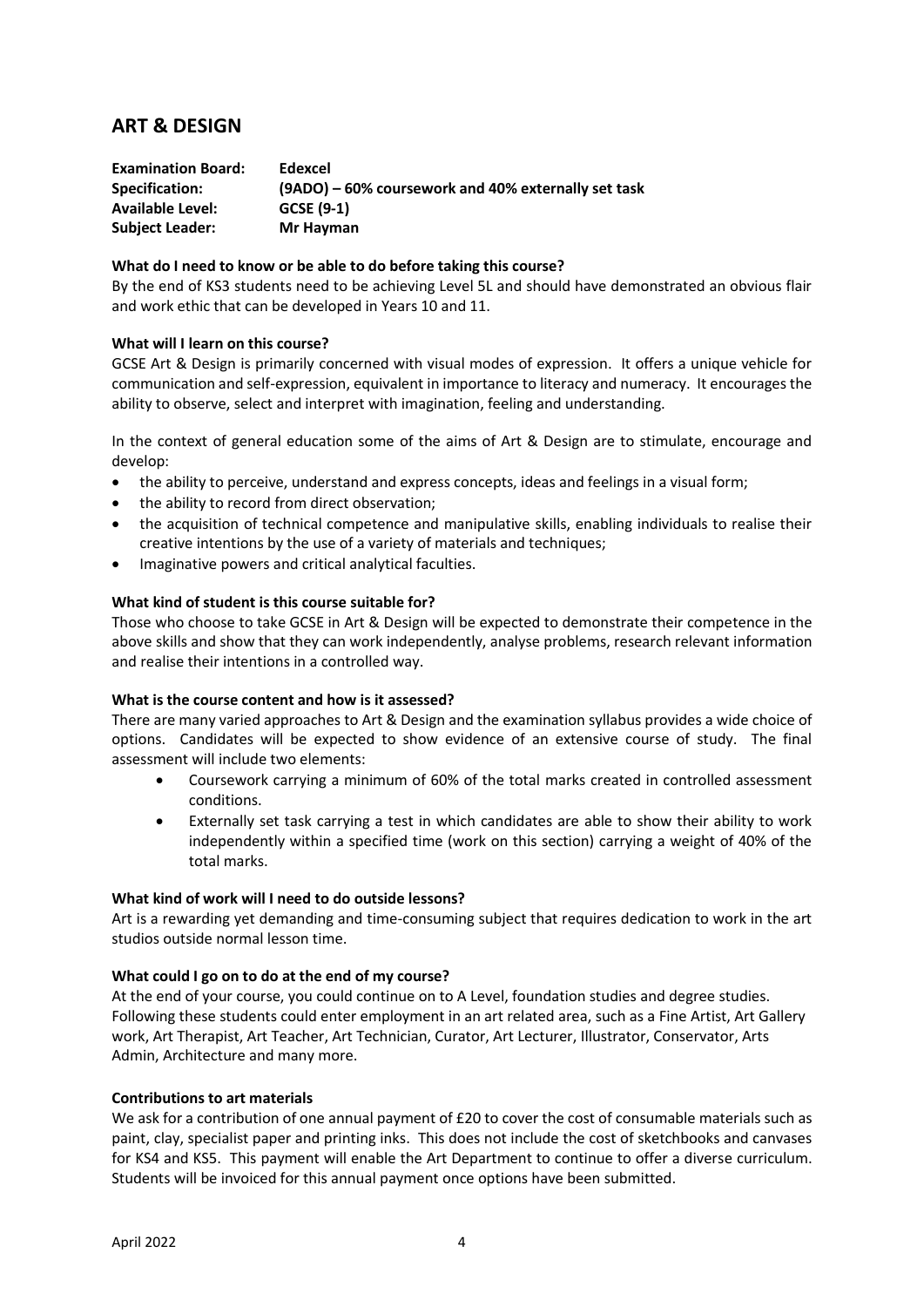## **BUSINESS**

| <b>Examination Board:</b> | <b>AQA</b>          |
|---------------------------|---------------------|
| Specification:            | 8132                |
| <b>Available Level:</b>   | GCSE (9-1)          |
| <b>Subject Leader:</b>    | <b>Mrs Tolhurst</b> |

#### **What do I need to know or be able to do before taking this course?**

You need to be able to express yourself clearly and to organise written work in a logical order as the course requires a lot of written and numerical work. You also need to be able to interpret data. You will consider the practical application of business concepts. The units provide opportunities to explore theories and concepts in the most relevant way, through the context of events in the business and economic world. The knowledge and skills gained from this specification will provide you with a firm foundation for further study.

#### **What will I learn on this course?**

Students apply their knowledge and understanding to different business contexts ranging from small enterprises to large multinationals and businesses operating in local, national and global contexts. Students develop an understanding of how these contexts impact on business behaviour. Students will apply their knowledge and understanding to business decision making including:

• the interdependent nature of business activity, influences on business, business operations, finance, marketing and human resources, and how these interdependencies underpin business decision making • how different business contexts affect business decisions

• the use and limitation of quantitative and qualitative data in making business decisions.

#### **What kind of student is this course suitable for?**

This course will appeal to students who are interested:

- In the use business terminology to identify and explain business activity
- Who can apply business concepts to familiar and unfamiliar contexts.
- Willing to develop problem solving and decision-making skills relevant to business.
- In investigating, analysing and evaluating business opportunities and issues.
- Can make justified decisions using both qualitative and quantitative data including its selection, interpretation, analysis and evaluation, and the application of appropriate quantitative skills.

#### **What is the course content and how is it assessed?**

This course consists of two papers including a range of assessment methods including: MCQs, calculations, short and extended essay writing.

Paper 1[1hour 45minutes]

- Business in the real world
- **■** Influences on business
- Business operations
- Human resources

Paper 2 [1hour 45minutes]

- Business in the real world
- **■** Influences on business
- Marketing
- Finance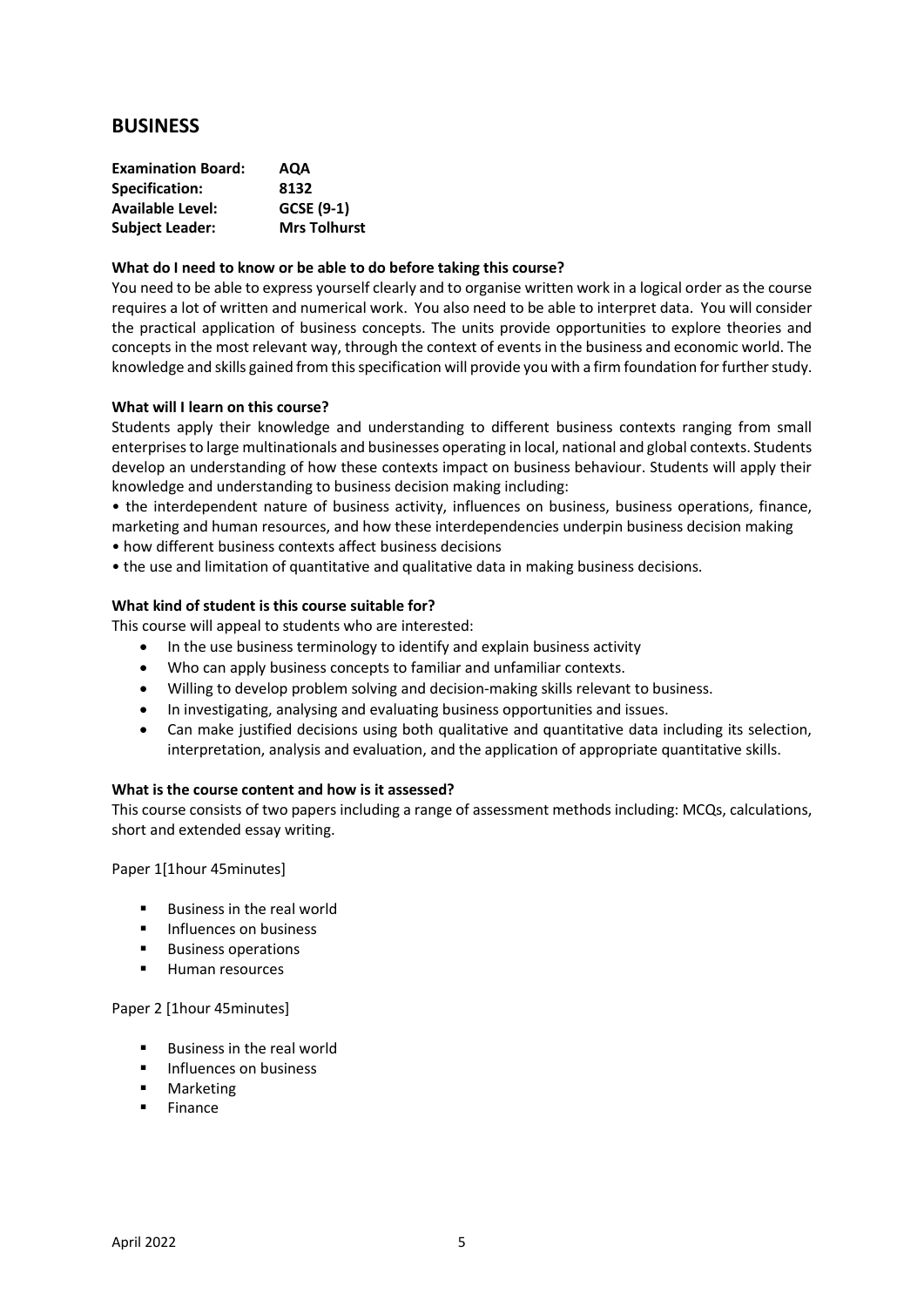#### **What kind of work will I need to do outside lessons?**

Background reading is an essential part of the course. You will be expected to use the given worksheets to follow-up work covered in class and read a quality newspaper on a regular basis. Written work will be set weekly and include assignments that require you to show you can apply key terms and concepts and analyse and evaluate information. You will carry out research requiring you to collect information from a variety of sources and organise this information into a logical order.

#### **What could I go on to do at the end of my course?**

Business is a long-established course which is well-regarded in Higher Education. It is good preparation for advanced courses and careers which cover a vast range of industries and roles.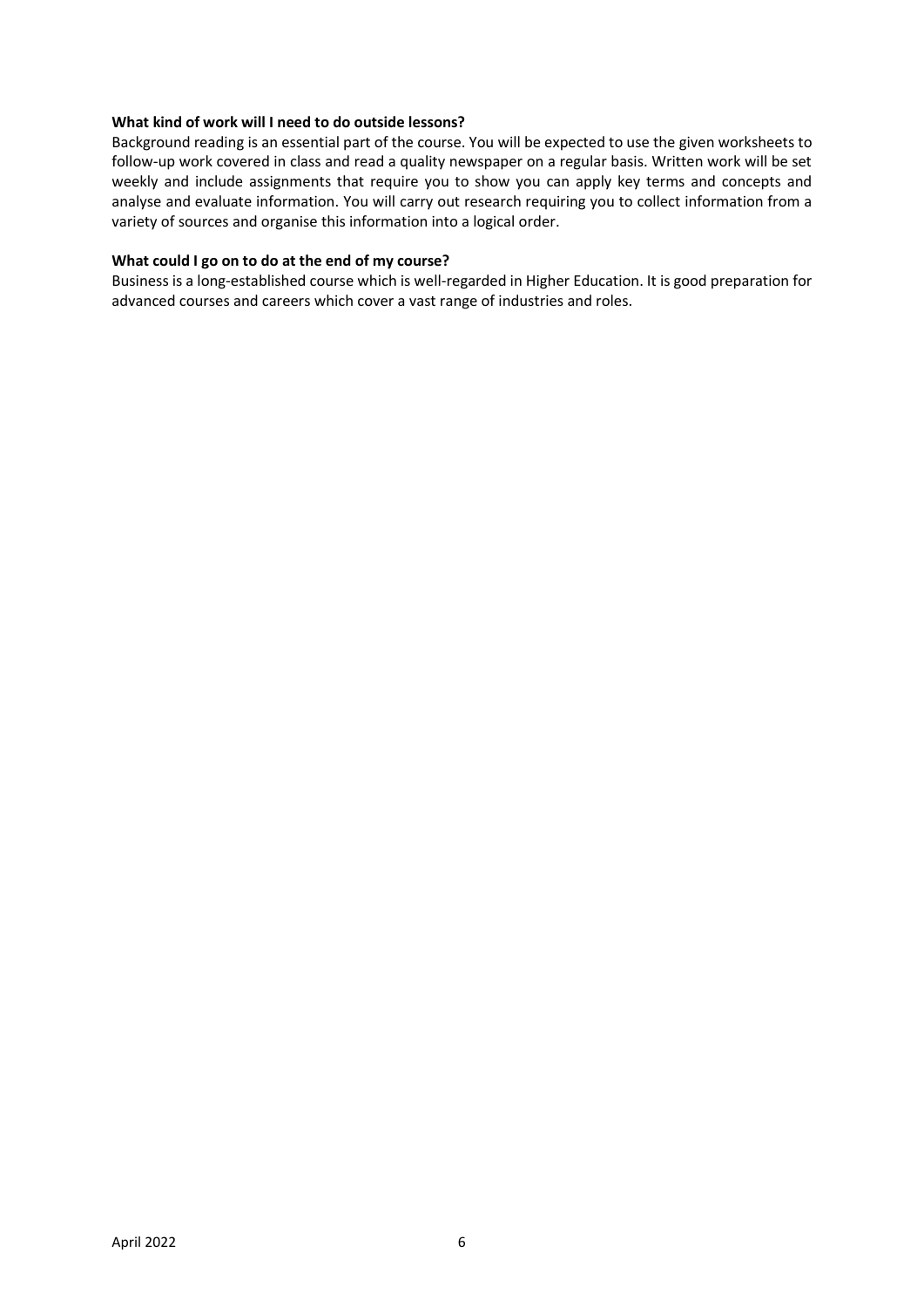## **CHINESE MANDARIN**

| AQA        |
|------------|
| 8698       |
| GCSE (9-1) |
| Ms Li      |
|            |

#### **What do I need to know or be able to do before taking this course?**

All students should choose a language, but enthusiastic linguists may choose to do more than one. The course follows on from KS3 and builds on the material covered, re-visiting and developing areas already covered as well as introducing more advanced grammar and vocabulary.

#### **What will I learn on this course?**

The Core content is centred on three themes:

- 1. Identity and culture
- 2. Local, national, international and global areas of interest
- 3. Current and future study and employment

#### **What kind of student is this course suitable for?**

You should appreciate the importance of modern languages and communication and enjoy learning about other cultures and ways of life. You need to be motivated and committed and able to meet homework deadlines.

#### **What is the course content and how is it assessed?**

The themes above are studied in depth and are assessed at the end of the course by external examinations. The tests can be taken at Higher or Foundation level. The tier of entry must be the same for each skill.

The assessments are:

**Listening (25%)**: At Foundation level, a 35-minute recorded test and at Higher level, a 45-minute recorded test, consisting of items in Chinese with questions and responses in **English only**.

**Speaking (25%)**: At Foundation level, a 7–9 minute test (plus preparation time) and at Higher level, a 10- 12 minute test (plus preparation time), consisting of a role-play, photo card and General Conversion in Chinese.

**Reading (25%)**: At Foundation level, a 45-minute test and at Higher level, a 60-minute test of items in Chinese such as magazine articles, public notices and letters with comprehension tested with questions and responses in **English only**. There is also a translation section from Chinese into English.

**Writing (25%)**: At Foundation level, a 1 hour 5 minutes test and at Higher level, a 1 hour 20 minutes test. Students complete structured and open-ended writing tasks as well as a translation from English into Chinese.

#### **What kind of work will I need to do outside lessons?**

You will be expected to be able to recognise and write as many Chinese characters as possible: You will be expected to devote adequate time to learning the difficult ideographic script and practising the tonal pronunciations in Mandarin Chinese. Apart from lesson time and written homework, you will also be expected to spend at least one hour per week using the Quizlet character-learning app or its website to revise Chinese characters to improve your fluency. You should be keen to develop your reading skills through extensive reading. You will also use ICT in order to improve your reading and listening comprehension and writing skills.

#### **What could I go on to do at the end of my course?**

A GCSE in Chinese will provide you with a suitable foundation for further study and/or practical use of the language. The course is designed to progress naturally to A-Level in the sixth form for those students who wish to continue further.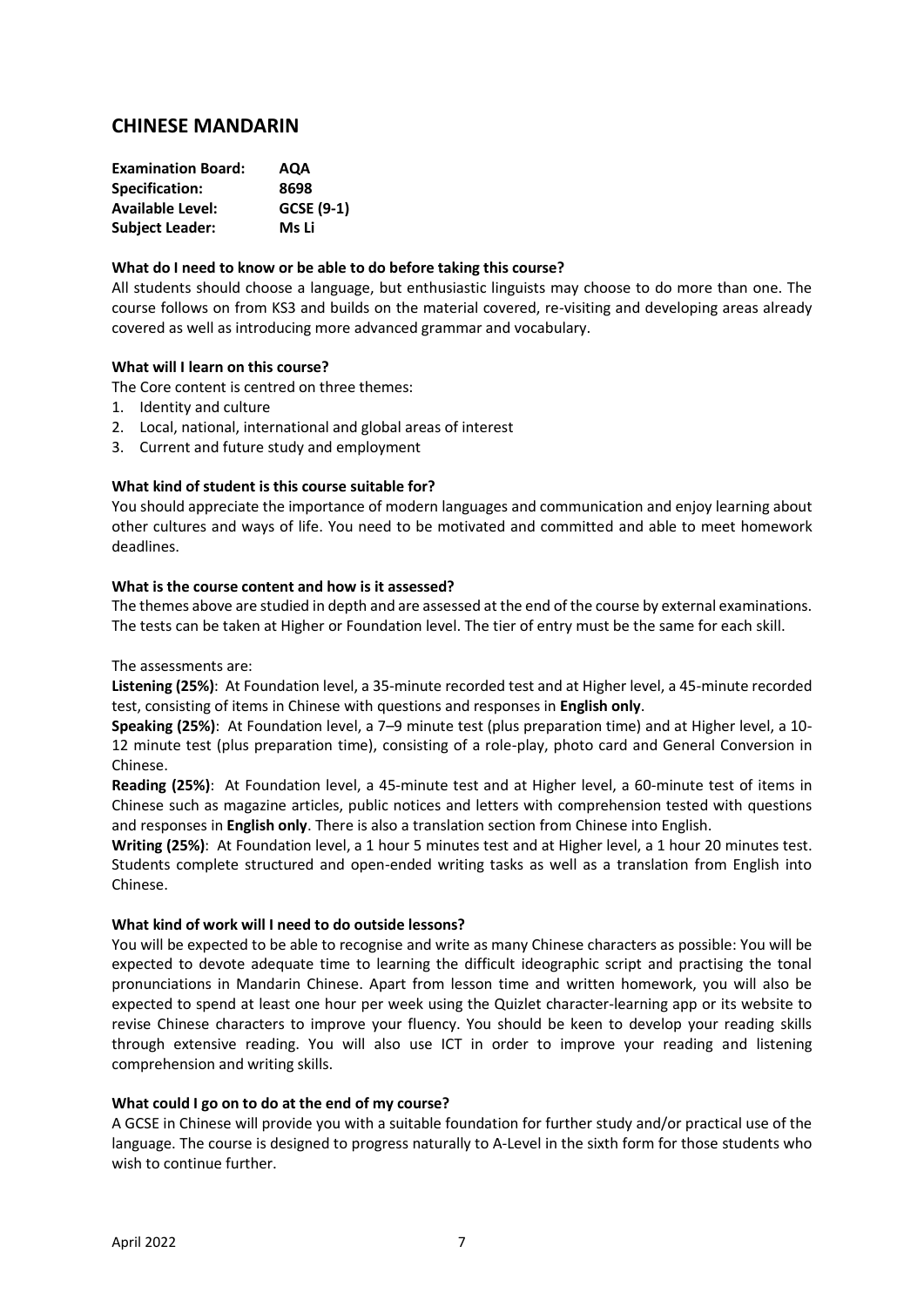## **CLASSICAL CIVILISATION**

| <b>Examination Board:</b>  | <b>OCR</b>    |
|----------------------------|---------------|
| <b>Specification Code:</b> | J199          |
| <b>Available Level:</b>    | GCSE (9-1)    |
| <b>Subject Leader:</b>     | Mr Papakostas |

#### **What do I need to know or be able to do before taking this course?**

Students will have the ability to collect and analyse information, distinguish between facts and opinions, detect bias, make reasoned judgements and be able to understand different viewpoints and why they might differ.

#### **What will I learn on this course?**

Classical Civilisation gives students the opportunity to study significant events, issues and individuals of the past. The course covers Roman and Greek myth and religion, as well as the conduct of warfare Romans and Greeks. These will develop critical, analytical and communication skills through the exploration of themes and interpretation. The units studied will enable us to look at a wide range of classical sources and archaeological finds such as epic literature, statues, temples, and poetry. Classwork takes the form of teacher-led explanations, individuals and group discussion, presentations and examination practice.

#### **What kind of student is this course suitable for?**

A student who is interested in some or all of the following:

- *1. A desire to understand ancient society, culture and issues in the context of the past.*
- *2. A fascination with the past stimulated by fundamental questions of causation and interpretation.*
- *3. How different groups within society develops a sense of identity through shared experience.*
- *4. The study of a variety of sources, ranging from archaeological digs and statues to epic poetry*
- 5. *A knowledge of how ancient civilisations have helped influence the modern world.*

#### **What is the course content and how is it assessed?**

The course is the OCR Classical Civilisation.

- **Myth and Religion (J199/11)**
- **War and Warfare (J199/23)**

Assessment consists of two externally assessed written examinations.

#### **What kind of work will I need to do outside lessons?**

Background reading is an essential part of the course, and you are expected to enhance your understanding by reading around the subject and undertaking independent research on the internet, as well as by using books from libraries. You will also be expected to practice examination questions.

#### **What could I go on to do at the end of my course?**

Classical Civilisation is a respected qualification for a wide range of Higher Education courses and careers in management, central government, the civil service, law or journalism. However, students will find that the analytical skills gained through the study of Classical Civilisation will be extremely useful for any career they might choose to pursue.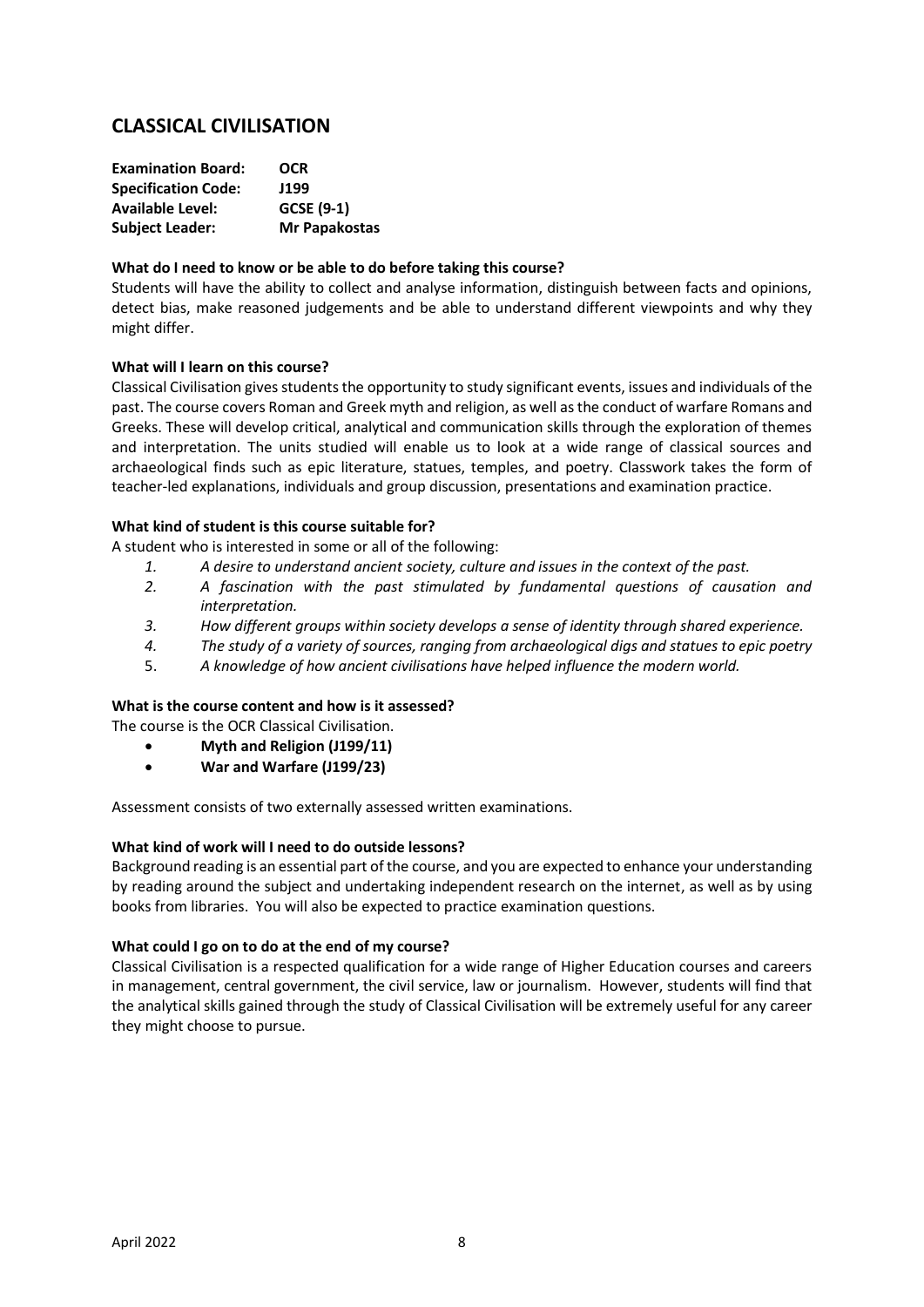## **COMPUTER SCIENCE**

| <b>Examination Board:</b> | <b>OCR</b>        |
|---------------------------|-------------------|
| Specification:            | J277              |
| <b>Available Level:</b>   | <b>GCSE (9-1)</b> |
| <b>Subject Leader:</b>    | <b>Ms Aziz</b>    |

#### **What will I learn on this course?**

Computer Science is a discipline centred on solving problems and producing elegant algorithms that allow a computer to solve these problems very quickly. Through learning how to structure these instructions, students will be able to program their own applications that work towards a given brief.

#### **What kind of student is this course for?**

This course is favoured by those who have in interest in developing their own applications, would like to further their understanding of how a computer works and enjoy solving algorithmic problems. Computer Science is a broad subject that cuts across several industries, though is heavily driven by both the logical rigours of Mathematics and the flair of the creative arts in finding solutions to abstract puzzles.

#### **What is the course content and how is it assessed?**

The course consists of two written papers.

Computer Systems, (01) with a weighting of 80 marks (1 hour and 30 minutes) or 50% of the GCSE course.

Computational Thinking, Algorithms and Programming (02) again with a weighting of 80 marks (1 hour and 30 minutes) or 50% of the GCSE course.

These components are assessed and taken in May/June of year 11.

#### **What kind of work will I need to do outside lessons?**

This is a practical course, and students would be expected to make use of the software development facilities in the school in practising the skills taught in class. Although access to a computer at home is not essential, it would be greatly beneficial, and most software used in class is available to students should they wish to complete programming tasks and work outside of school. Reading periodicals about the changes in the industry is recommended, as are reading articles as directed by the department.

#### **What could I go on to do at the end of my course?**

Computer Science at GCSE establishes a solid foundation for the A Level in Computer Science in Year 12 and can be further pursued at degree level. As a subject, Computer Science supports other disciplines, in particular the fields of Mathematics, Engineering and Science.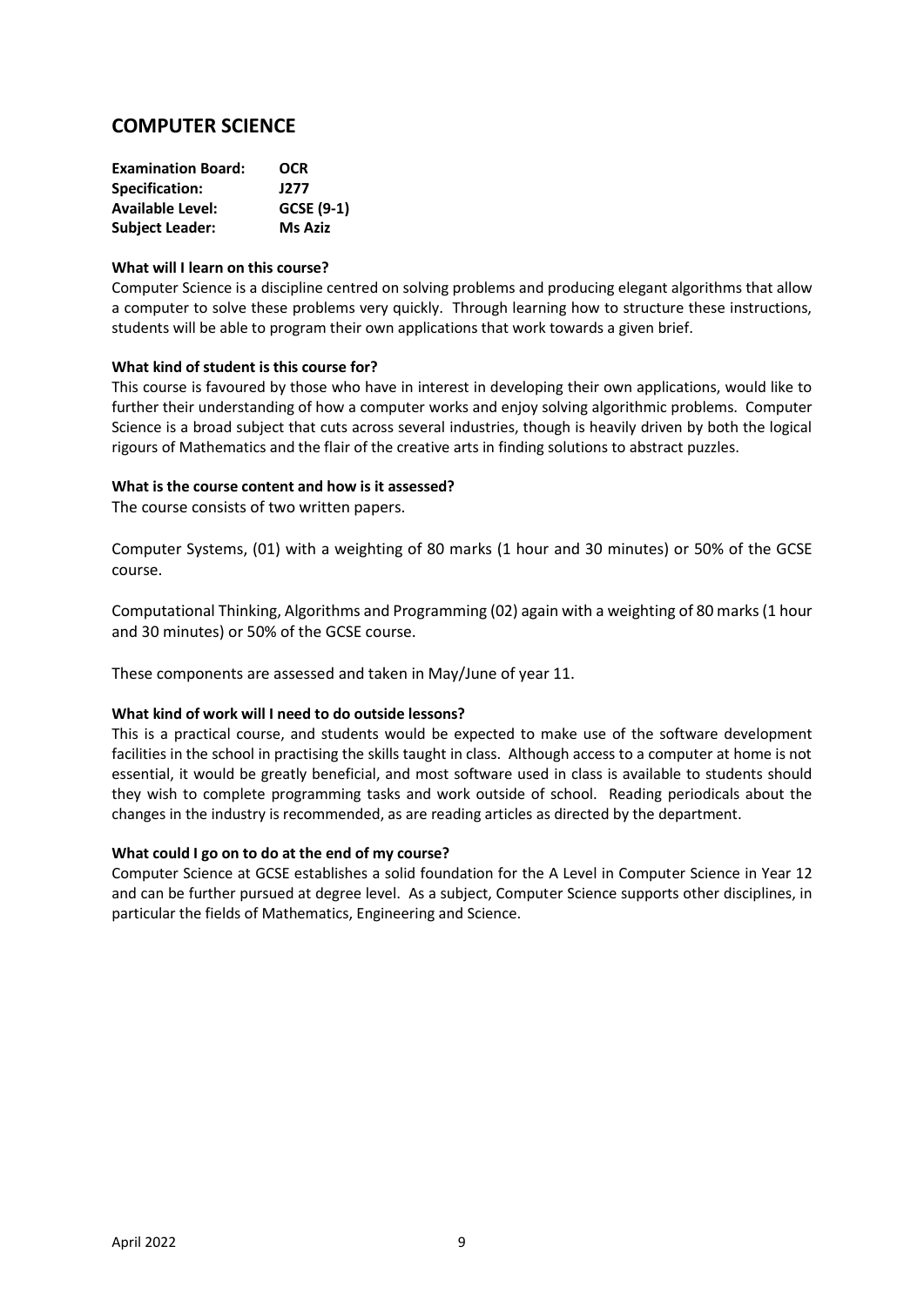## **DESIGN & TECHNOLOGY**

| <b>Examination Board:</b> | <b>EDEXCEL</b>   |
|---------------------------|------------------|
| <b>Specification:</b>     | <b>1DTO</b>      |
| <b>Available Level:</b>   | <b>GCSE</b>      |
| <b>Subject Leader:</b>    | <b>Ms Dennis</b> |

#### **What will I learn on this course?**

The GCSE in Design and Technology enables students to understand and apply iterative design processes through which they explore, create and evaluate a range of outcomes. The qualification enables students to use creativity and imagination to design and make prototypes (together with evidence of modelling to develop and prove product concept and function) that solve real and relevant problems, considering their own and others' needs, wants and values. It gives students opportunities to apply knowledge from other disciplines, including mathematics, science, art and design, computing and the humanities.

#### **What kind of student is this course suitable for?**

Students that want to continue to build on their skills in design and technology from Key Stage 3, incorporating knowledge and understanding of different materials (woods, metals, polymers, papers and boards) and manufacturing processes in order to design and make, with confidence, prototypes in response to issues, needs, problems and opportunities. Students who want to learn how to take design risks, helping them to become resourceful, innovative and enterprising citizens. They would want to develop an awareness of practices from the creative, engineering and manufacturing industries including C.A.D. Students that can develop an understanding of its impact on daily life and the wider world and understand that high-quality design and technology is important to the creativity, culture, sustainability, wealth and wellbeing of the nation and the global community. This course will nurture independent and motivated learners.

#### **What is the course content and how is it assessed?**

#### **Component 1: 50% written examination: 1 hour and 45 minutes (100 marks)**

The content is divided into two sections: A core content and material categories. All students must study the Core content plus at least **one** material category. The paper consists of two sections. Section A is assessed on the core content (40 Marks) and Section B is assessed on the Timbers category (60 marks).

#### **Component 2: 50% Non-examined / Coursework assessment (100 marks)**

There are four parts to the assessment: AO1 [10Marks] – Investigate This includes investigation of needs and research, and a product specification AO2 [30 Marks] – Design This includes producing different design ideas, review of initial ideas, development of design ideas into a chosen design, communication of design ideas and review of the chosen design AO3 [20 Marks] – Make This includes manufacture, and quality and accuracy AO4 [40 Marks] – Evaluate This includes testing and evaluation. Students will undertake a project based on a contextual challenge set and released by Edexcel a year before certification (end of Year 9).

These components will be taken in May/June of year 11.

#### **What kind of work will I need to do outside lessons?**

Although a reasonable amount of lesson time and support will be dedicated to the production of study folders and project work, you will need to work individually on coursework as part of the controlled assessment. Students are also expected to complete additional tasks such as research and revision outside of the lesson and at home. You are also expected to find and read articles or books related to the subject to advance your understanding and depth of knowledge. Students may be required to attend lunchtime and after school sessions to complete coursework as the department considers necessary.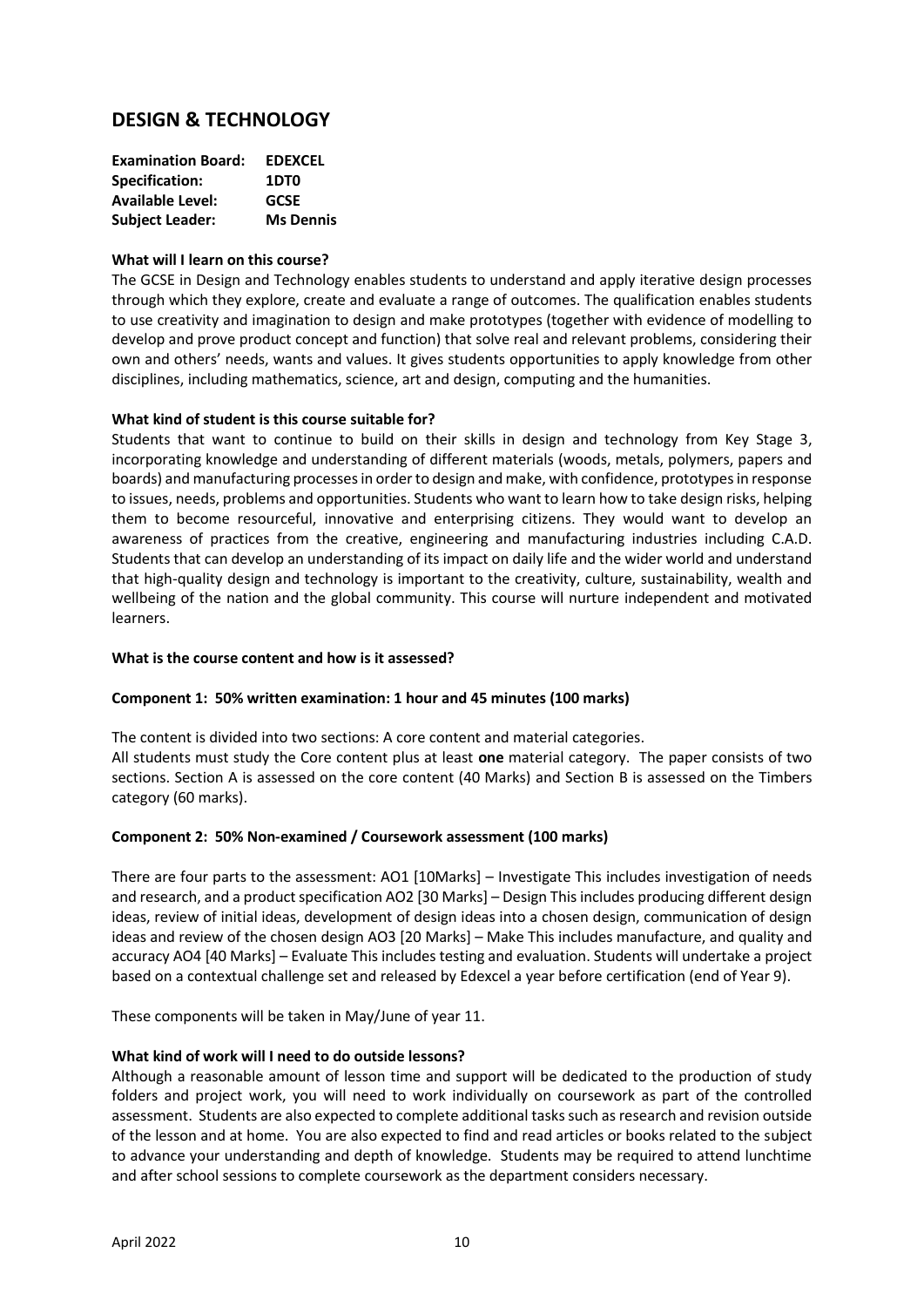#### **Subject Contribution**

Students that select a D&T GCSE practical subject will be required to contribute £20 towards materials and resources to ensure the best outcome in the contextual challenge is achieved. In return students will be able to retain their manufactured product after completion of the GCSE.

#### **What could I go on to do at the end of my course?**

Students can progress from this qualification to:

- GCEs, e.g. GCE A Level in Design and Technology
- Level 3 vocational qualifications, e.g. the BTEC Level 3 qualifications in Engineering
- Employment, e.g. in a Design- or Technology-based industry where an Apprenticeship may be available.
- Foundation courses at local collages before specialising in a relevant degree level course.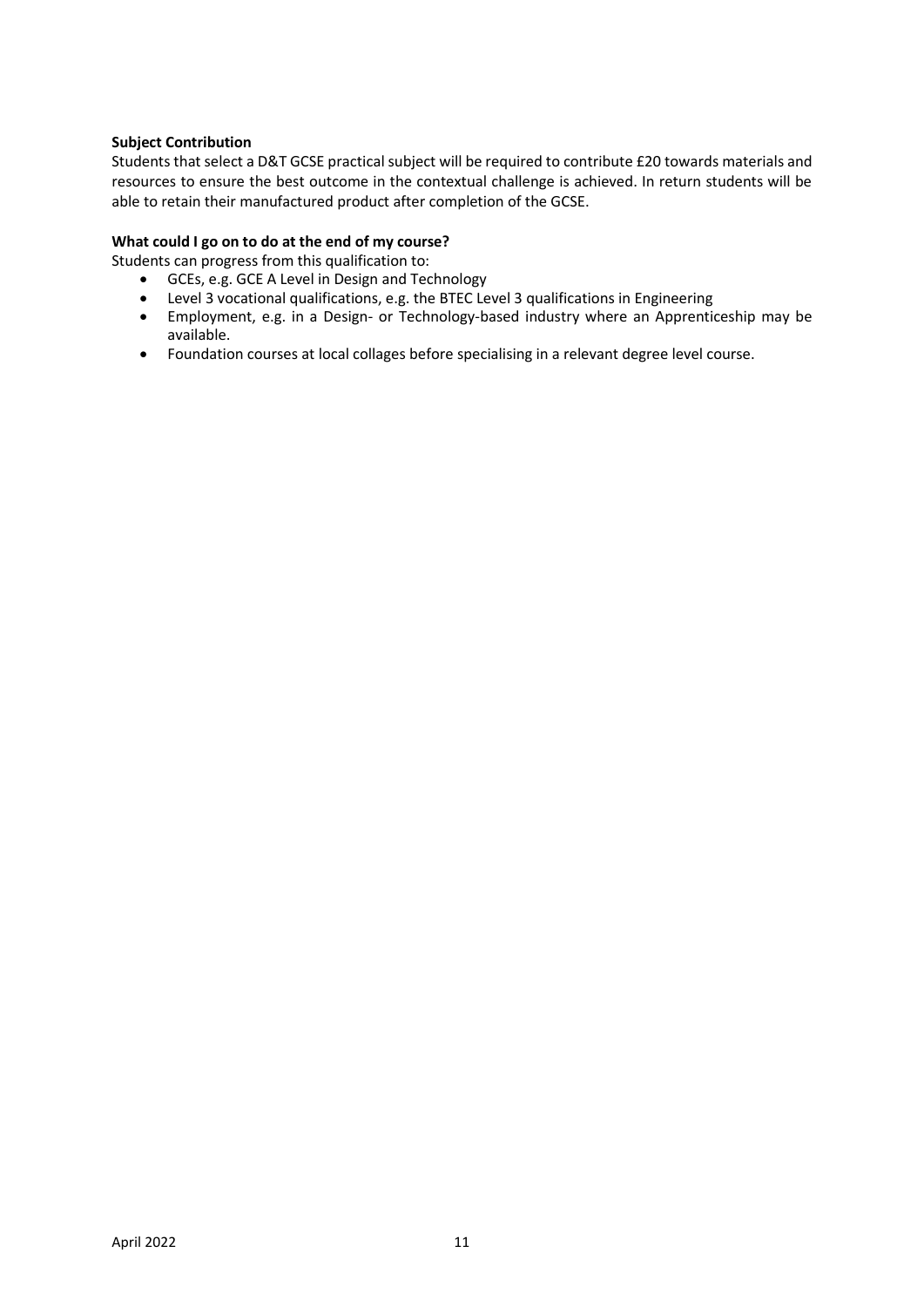## **DRAMA**

| <b>Examination Board:</b> | <b>EDUQAS WJEC</b> |
|---------------------------|--------------------|
| <b>Specification:</b>     | 4150               |
| <b>Available Level:</b>   | GCSE (9-1)         |
| <b>Subject Leader:</b>    | <b>Ms Grady</b>    |

#### **What do I need to know, or be able to do, before taking this course?**

You will have enjoyed drama lessons in key stage 3, contributing ideas effectively to groups and implementing feedback, making further progress. You may also have participated in extra-curricular activities or be a member of a drama club. Any of these experiences can help if you choose Drama as a GCSE subject. You will develop your knowledge of improvisation, drama techniques and performance skills to a higher level; you will also look at plays/practitioners in more detail along with different ways of bringing a script to life on stage. This will also include learning in more depth about the technical elements of theatre making.

#### **What will I learn on this course?**

You will learn:

- How drama is created, including all the performance skills, technical elements and drama techniques that are needed to put a piece of drama onto the stage
- How to create a character and play this character in a performance
- How the technical elements help to create a final performance (lighting, sound, set, props, costume)
- Many skills that are highly valued in any walk of life including teamwork and confidently presenting yourself in public.

#### **What kind of student is this course suitable for?**

You are able to:

- Express yourself in an active, creative and disciplined way
- Work effectively in a variety of groups
- Contribute your ideas and take on board those of others
- Explore ideas by putting yourself in other people's shoes
- Create and take on many roles in different imaginary situations
- Demonstrate a respect and discipline within the subject with an aim to tackle challenges head on
- Read a range of plays, understand and demonstrate the importance of a message or aim within drama.

#### **What is the course content and how will I be assessed?**

#### **Component 1: Devising Theatre**

#### **Non-exam assessment: internally assessed, externally moderated 40% of qualification**

Learners will be assessed on **either** acting **or** design (lighting, sound, set, costume).

Learners participate in the creation, development and performance of a piece of devised theatre using **either** the techniques of an influential theatre practitioner **or** a genre, in response to a stimulus set by WJEC.

Learners must produce:

- a realisation of their piece of devised theatre 15 marks
- a portfolio of supporting evidence 30 marks
- an evaluation of the final performance or design. 15 marks.

#### **Component 2: Performing from a Text**

#### **Non-exam assessment: externally assessed by a visiting examiner, 20% of qualification**

Learners will be assessed on **either** acting **or** design (lighting, sound, set, costume). 60 marks Learners study **two** extracts from the **same** performance text chosen by the centre. Learners participate in **one** performance using sections of text from **both** extracts.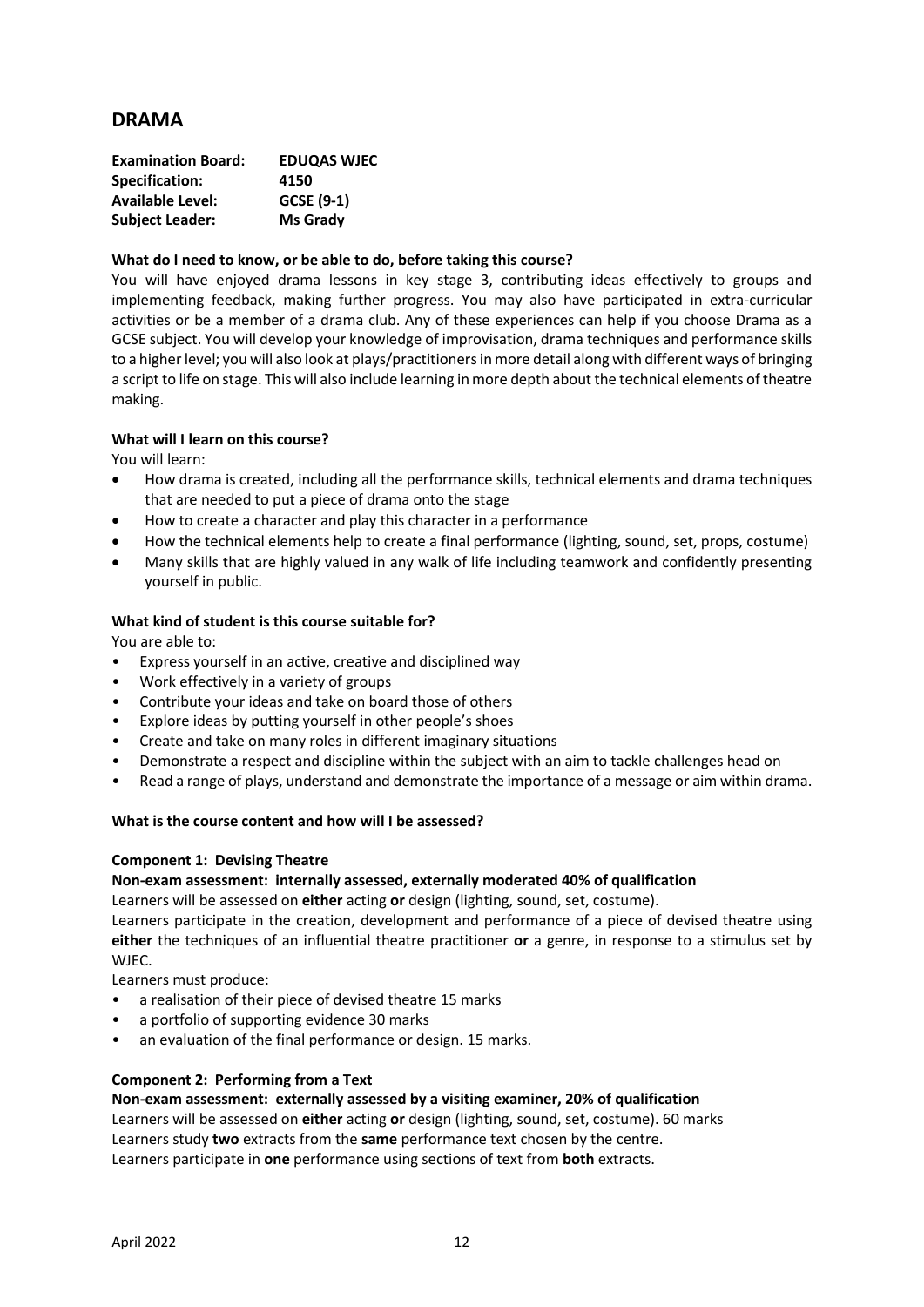#### **Component 3: Interpreting Theatre Written examination: 1 hour 30 minutes, 40% of qualification both** extracts. **Section A: Set Text 45 marks**  A series of questions on **one** set text looking at acting, directing and design.

#### **Section B: Live Theatre Review 15 marks**

**One** question, from a choice of two, requiring analysis and evaluation of a given aspect of a live theatre production seen during the course.

This linear qualification will be available for assessment in May/June of year 11.

#### **What kind of work will I need to do outside lessons?**

Students will be expected to participate in drama based extra-curricular activities and will attend a variety of professional productions to broaden their experience and perception of the subject. In the lead up to performance exams, students will also be required to attend extra rehearsals during lunchtimes and after school.

#### **What could I go on to do at the end of my course?**

Students who enjoy and have studied drama are creative, confident and disciplined individuals who are able to communicate effectively with others, working well in teams or as individuals. These specific skills are highly regarded by universities and employers alike. You could go on to university to study acting, how to run a theatre, design a show, direct performances, work in media and television, develop script writing skills or go into other professions such as Law or Therapists.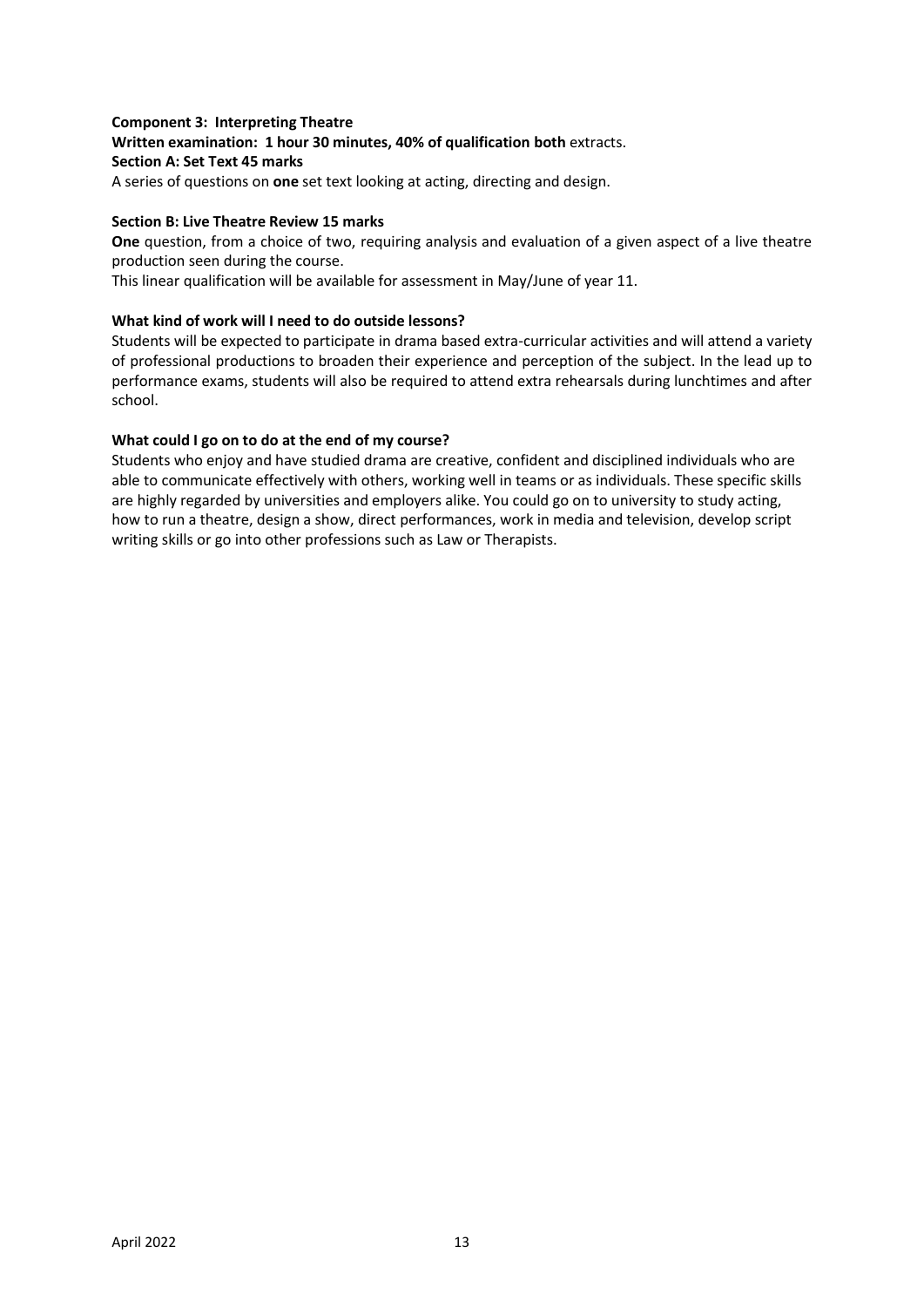## **ECONOMICS**

| <b>Examination Board:</b> | AQA                |
|---------------------------|--------------------|
| Specification:            | 8136               |
| <b>Available Level:</b>   | GCSE (9-1)         |
| <b>Subject Leader:</b>    | <b>Ms Tolhurst</b> |

#### **What do I need to know or be able to do before taking this course?**

You need to be able to express yourself clearly and to organise written work in a logical order as the course requires a lot of written and numerical work. You also need to be able to interpret data. There are lots of opportunities to talk about today's economic issues in your lessons. You will develop communication, critical thinking and analytical skills through tasks based on anything from ways to cut the budget deficit, to weighing up the pros and cons of inflation or being part of free-trade agreements.

#### **What will I learn on this course?**

During the course, you will:

- Engage in the study of economics whilst developing as an independent and reflective thinker.
- Recall economic knowledge and apply this knowledge to real-life situations, analysing and evaluating evidence in order to come to balanced and reasoned judgements.
- Apply these skills in a contemporary situation, in a range of local, national and global contexts, whilst at the same time understanding the perspectives of different economic stakeholders.

#### **What kind of student is this course suitable for?**

This course will appeal to students who:

- Want to find out how the UK and other economies work.
- Are interested in the current economic situation.
- Want to develop their skills of analysing and evaluating economic problems.
- Willing and able to develop their independent learning skills.
- Motivated and enthused by current affairs.

#### **What is the course content and how is it assessed?**

This course consists of two papers:

*Paper 1[1hour 45minutes]*

- Economic foundations
- Resource allocation
	- How prices are determined

*Paper 2 [1hour 45minutes]*

- Introduction to the national economy
- Government objectives
- How the government manages the economy
- Production, costs, revenue and profit
- Competitive and concentrated markets
- Market failure
- International trade and the global economy
- The role of money and financial markets

Range of assessment methods including: MCQs, calculations, short and extended essay writing.

#### **What kind of work will I need to do outside lessons?**

Background reading is an essential part of the course. You will be expected to use the given worksheets to follow-up work covered in class and read a quality newspaper on a regular basis. Written work will be set weekly and include assignments that require you to show you can apply key terms and concepts and analyse and evaluate information. You will carry out research into topical economic issues requiring you to collect information from a variety of sources and organise this information into a logical order.

#### **What could I go on to do at the end of my course?**

Economics is a long-established course which is well-regarded in Higher Education. It is a good preparation for advanced courses and careers such as economic advisers, research analysts or a career in politics.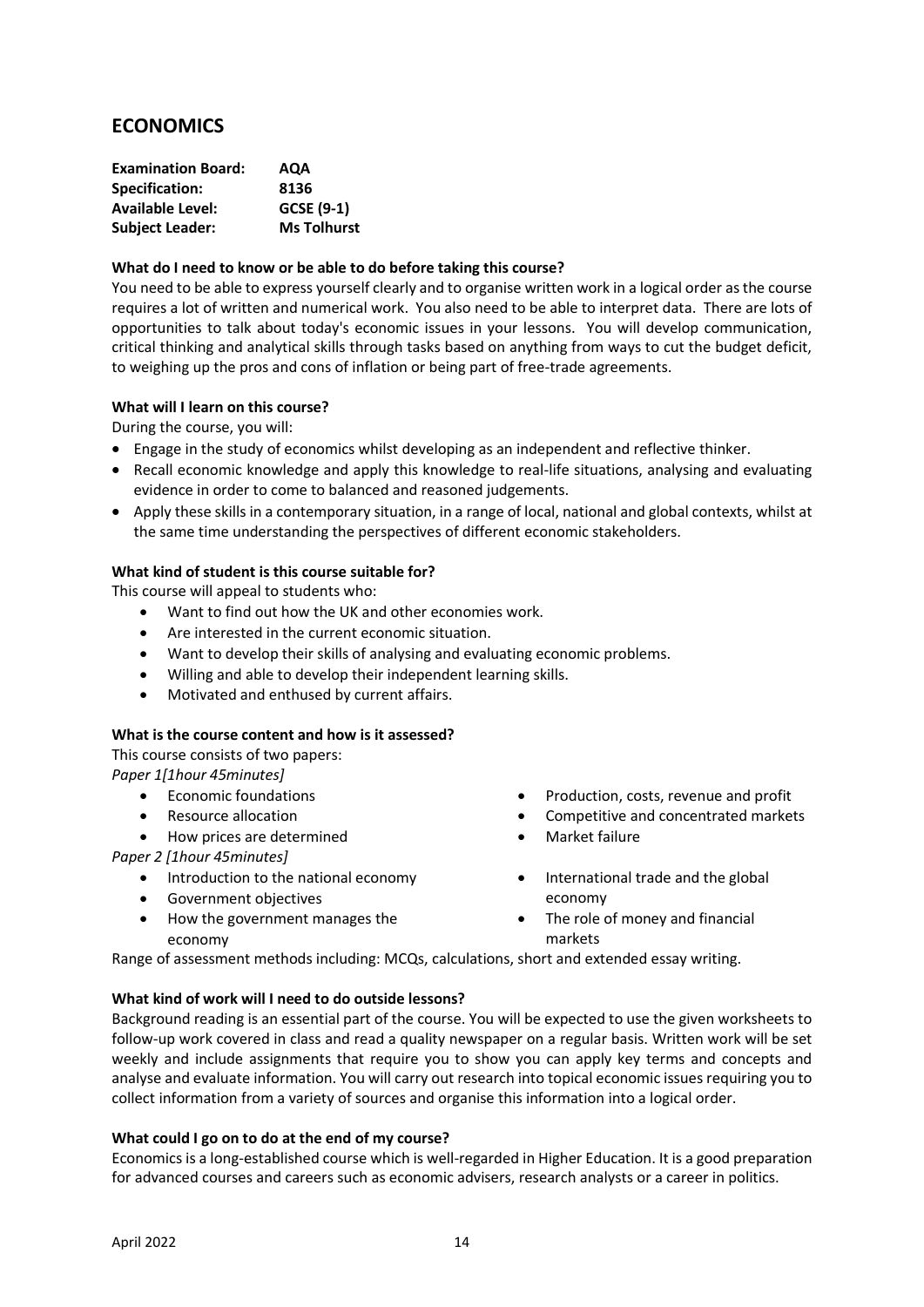## **ELECTRONICS**

| <b>Examination Board:</b> | <b>Edugas</b>    |
|---------------------------|------------------|
| <b>Specification:</b>     | 603/0776/6       |
| <b>Available Level:</b>   | <b>GCSE</b>      |
| <b>Subject Leader:</b>    | <b>Mr Morgan</b> |

#### **What will I learn on this course?**

Electronics is part of the DT suite of qualifications and shares the core values of design, problem solving, working with materials and the use of technology in society.

Students will learn how to design, build and test electronics systems as solutions for real world problems (for example controlling a lift stopping at several floors) using analogue, digital and micro-computer systems.

#### **What kind of student is this course suitable for?**

This course will appeal to students who:

- Have a keen interest in solving problems in a logical and methodical manner.
- Like to use their technical creativity.
- Enjoy being challenged both academically and practically.
- Have an active interest in technology.
- Are interested in Science and Mathematics (and other subjects).
- Are interested in real world applications for computers, including robotics.

#### **What is the course content and how is it assessed?**

Electronics can't be learned just from a book, so practical work is an intrinsic part of this course. Over the two years students will learn how to convert real world physical variables like temperature, sound and light levels into electrical signals and then process them in a variety of ways to produce useful outputs, such as loudspeakers, lights, displays and driving motors. Students will learn about digital and analogue processing, and also learn to program microcontrollers (single chip computers) to produce complex responses. This will be taught through both theory and a series of mini projects.

The specification has a "Non-Examined Assessment" (coursework) project worth 20% of the total GCSE mark. It will need to be completed before Easter in Year 11 and should have a total of 32 hours of meaningful and productive student time devoted to it.

The remaining 80% of the GCSE marks are assessed externally by two 90-minute exams to be taken in May/June of year 11.

#### **What kind of work will I need to do outside lessons?**

Although a reasonable amount of lesson time and support will be dedicated to the production of study folders and project work, you will need to work individually on coursework as part of the controlled assessment. Students are also expected to complete additional tasks such as research and revision outside of the lesson and at home. You are also expected to find and read articles or books related to the subject to advance your understanding and depth of knowledge. Students may be required to attend lunchtime and after school sessions to complete coursework as the department considers necessary.

#### **Subject Contribution**

Students that select a D&T GCSE practical subject will be required to contribute £20 towards materials and resources to ensure the best outcome in the contextual challenge is achieved. In return students will be able to retain their manufactured product after completion of the GCSE.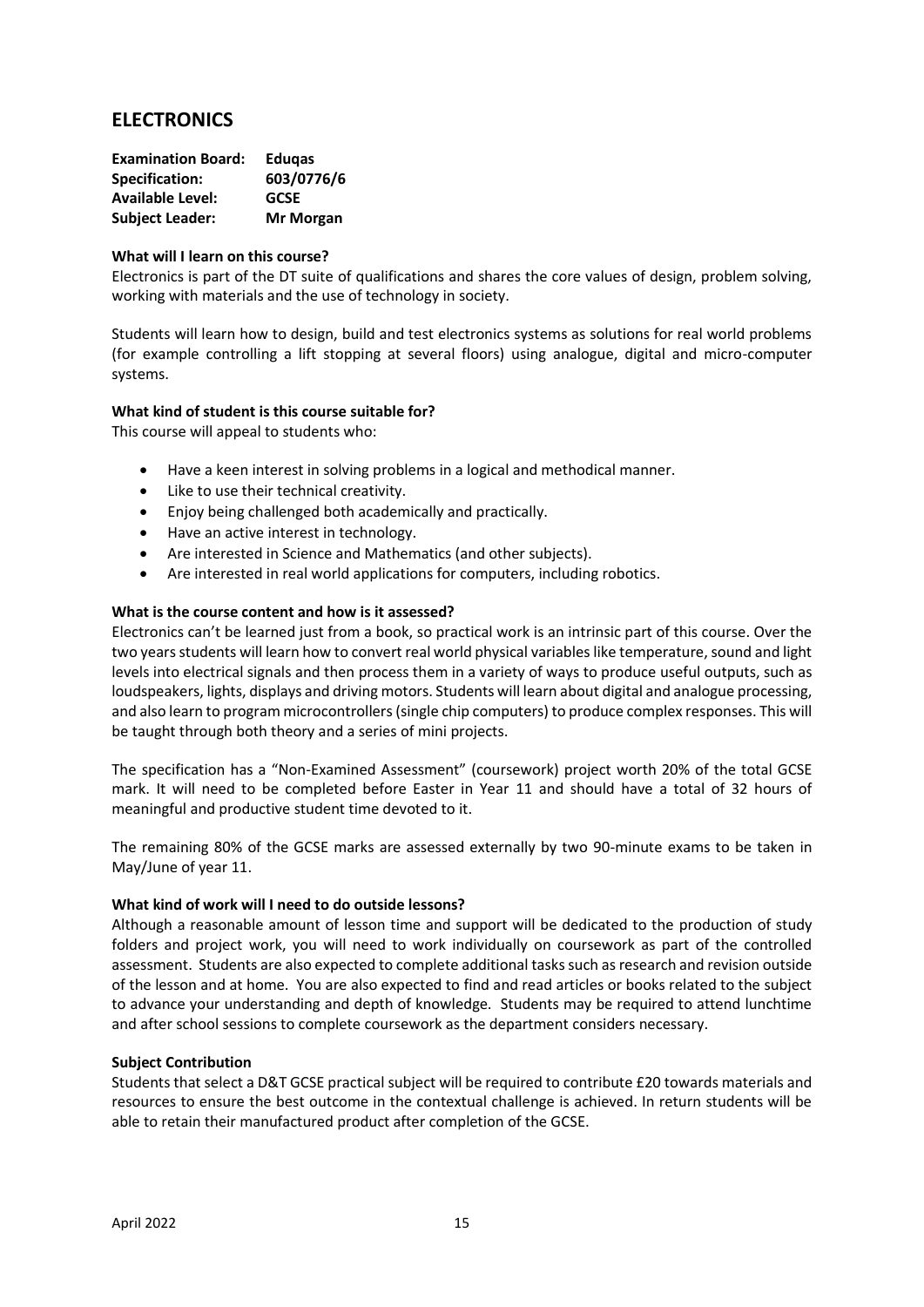#### **What could I go on to do at the end of my course?**

The GCSE Electronics course provides the platform to study for AS/A2 Level Electronics or Product Design in Years 12 and 13 before going on to Higher Education, with possible careers in Electronics, Engineering, Communications, Aerospace, Broadcasting, Computing and Design.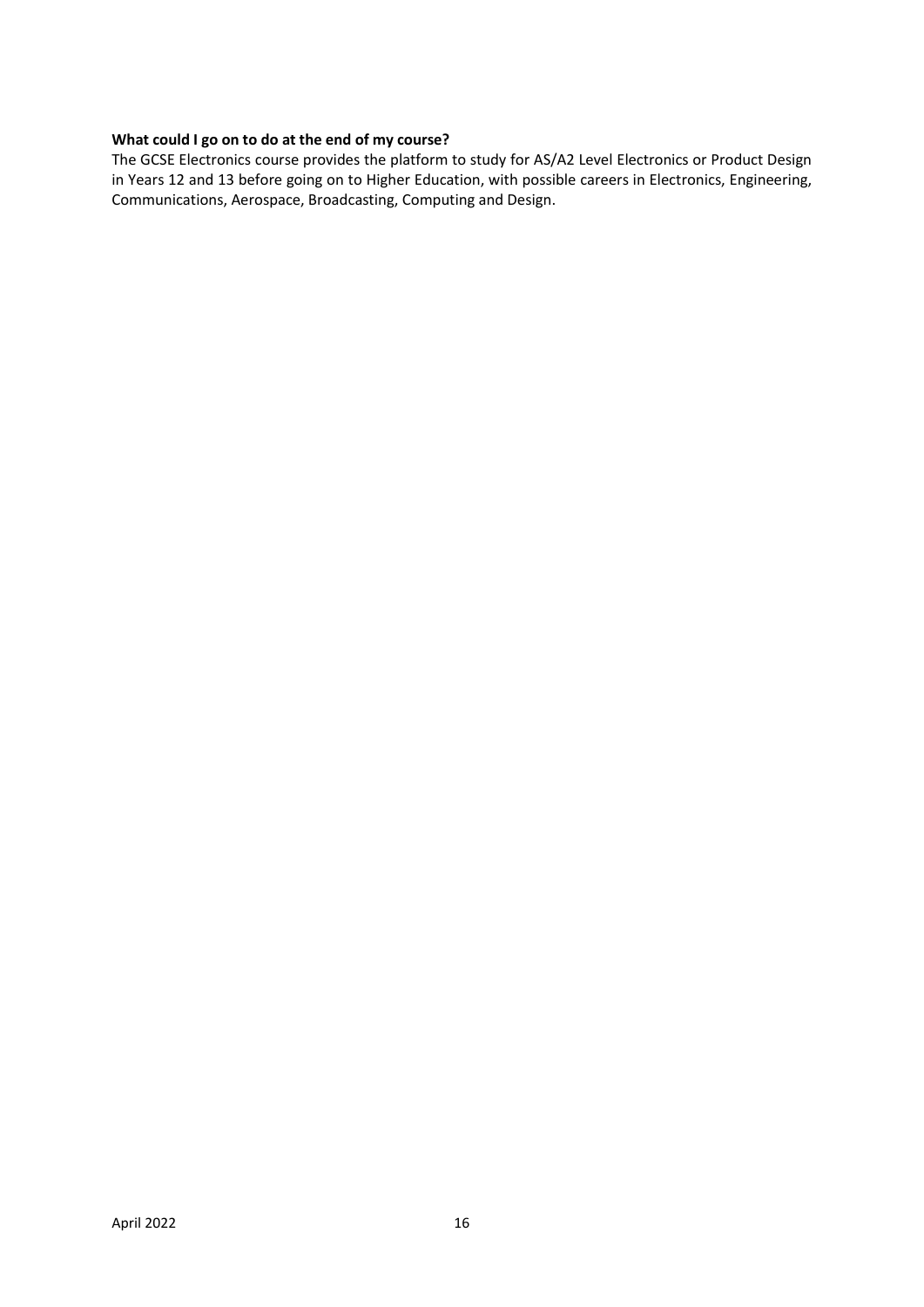## **ENGLISH LANGUAGE**

| AQA             |
|-----------------|
| 8700            |
| GCSE (9-1)      |
| <b>Mr Slinn</b> |
|                 |

#### **What do I need to know or be able to do before taking this course?**

Students will continue build upon and develop the reading and writing skills they have acquired at Key Stage 3.

#### **What will I learn on this course?**

Students will acquire the confidence to analyse a range of fiction and non-fiction from 19<sup>th</sup> century to present day. They will be encouraged to be perceptive and thoughtful in their analysis. In addition, they will put their own writing skills in to practice, crafting texts for different audiences and purposes.

#### **What kind of student is this course suitable for?**

All students are required to study GCSE English Language.

#### **What is the course content and how is it assessed?**

The English Language GCSE comprises of two written examinations at the end of the two-year course. There are no controlled assessment units. Speaking and Listening is given a separate reported grade but does not contribute to the overall GCSE grade.

#### **Component 1: Explorations in creative reading and writing (50% - 1hr 45minutes)**

Section A Reading: questions on an unseen fiction extract

Section B Writing: a choice of two writing tasks, linked by theme to the reading extract.

#### **Component 2: Writers' viewpoints and perspectives (60% - 1hr 45mins)**

Section A Reading: questions on two thematically linked, unseen non-fiction extracts Section B Writing: a choice of two writing tasks, linked by theme to the reading extracts.

#### **What kind of work will I need to do outside lessons?**

Wider reading of a range of fiction and non-fiction from different times is actively encouraged as well as practising effective writing techniques. Weekly homework will focus on developing and refining appropriate reading and writing skills.

#### **What could I go on to do at the end of my course?**

English Language is a core subject which is essential in Higher Education. It is a good preparation for a vast range of courses and careers which require knowledge of, and sensitivity to language, most notably in areas such as journalism and the media, advertising, the law and public speaking.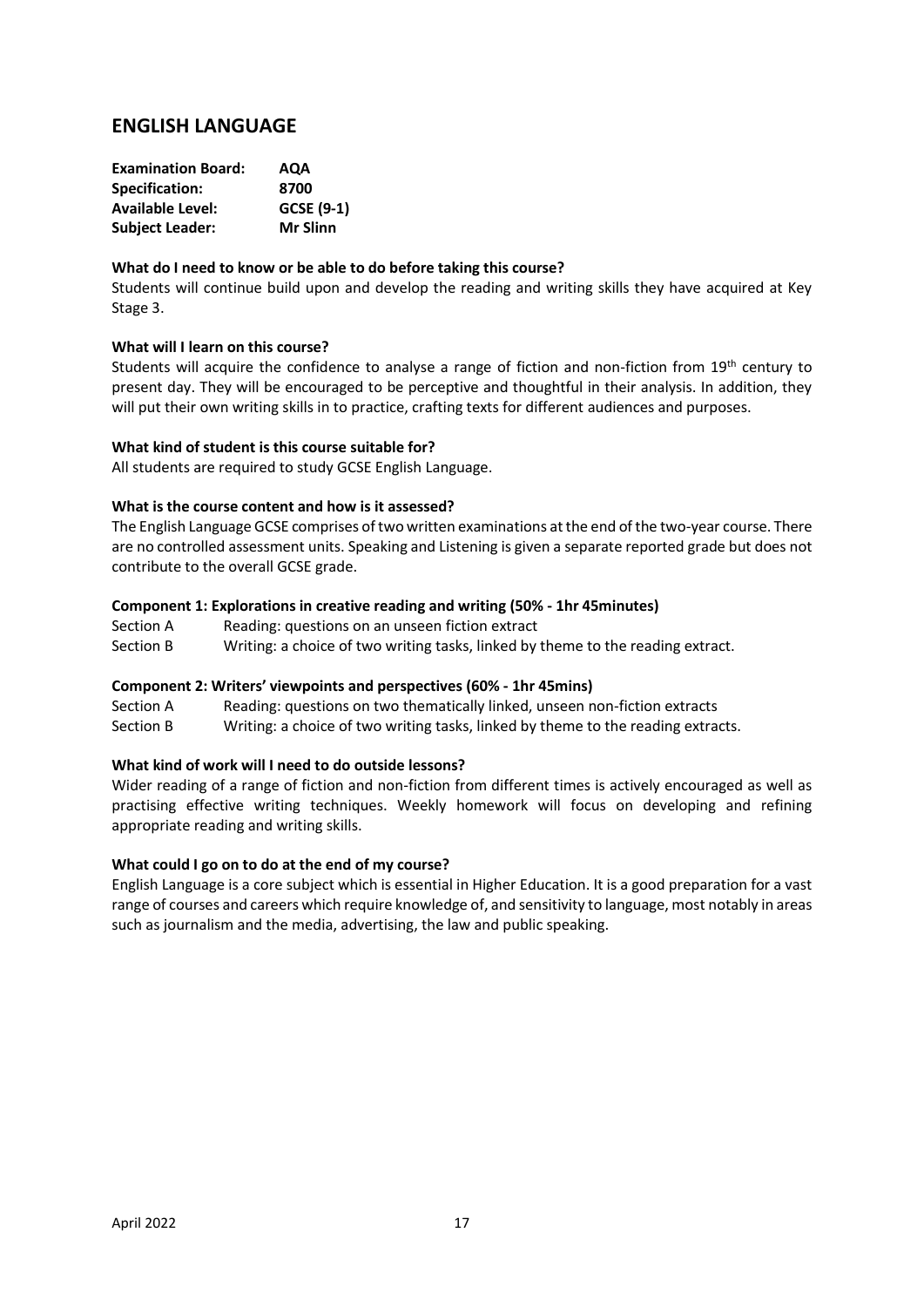## **ENGLISH LITERATURE**

| AQA             |
|-----------------|
| 8702            |
| GCSE (9-1)      |
| <b>Mr Slinn</b> |
|                 |

#### **What do I need to know or be able to do before taking this course?**

Students will continue to develop their enjoyment of and appreciation for Literature in a variety of forms from traditional to more contemporary.

#### **What will I learn on this course?**

Through the exploration of writers' thoughts and ideas presented in fiction, you will learn to analyse and comment in detail on a large range of texts from different genres and relate them to the contexts in which they were written. You will gain an understanding of textual interpretations and the significance of the time and culture that gives rise to a text.

#### **What kind of student is this course suitable for?**

All students are required to study GCSE English Literature.

#### **What is the course content and how is it assessed?**

The English Literature GCSE comprises of two written examinations at the end of the two-year course. There are no controlled assessment units.

#### **Component 1: Shakespeare and 19th century Novel (50% - 1hr 45minutes)**

Section A Shakespeare: one question, with the first part based on an extract and the second requiring understanding of the whole play.

Section B  $19<sup>th</sup>$  century novel: one question.

#### **Component 2: Post-1914 Literature and Poetry since 1789 (50% - 2hours 15 minutes)**

Section A Post 1914 British play or novel: one essay question

- Section B i) a comparative question on two poems from the AQA Anthology.
	- ii) a comparative question on two unseen poems.

#### **What kind of work will I need to do outside lessons?**

Students will be expected to read widely, not only the set texts for the course but relevant, related texts as well as have their own personal interests in reading fiction. Weekly homework tasks will focus on developing and refining analytical skills as well as reading and research.

#### **What could I go on to do at the end of my course?**

English Literature is suitable for a wide range of advanced courses in the Humanities and is well-regarded in Higher Education. It combines well with all Arts and Social Science subjects.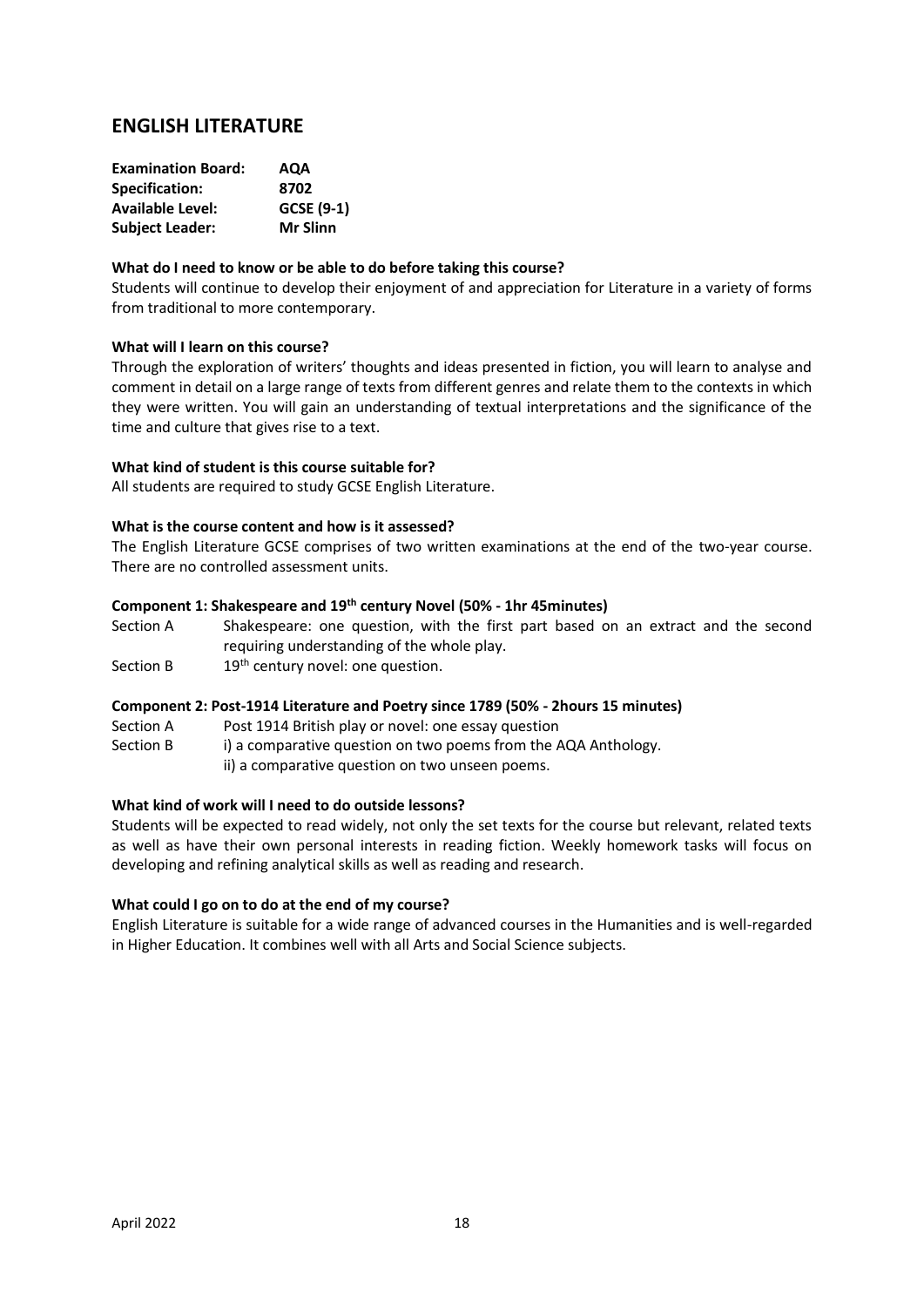## **FRENCH**

| <b>Examination Board:</b> | AQA              |
|---------------------------|------------------|
| <b>Specification:</b>     | 8658             |
| <b>Available Level:</b>   | GCSE (9-1)       |
| <b>Subject Leader:</b>    | <b>Mrs James</b> |

#### **What do I need to know or be able to do before taking this course?**

Did you know that 75% of the world's population speaks no English at all, and that 70% of UK businesses report a need for foreign language skills for their company? To make yourself competitive in the global job market, all students should choose a language, but enthusiastic linguists may choose to do more than one. The course follows on from KS3 and builds on the material covered, re-visiting and developing areas already covered as well as introducing more advanced grammar and vocabulary.

#### **What will I learn on this course?**

The core content is centred on three themes:

- 4. Identity and culture
- 5. Local, national, international and global areas of interest
- 6. Current and future study and employment

#### **What kind of student is this course suitable for?**

You should appreciate the importance of modern languages and communication and enjoy learning about other cultures and ways of life. You need to be motivated and committed and able to meet homework deadlines.

#### **What is the course content and how is it assessed?**

The themes above are studied in depth and are assessed at the end of the course by external examinations. It is expected that all students will be entered for the higher tier. The tier of entry must be the same for each skill.

#### The assessments are:

**Listening (25%)**: At Higher level, a 45-minute recorded test, consisting of items in French with questions and responses in both English and French.

**Speaking (25%)**: At Higher level, a 10-12 minute test (plus 12 minutes preparation time), consisting of a role-play, photo card and general conversion in French.

**Reading (25%)**: At Higher level, a 60-minute test of items in French such as magazine articles, public notices and letters with comprehension tested with questions and responses in both English and French. There is also a translation section from French into English.

**Writing (25%)**: At Higher level, a 1 hour 15-minute test. Students complete structured and open-ended writing tasks as well as a translation from English into French.

#### **What kind of work will I need to do outside lessons?**

You will need to practise your language skills on a regular basis. You will be expected to devote adequate time outside of school for learning new vocabulary and grammar. You should be keen to develop your reading skills through extensive reading and your listening skill by listening to French music and podcasts and watching French TV shows and films.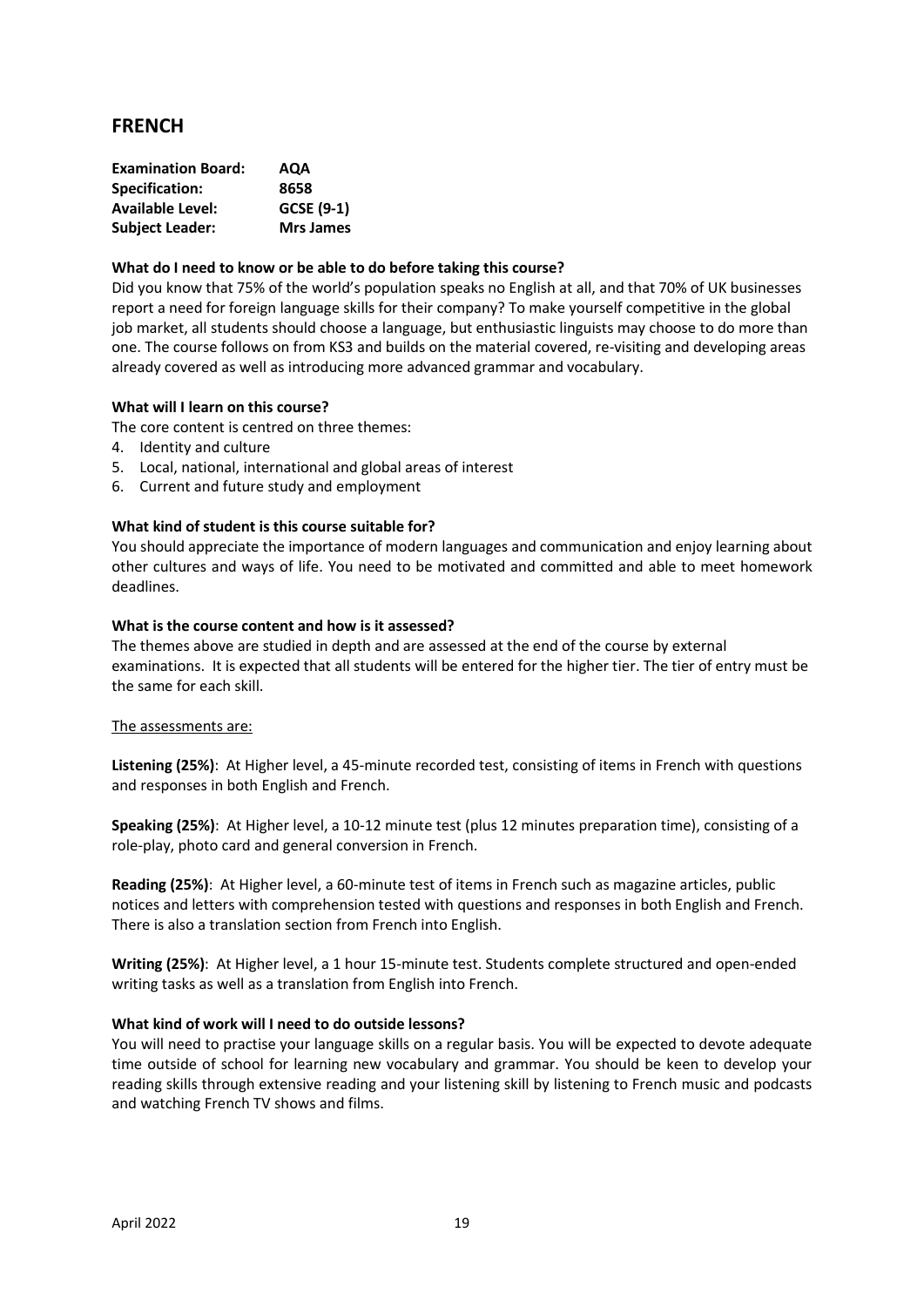#### **What could I go on to do at the end of my course?**

A GCSE in French will provide you with a suitable foundation for further study and/or practical use of the language. The course is designed to progress naturally to A Level French in the Sixth Form for those students who wish to continue further.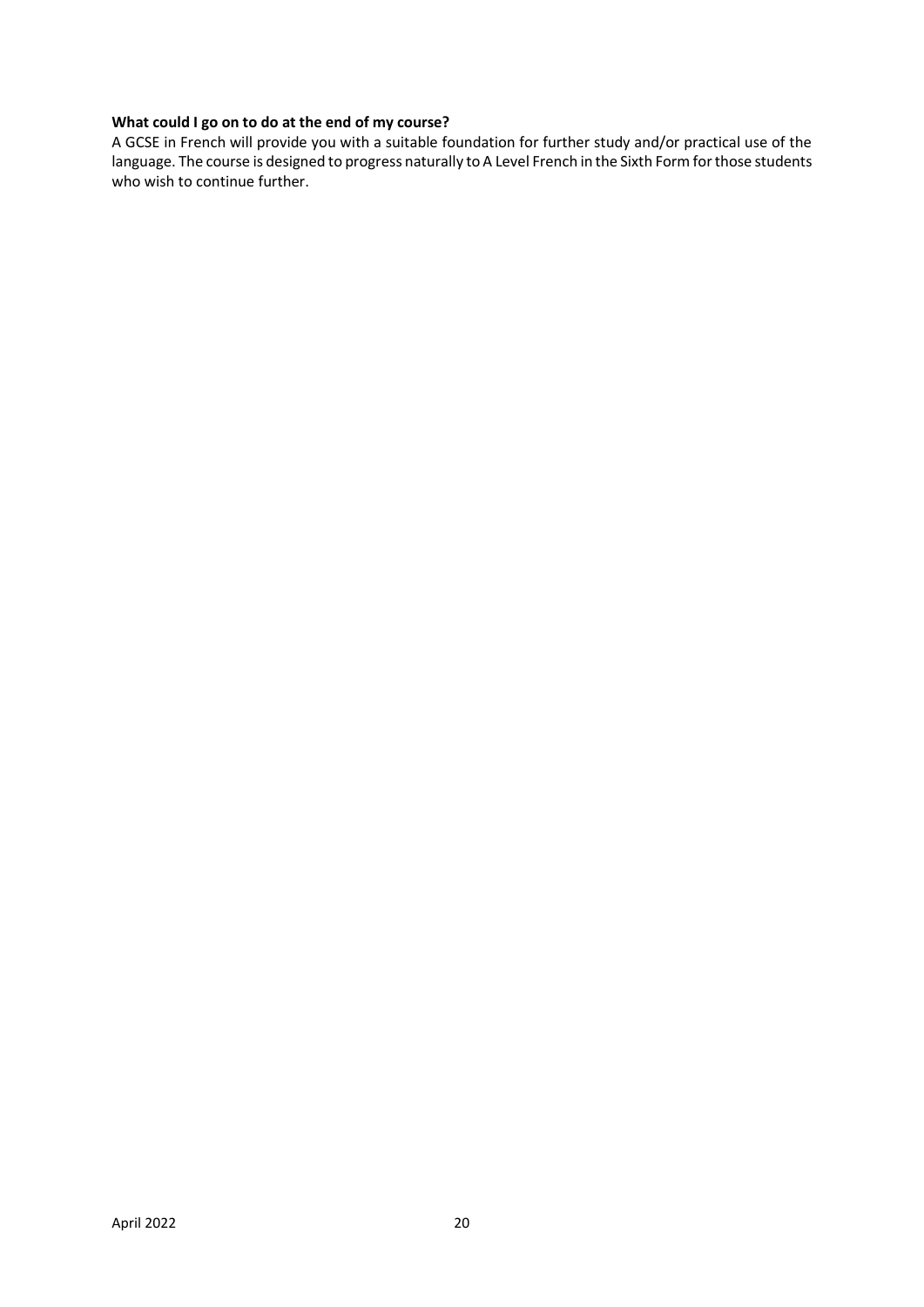## **GEOGRAPHY**

| <b>Examination Board:</b>  | AQA             |
|----------------------------|-----------------|
| <b>Specification Code:</b> | 8035            |
| <b>Available Level:</b>    | GCSE (9-1)      |
| <b>Subject Leader:</b>     | <b>Ms Ewing</b> |

#### **What do I need to know or be able to do before taking this course?**

There are no prerequisites to the course  $-$  just a genuine interest in finding out about our world and its current and future issues.

#### **What will I learn on this course?**

The course and teaching:

- Are relevant to the world you live in (e.g. hazards such tropical storms or volcanoes);
- Encourage discussion on current affairs and sustainability issues for the future;
- Focus on the environment (e.g. challenges posed by climate change);
- Involve practical work, with a minimum of 2 days outdoor fieldwork;
- Provide opportunities for possible international excursions;
- Develop a full range of transferable skills for other subjects and employment;
- Make use of ICT, including sessions for research and production of work.

#### **What kind of student is the course suitable for?**

Those who choose to take GCSE Geography will be expected to work independently, analyse problems, research relevant information, organise written work into a logical order and be able to interpret data.

#### **What is the course content and how is it assessed?**

The course is assessed through 3 examinations:

Paper 1: Living with the physical environment (1 hour 30) Paper 2: Challenges in the human environment (1 hour 30) Paper 3: Geographical applications (1 hour 15)

Paper 3 will involve analysing a pre-release issue, given to candidates 12 weeks prior to the exam, as well as examining the 2 days of outdoor fieldwork completed during the GCSE course.

#### **What kind of work will I need to do outside lessons?**

Regular homework will be set, such as practice exam questions or research on case study examples. Further reading and research with the aim of gathering and selecting information will be crucial in order to compile a wide range of current examples which can be used to illustrate answers. Many students who chose the subject are naturally outgoing and benefit from attending Scouts or completing the Bronze level Duke of Edinburgh award as they can practice orientation and hone their map skills.

#### **What could I go on to do at the end of my course?**

The GCSE course provides a platform to study A Level Geography before going onto university. As a 'bridge subject' Geography compliments other scientific subjects like biology, chemistry and physics as well as sociology, business and politics and is more and more commonly paired with economics in Higher Education.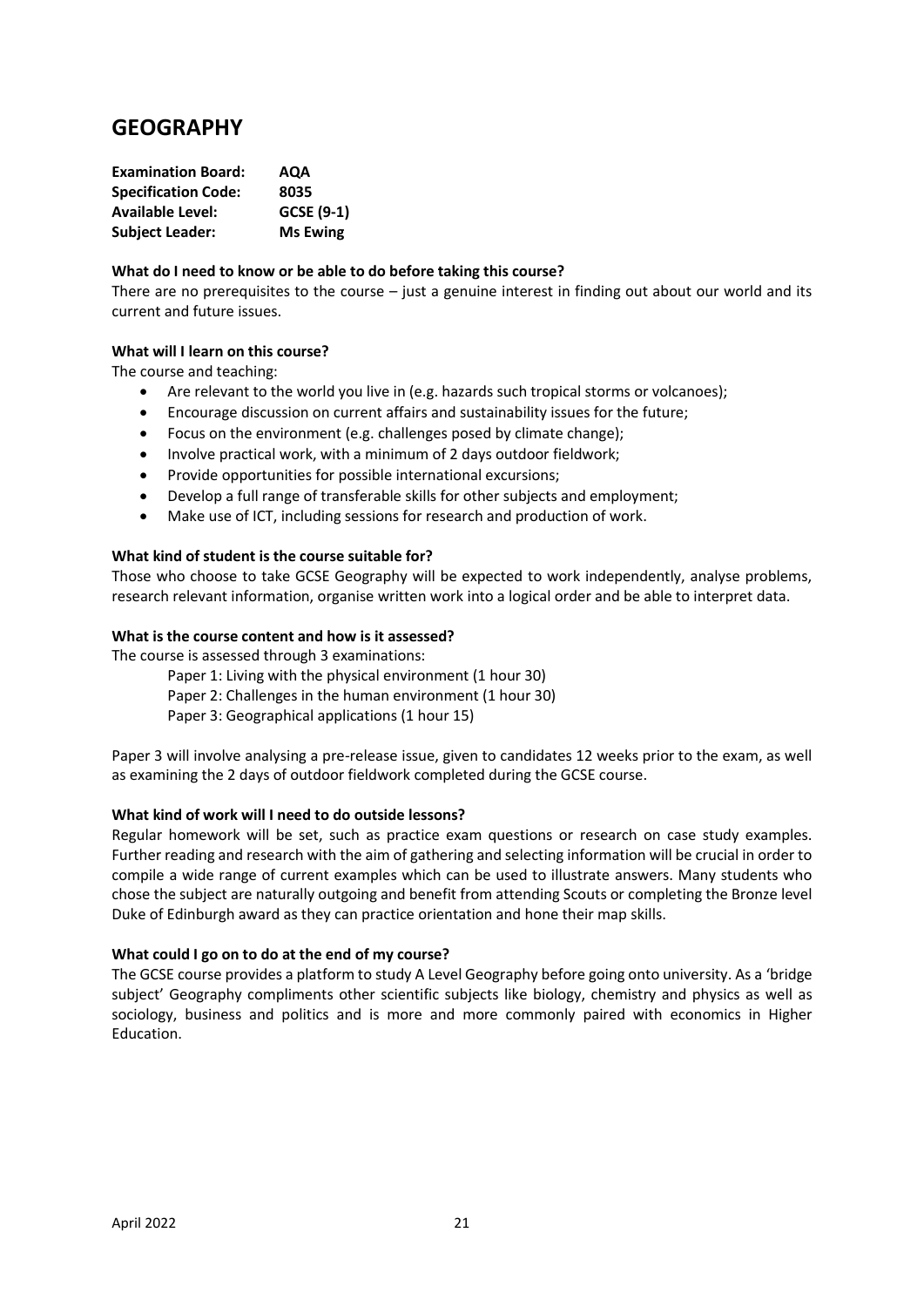## **GERMAN**

| <b>Examination Board:</b> | AQA            |
|---------------------------|----------------|
| <b>Specification:</b>     | 8668           |
| <b>Available Level:</b>   | GCSE (9-1)     |
| <b>Subject Leader:</b>    | <b>Mr Ford</b> |

#### **What do I need to know or be able to do before taking this course?**

Did you know that 75% of the world's population speaks no English at all, and that 70% of UK businesses report a need for foreign language skills for their company? To make yourself competitive in the global job market, all students should choose a language, but enthusiastic linguists may choose to do more than one. The course follows on from KS3 and builds on the material covered, re-visiting and developing areas already covered as well as introducing more advanced grammar and vocabulary.

#### **What will I learn on this course?**

The core content is centred on three themes:

- 1. Identity and culture
- 2. Local, national, international and global areas of interest
- 3. Current and future study and employment

#### **What kind of student is this course suitable for?**

You should appreciate the importance of modern languages and communication and enjoy learning about other cultures and ways of life. You need to be motivated and committed and able to meet homework deadlines.

#### **What is the course content and how is it assessed?**

The themes above are studied in depth and are assessed at the end of the course by external examinations. It is expected that all students will be entered for the higher tier. The tier of entry must be the same for each skill.

#### The assessments are:

**Listening (25%)**: At Higher level, a 45-minute recorded test, consisting of items in German with questions and responses in both English and German.

**Speaking (25%)**: At Higher level, a 10-12 minute test (plus 12 minutes preparation time), consisting of a role-play, photo card and general conversion in German.

**Reading (25%)**: At Higher level, a 60-minute test of items in French such as magazine articles, public notices and letters with comprehension tested with questions and responses in both English and French. There is also a translation section from German into English.

**Writing (25%)**: At Higher level, a 1 hour 15-minute test. Students complete structured and open-ended writing tasks as well as a translation from English into German.

#### **What kind of work will I need to do outside lessons?**

You will need to practise your language skills on a regular basis. You will be expected to devote adequate time outside of school for learning new vocabulary and grammar. You should be keen to develop your reading skills through extensive reading and your listening skill by listening to German music and podcasts and watching German TV shows and films.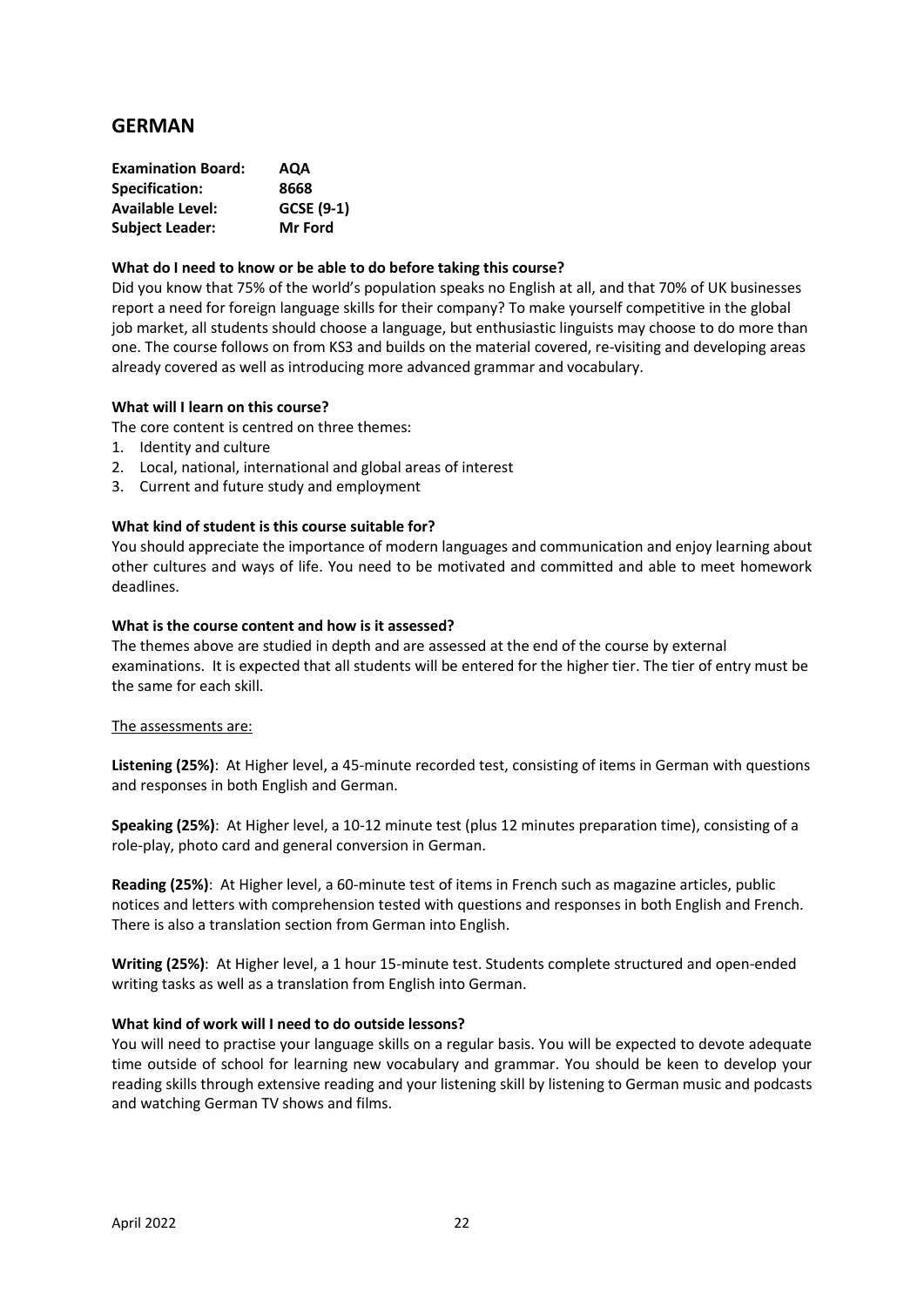#### **What could I go on to do at the end of my course?**

A GCSE in German will provide you with a suitable foundation for further study and/or practical use of the language. The course is designed to progress naturally to A Level German at Sixth Form for those students who wish to continue further.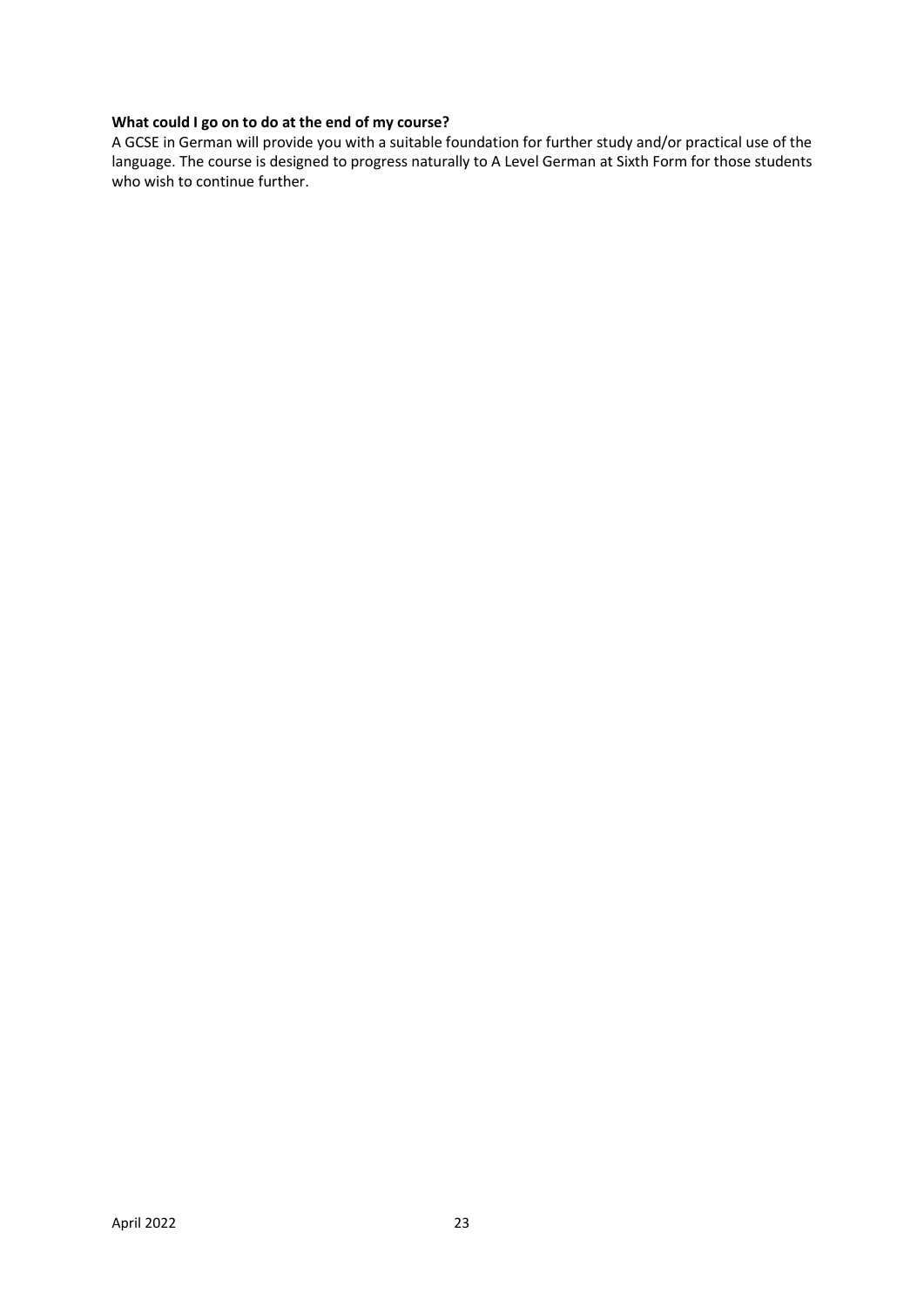## **HISTORY**

| <b>Edugas</b>     |
|-------------------|
| C100QS            |
| GCSE (9-1)        |
| <b>Ms Leonard</b> |
|                   |

#### **What do I need to know or be able to do before taking this course?**

Students will have the ability to collect and analyse information, distinguish between facts and opinions, detect bias, make reasoned judgements and be able to understand different viewpoints and why they might differ.

#### **What will I learn on this course?**

History gives students the opportunity to study significant events, issues and individuals of the past. The course covers aspects of twentieth century world history, which will develop critical, analytical and communication skills through the exploration of themes and interpretation. The units studied will enable us to look at a wide range of historical sources such as textbooks, documents, newspaper extracts, letters, television and documentaries. Classwork takes the form of teacher-led explanations, individuals and group discussion, presentations and examination practice.

#### **What kind of student is this course suitable for?**

A student who is interested in some or all of the following:

- *6. A desire to understand modern day society, culture and issues in the context of the past.*
- *7. A fascination with the past stimulated by fundamental questions of causation and interpretation.*
- *8. How different groups within society develops a sense of identity through shared experience.*
- 9. *A knowledge of other countries and cultures in the modern world.*

#### **What is the course content and how is it assessed?**

The course is the Eduqas GCSE History.

- **The Elizabethan Age, 1558-1603**
- **Germany in Transition, 1919-1939**
- **The Development of the USA, 1929-2000**
- **Changes in Health and Medicine in Britain, c.500 to the present day**

Assessment consists of two externally assessed written examinations.

#### **What kind of work will I need to do outside lessons?**

Background reading is an essential part of the course, and you are expected to enhance your understanding by reading around the subject and undertaking independent research on the internet. You will also be expected to practice examination questions.

#### **What could I go on to do at the end of my course?**

History is a respected qualification for a wide range of Higher Education courses and careers in management, central government, the civil service, law or journalism. However, students will find that the analytical skills gained through the study of History will be extremely useful for any career they might choose to pursue.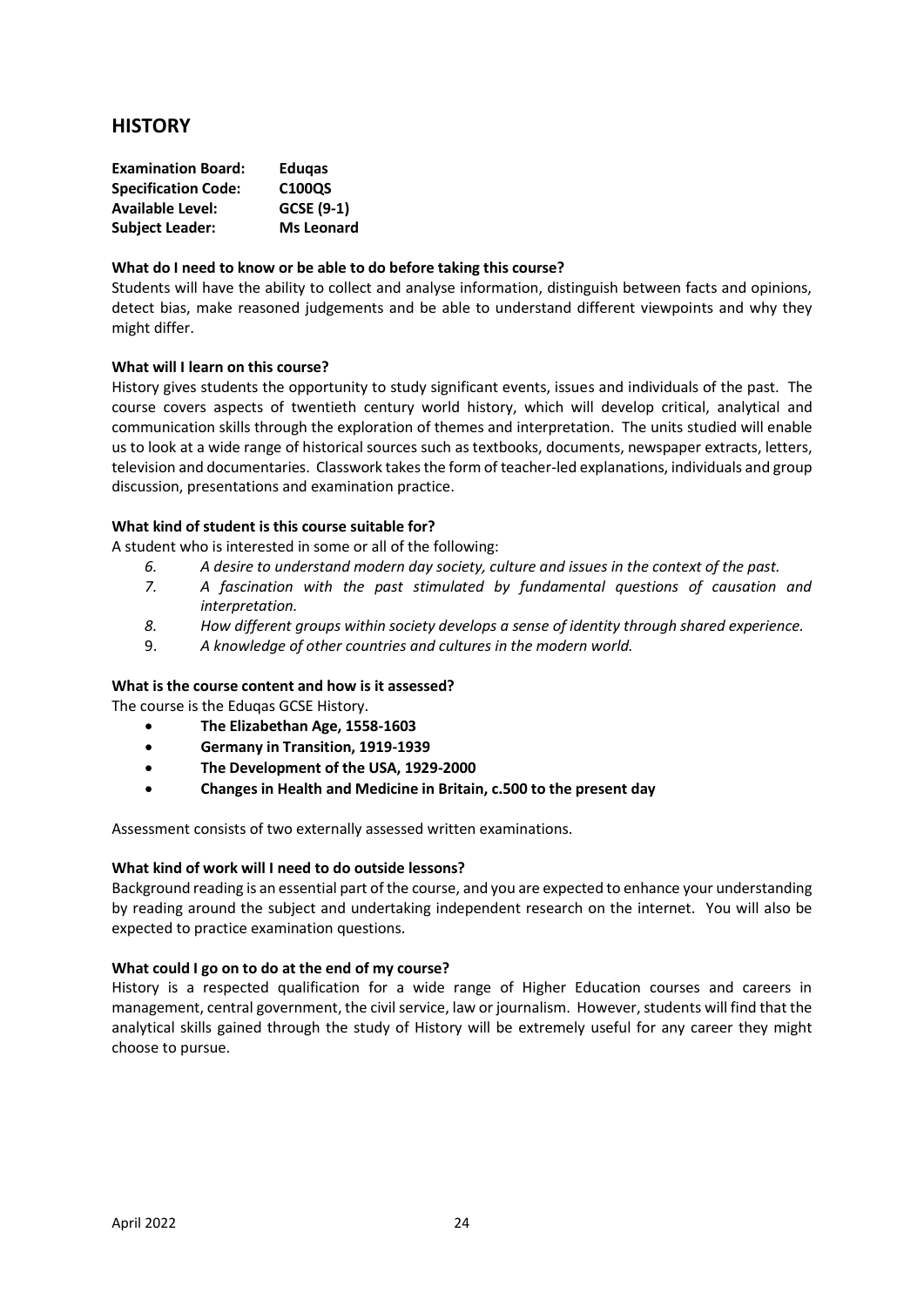## **ITALIAN**

| <b>Examination Board:</b> | <b>AQA</b>               |
|---------------------------|--------------------------|
| Specification:            | 8633                     |
| <b>Available Level:</b>   | GCSE (9-1)               |
| <b>Subject Leader:</b>    | <b>Mrs Cato-Sargeant</b> |

#### **What do I need to know or be able to do before taking this course?**

Did you know that 75% of the world's population speaks no English at all, and that 70% of UK businesses report a need for foreign language skills for their company? To make yourself competitive in the global job market, all students should choose a language, but enthusiastic linguists may choose to do more than one. The course follows on from KS3 and builds on the material covered, re-visiting and developing areas already covered as well as introducing more advanced grammar and vocabulary.

#### **What will I learn on this course?**

The core content is centred on three themes:

- 1. Identity and culture
- 2. Local, national, international and global areas of interest
- 3. Current and future study and employment

#### **What kind of student is this course suitable for?**

You should appreciate the importance of modern languages and communication and enjoy learning about other cultures and ways of life. You need to be motivated and committed and able to meet homework deadlines.

#### **What is the course content and how is it assessed?**

The themes above are studied in depth and are assessed at the end of the course by external examinations. It is expected that all students will be entered for the higher tier. The tier of entry must be the same for each skill.

#### The assessments are:

**Listening (25%)**: At Higher level, a 45-minute recorded test, consisting of items in Italian with questions and responses in both English and Italian.

**Speaking (25%)**: At Higher level, a 10-12 minute test (plus 12 minutes preparation time), consisting of a role-play, photo card and general conversion in Italian.

**Reading (25%)**: At Higher level, a 60-minute test of items in Italian such as magazine articles, public notices and letters with comprehension tested with questions and responses in both English and Italian. There is also a translation section from Italian into English.

**Writing (25%)**: At Higher level, a 1 hour 15-minute test. Students complete structured and open-ended writing tasks as well as a translation from English into Italian.

#### **What kind of work will I need to do outside lessons?**

You will need to practise your language skills on a regular basis. You will be expected to devote adequate time outside of school for learning new vocabulary and grammar. You should be keen to develop your reading skills through extensive reading and your listening skill by listening to Italian music and podcasts and watching Italian TV shows and films.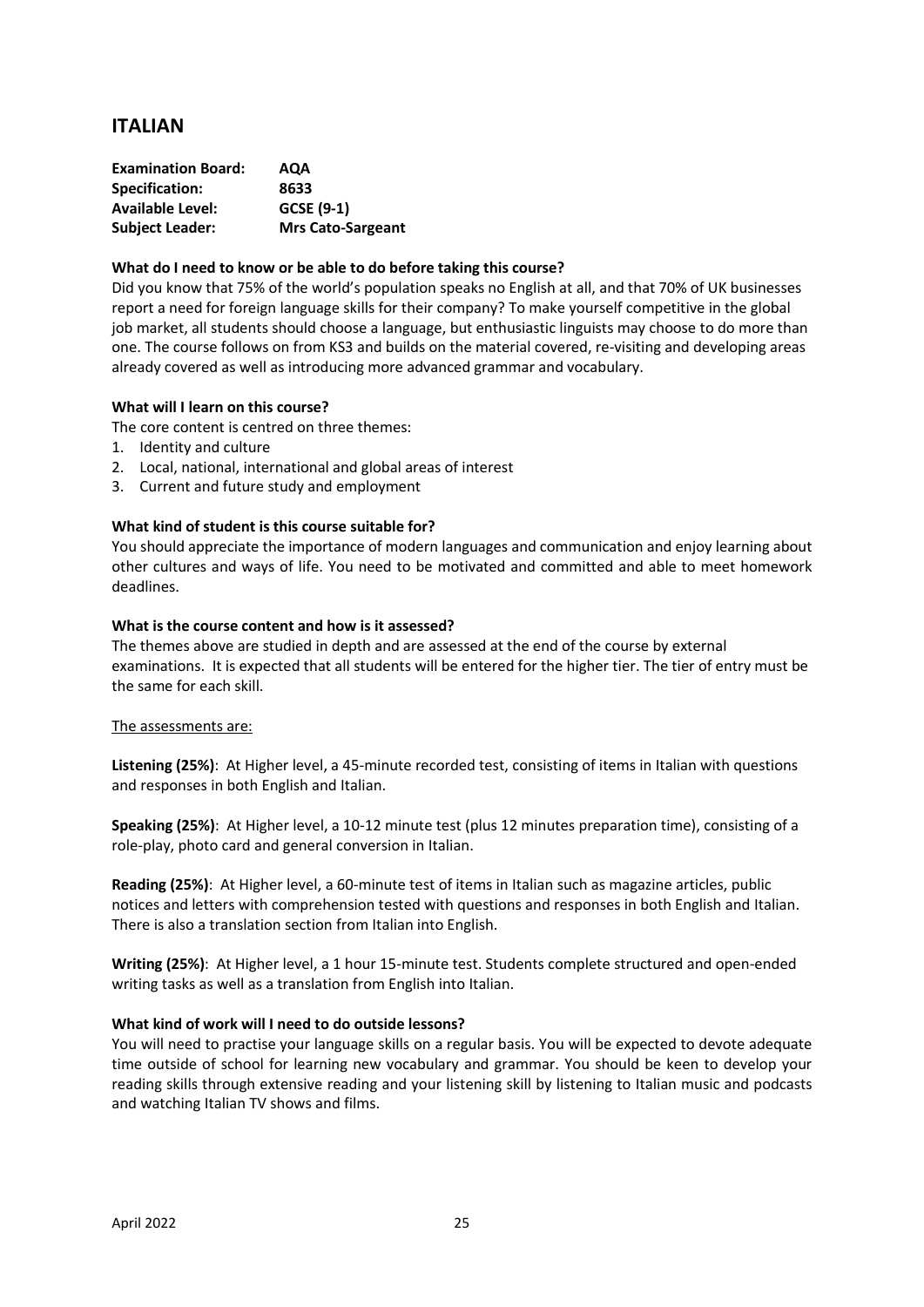#### **What could I go on to do at the end of my course?**

A GCSE in Italian will provide you with a suitable foundation for further study and/or practical use of the language. The course is designed to progress naturally to A Level Italian at Sixth Form for those students who wish to continue further.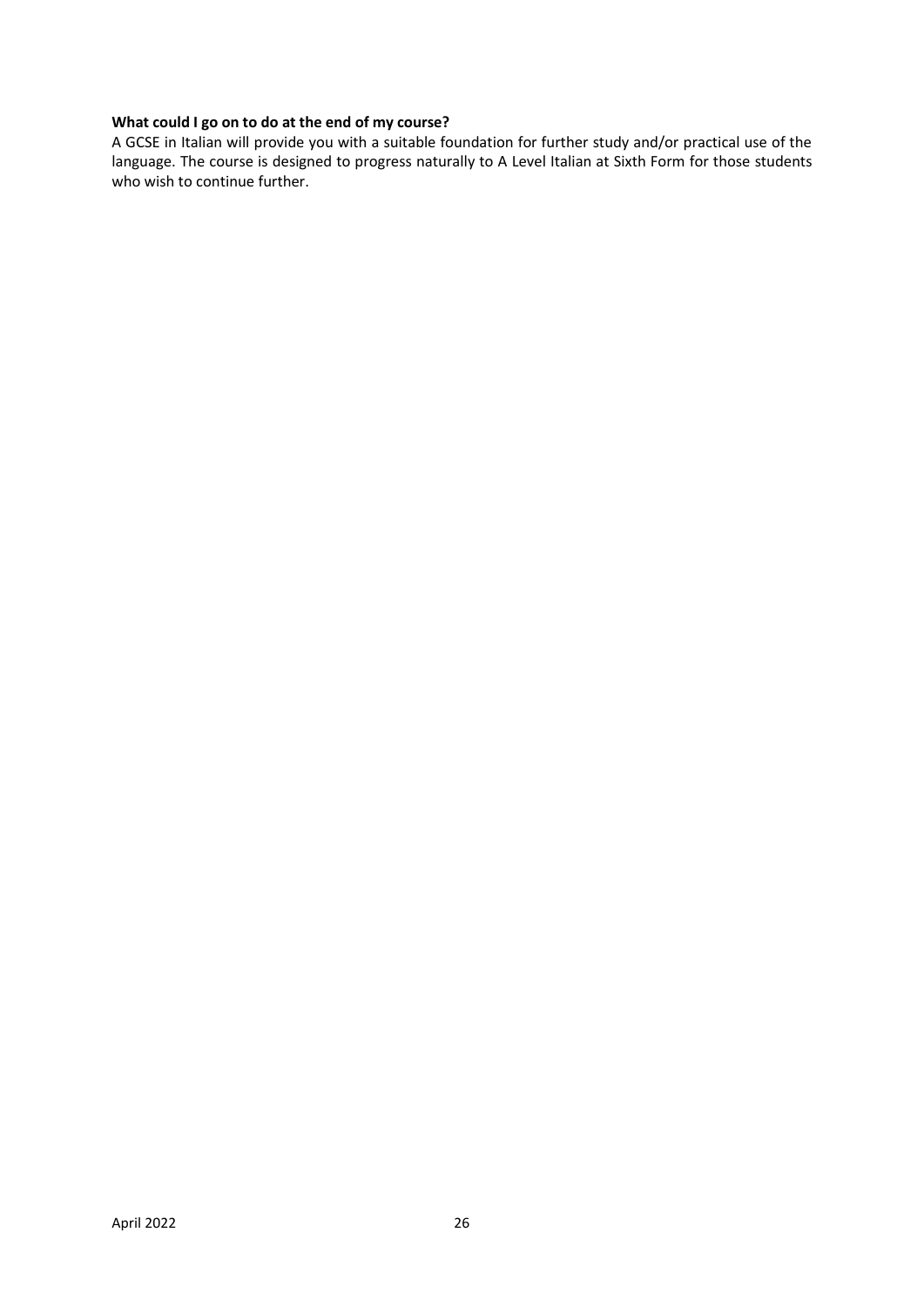## **LATIN**

| <b>Examination Board:</b> | <b>OCR</b>                   |
|---------------------------|------------------------------|
| Specification:            | J282                         |
| <b>Available Level:</b>   | <b>GCSE</b>                  |
| <b>Subject Leaders:</b>   | <b>Ms Harris, Mr Simpson</b> |

#### **What do I need to know or be able to do before taking this course?**

Students who have followed the Latin course in Years 8 and 9 will already have a basic grounding in Latin, but it will also be possible to accommodate students who have no previous knowledge of Latin on the same course, this being achieved by differentiated work programmes and targeted homework. All vocabulary and grammar required for GCSE will be taught in Years 10 and 11. We thus hope to provide a worthwhile experience of Latin and an appropriate qualification for any student, regardless of ability, ethnic, religious or cultural background.

#### **What will I learn on this course?**

The course is designed primarily to encourage students to acquire a sound knowledge of the Latin language. There will also be opportunities to look at the history, civilization and culture of Ancient Rome and, although this will not necessarily be formally examined, it remains valuable because of the liberal and humane values students will imbibe in the process. Students will develop an understanding of Latin vocabulary, grammar and syntax, and come to see the links between Latin, English, and several other modern languages, which will support and reinforce learning in those subjects. Above all, Latin students acquire valuable transferable thinking skills, as: critical thinking, problem solving, perseverance and deductive reasoning. It has been conclusively shown by research that students who follow a course in Latin achieve better in all their other academic subjects, and still feel the benefits years later in the workplace.

#### **What kind of student is this course suitable for?**

In a word, all of them. As stated above, Latin benefits all students, and there are no specific academic requirements to join the Latin course. Any student who can gain a place at Beths is capable of successfully studying Latin here.

#### **What is the course content and how is it assessed?**

At the heart of the GCSE examination is the compulsory Language paper, worth 50% of the available marks. Students will be required to read a passage in Latin and answer a range of short comprehension questions on it, and to translate a passage of Latin into English. The other 50% of the available marks are covered by two papers chosen from a range of options. These are worth 25% each and offer passages from Latin literature in prose and/or poetry for comprehension, translation, commentary, analysis and appreciation. The texts studied will be chosen from a range offered by the examination board. Authors previously set for study have included Virgil, Horace, Catullus, Caesar, Pliny, Tacitus and Sallust. Those we study will probably be determined by the areas of expertise and the personal enthusiasms of the staff who teach the course. More detailed information is available at [www.ocr.org.uk](http://www.ocr.org.uk/)

#### **What could I go on to do at the end of my course?**

There will be regular homework comprising learning, comprehension, translation and background research. A student should do about half an hour's work at home for every one hour he spends in the classroom as a minimum, but any additional work and reading are always beneficial. Most of our work will be textbook based, but there are many interesting activities to support learning available from various online resources.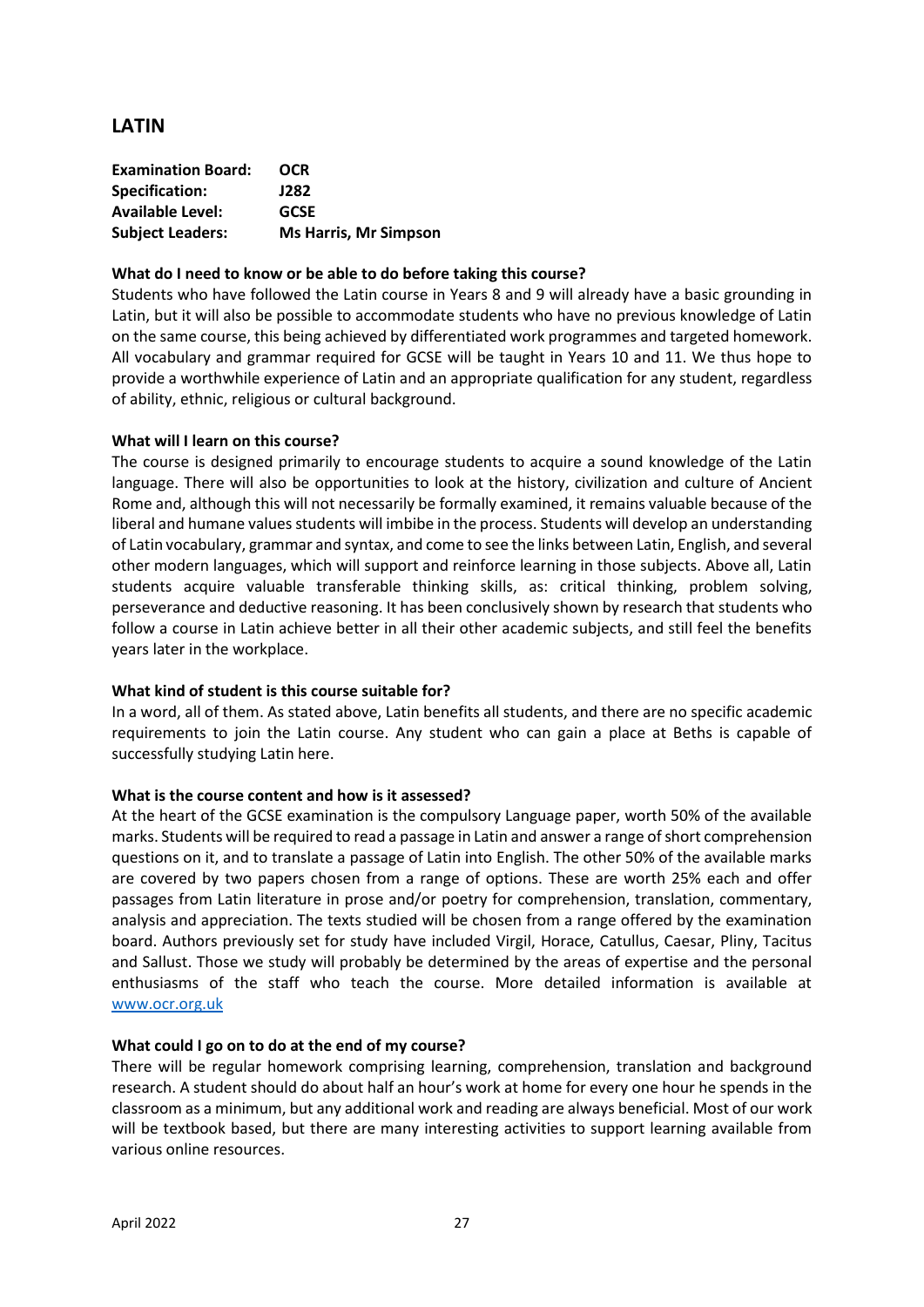#### **What could I go on to do at the end of my course?**

The GCSE qualification is an adequate preparation to take Latin at A Level, so that is an obvious route for extension. The GCSE Latin course will also greatly benefit any student who wishes to follow the A Level course in Classical Civilisation. However, Latin is in itself an education, conferring valuable skills and insights along the way, broadening the mind and conferring vital and lasting mental and cultural benefits. Lastly, particularly for those who extend their studies beyond A Level, Classics can be a passport to a number of very stimulating and well-paid jobs.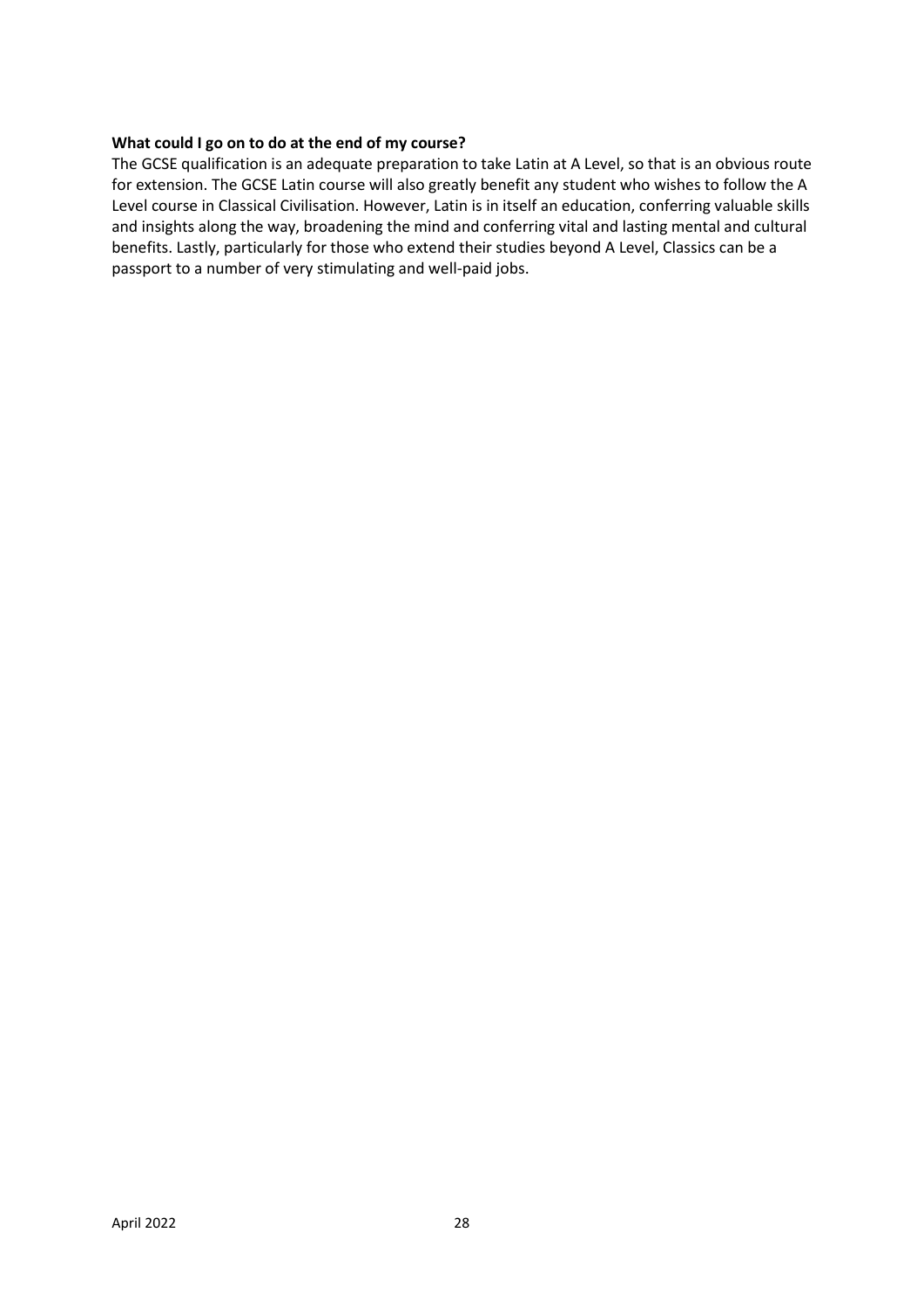## **MATHEMATICS**

| <b>Examination Board:</b> | Edexcel          |
|---------------------------|------------------|
| <b>Specification:</b>     | <b>1MA1</b>      |
| <b>Available Level:</b>   | GCSE (9-1)       |
| <b>Subject Leader:</b>    | <b>Mr Khalid</b> |

#### **What do I need to know or be able to do before taking the course?**

All students will study GCSE Mathematics in Year 10, taking their GCSE in Year 11.

#### **What will I learn on this course?**

Mathematics builds on such foundations established during Key Stage 3. It develops further the strands of Number, Algebra, Shape & Space and Data Handling and allows students to achieve a deeper understanding of the fundamental concepts and of their application in the world today.

#### **What kind of student is this course suitable for?**

Whilst it is a compulsory element in Key Stage 4, students who have good problem-solving skills and are prepared to 'grind out' solutions have a distinct advantage.

#### **What is the course content and how is it assessed?**

Assessment of Mathematics is by examination only. Students will sit the GCSE at the end of Year 11 taking three written papers:

| Paper A (33%): | Non calculator     | 1 hour 30 minutes |
|----------------|--------------------|-------------------|
| Paper B (33%)  | Calculator allowed | 1 hour 30 minutes |
| Paper C (33%)  | Calculator allowed | 1 hour 30 minutes |

#### **What kind of work will I need to do outside lessons?**

You will continue to have homework twice a week. You will find that they will be more complex than before as the work will be getting harder. They will also take you longer to do.

#### **What could I go on to do at the end of my course?**

Mathematics is a valuable qualification. It provides the necessary support for many university courses, including the sciences, geography, art, engineering, economics, psychology, sociology and computing.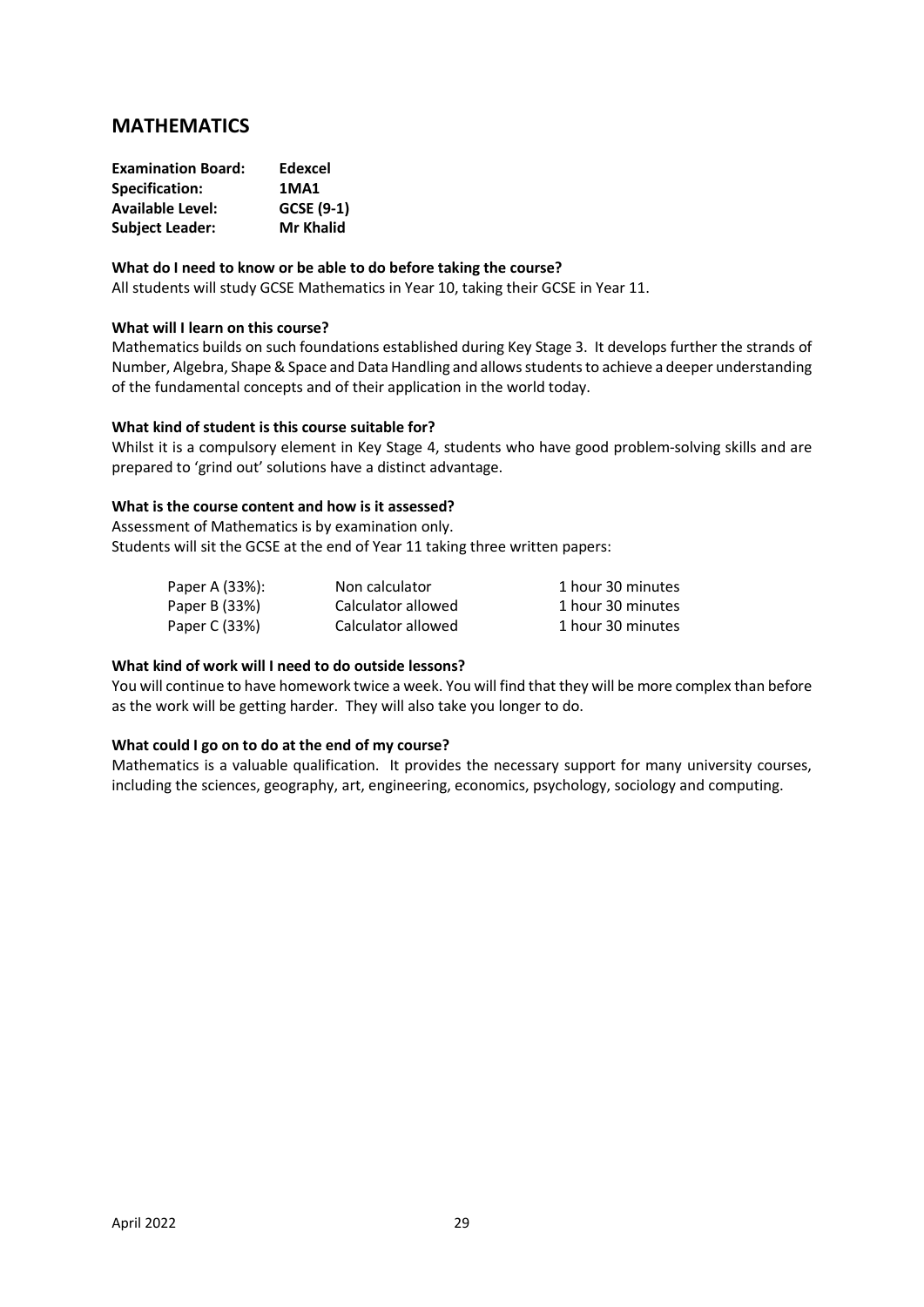## **MUSIC**

| <b>Examination Board:</b> | Edexcel            |
|---------------------------|--------------------|
| Specification:            | 1MU0               |
| <b>Available Level:</b>   | GCSE (9-1)         |
| <b>Subject Leader:</b>    | <b>Ms Marriott</b> |

#### **What do I need to know are be able to do before taking this course?**

Music is a highly academic subject which requires rigour and disciplined study and practice both inside and outside of normal lesson times. It enables students to develop their creative, imaginative and teamwork skills. Prospective students will have demonstrated good musical potential at Key stage three and be studying a musical instrument/or singing outside of classroom music.

#### **What will I learn on this course?**

You will learn compositional techniques, develop performing skills and an understanding of a wide range of musical styles improve your aural skills. These combined elements will greatly develop your skills as a musician.

#### **What kind of student is suitable for this course?**

It is essential that students wishing to study music have a solid background in the subject and the willingness to dedicate time to improve their musical skills in all three units of the course.

#### **What is the course content and how is it assessed?**

The GCSE course is divided into the following three units.

#### *Unit 1: 30% of the qualification*

Performance: Students perform, either using an instrument or voice (including rap) one solo piece and one ensemble piece.

- Students perform for at least four minutes' combined duration
- Solo performance: this must be of at least one minute in duration, and may comprise one or more pieces.
- · Ensemble performance: this must be of at least one minute in duration and may comprise one or more pieces.

#### *Unit 2: 30% of the qualification*

Composition: Students compose two compositions, of at least three minutes' combined duration

- One composition to a brief set by the exam board, of at least one minute in duration.
- One free composition set by the student, of at least one minute in duration.

#### *Unit 3: 40% of the qualification*

Written exam: Students will be examined on the studied set works, unfamiliar works and given a dictation exercise. Students will also be asked to compare and /or evaluate a set work with one unfamiliar piece.

Set works:

#### **Instrumental Music 1700–1820**

- J S Bach: 3rd Movement from Brandenburg Concerto no. 5 in D major
- L van Beethoven: 1st Movement from Piano Sonata no. 8 in C minor 'Pathétique' Vocal Music

#### **Vocal Music**

- H Purcell: Music for a While
- Queen: Killer Queen (from the album 'Sheer Heart Attack')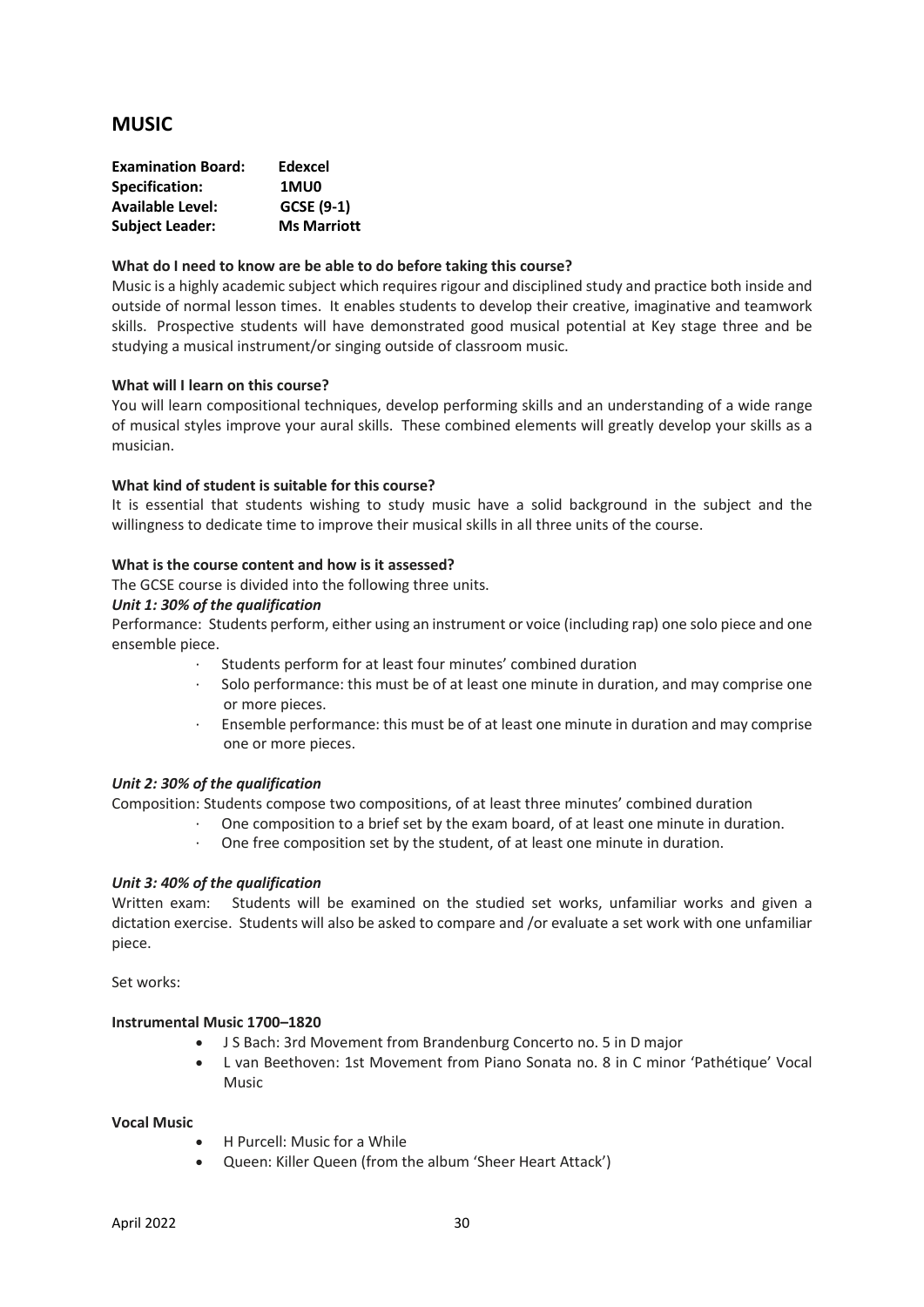#### **Music for Stage and Screen**

- S Schwartz: Defying Gravity (from the album of the cast recording of Wicked)
- J Williams: Main title/rebel blockade runner (from the soundtrack to Star Wars Episode IV: A New Hope)

#### **Fusions**

- Afro Celt Sound System: Release (from the album 'Volume 2: Release')
- Esperanza Spalding: Samba Em Preludio (from the album ' Esperanza')

#### **What kind of work will I need to do outside lessons?**

It is expected that students will continue regular practice on their chosen instrument/voice, where possible weekly tuition on their instrument/voice. Improvement thereon depends on regular practice, and all this is in addition to regular homework and coursework assignments which will be set throughout the course. It is also beneficial if students join in with extra-curricular activities and ensembles that are organised by Staff of the Performing Arts Department.

#### **What could I go on to do at the end of my course?**

In today's competitive employment environment, employers want to know that students have a breath of experiences and knowledge. Music GCSE is a great platform to build confidence, which is imperative for an interview situation. Creative problem solving is an extremely important skill that all students need to learn. Studying music as a GCSE subject can lead to many different professions such as, medicine, law, journalism, psychology, the armed forces, sound production, teaching, as well as performance, to name a few. It is also accepted as an academic qualification for further and Higher Education.

GCSE Music will provide a sound grounding for A level music and music technology.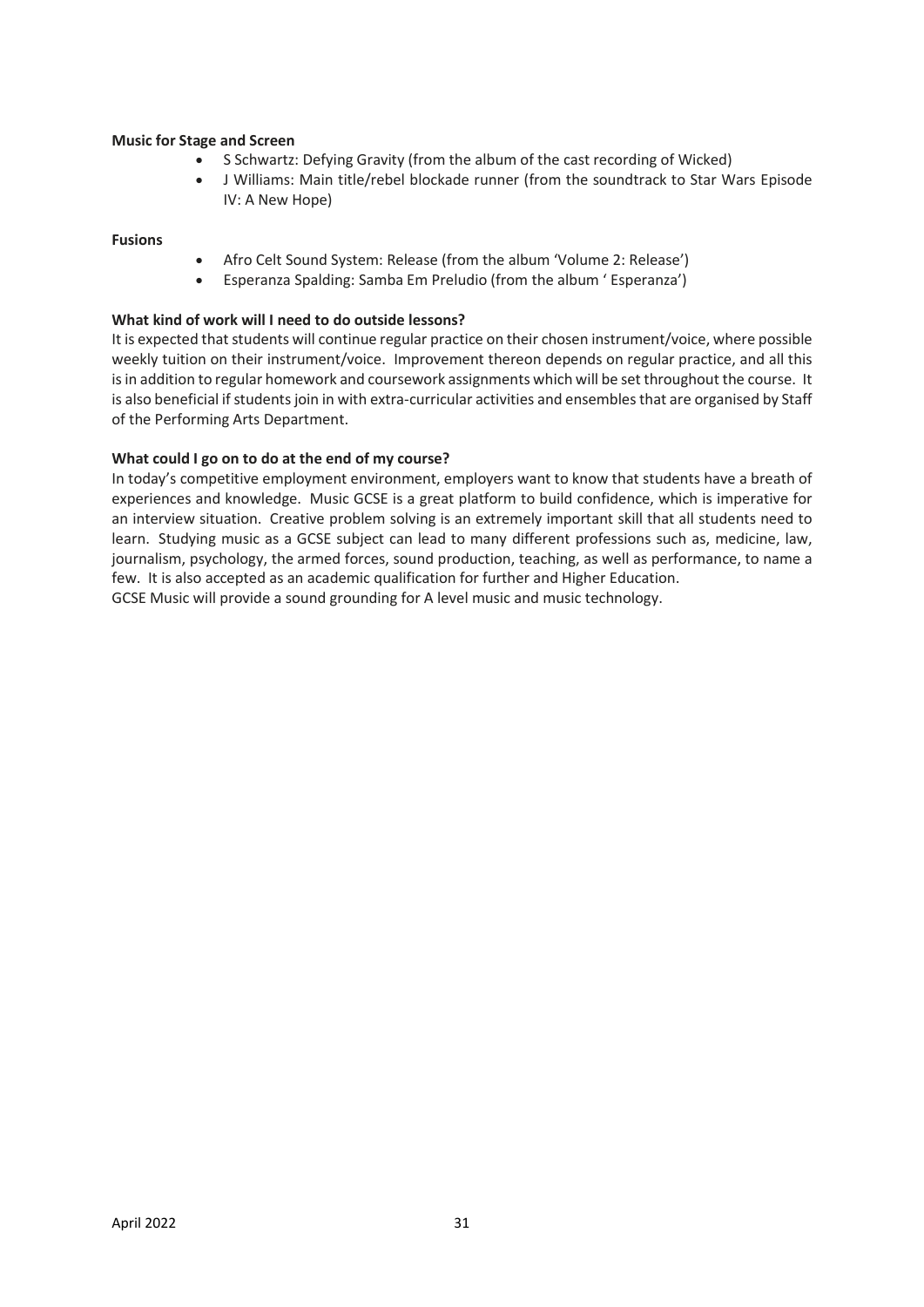## **PHOTOGRAPHY – lens and light-based media**

| <b>Examination Board:</b> | Edexcel                                             |
|---------------------------|-----------------------------------------------------|
| Specification:            | (1PYO) – 60% coursework and 40% externally set task |
| <b>Available Level:</b>   | GCSE (9-1)                                          |
| <b>Subject Leader:</b>    | Mr Hayman                                           |

#### **What do I need to know or be able to do before taking this course?**

By the end of KS3 students need to be achieving Level 5L and should have demonstrated an obvious flair and work ethic that can be developed in Years 10 and 11.

#### **What will I learn on this course?**

During the GCSE photography course students will experience a variety of digital photography techniques and processes. They will develop knowledge of the camera, its capabilities and understand the formal skills in photography.

They will learn how to control and manipulate photographic images for effect. This will include how to take photographs, studio lighting and image processing.

In the context of general education some of the aims of Photography are to stimulate, encourage and develop:

- the ability to perceive, understand and express concepts, ideas and feelings in a visual form;
- the ability to record compositions using light sensitive media;
- the acquisition of technical competence and manipulative skills, enabling individuals to realise their creative intentions by the use of traditional and alternative techniques.

#### **What kind of student is this course suitable for?**

Those who choose to take GCSE Photography will be expected to demonstrate their competence in the above skills and show that they can work independently, analyse problems, research relevant information and realise their intentions in a controlled way.

#### **What is the course content and how is it assessed?**

There are many varied approaches to Photography and the examination syllabus provides a wide choice of options. Candidates will be expected to show evidence of an extensive course of study. The final assessment will include two elements:

- Coursework carrying a minimum of 60% of the total marks created in controlled assessment conditions.
- Externally set task carrying a test in which candidates are able to show their ability to work independently within a specified time carrying a weight of 40% of the total marks.

#### **What kind of work will I need to do outside lessons?**

Photography is a rewarding yet demanding and time-consuming subject that requires dedication to work in the art studios outside normal lesson time.

#### **What could I go on to do at the end of my course?**

At the end of your course, you could continue on to A Level and degree studies. Following this, students could enter employment in a photography related area, such as a Photographer, Digital Marketer, Graphic Designer, Advertising and many more.

We ask for a contribution of one annual payment of £20 will cover the cost of consumable materials such as specialist paper and printing inks. This does exclude the cost of sketchbooks. This will allow the Art Department to continue to offer a diverse curriculum. Payment will be asked for once the options have been submitted.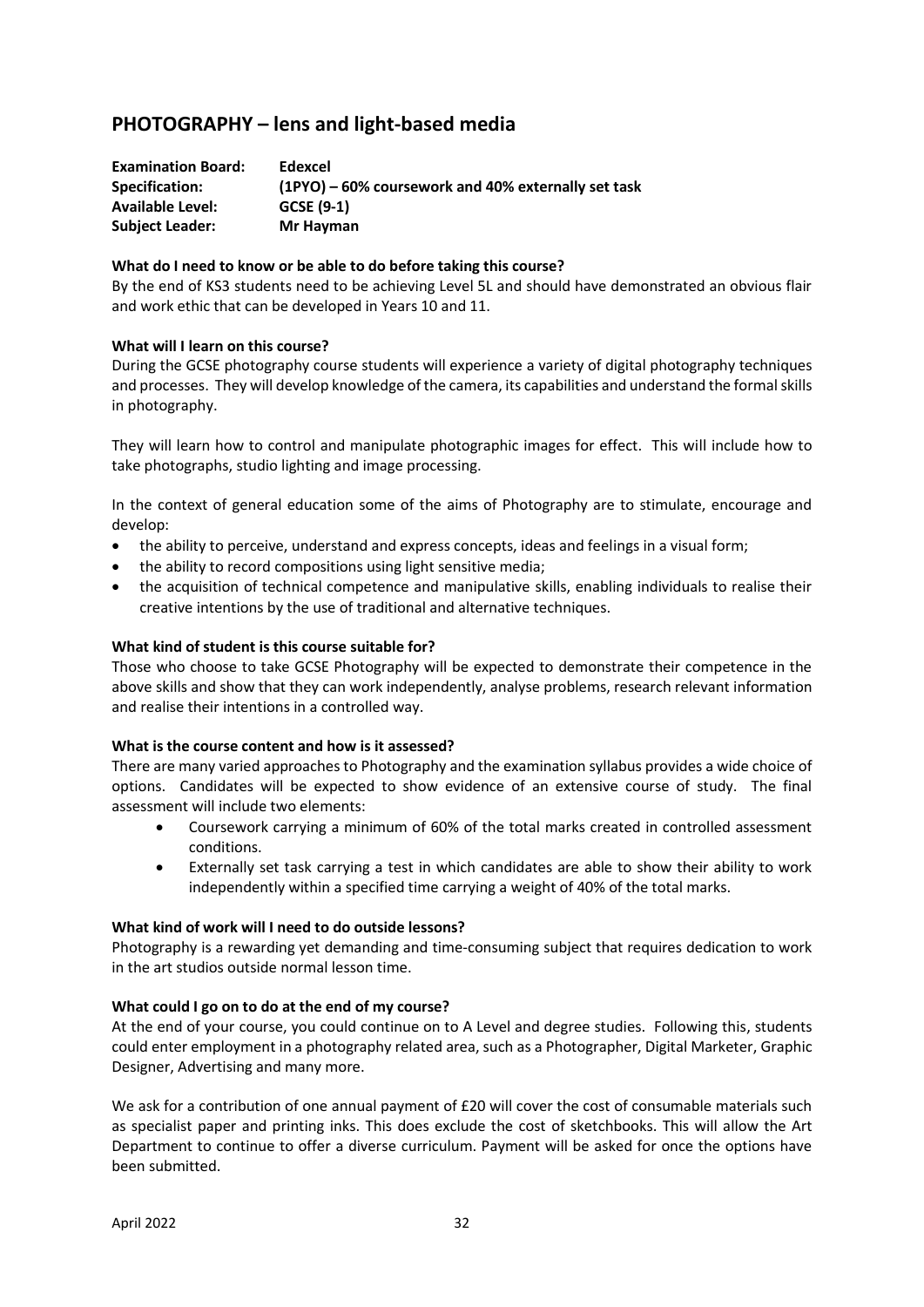## **PHYSICAL EDUCATION**

| <b>Examination Board:</b> | AQA              |
|---------------------------|------------------|
| Specification:            | 8582             |
| <b>Available Level:</b>   | GCSE (9-1)       |
| <b>Subject Leader:</b>    | <b>Mr Temple</b> |

#### **What do I need to know or be able to do before taking this course?**

AQA Physical Education GCSE is offered in the option scheme. Students will require a high level of practical skills across a range of activities and the ability to critically analyse performance.

#### **What will I learn on this course?**

The GCSE course will give a greater insight into the practical and theoretical dimensions of Physical Education and Games. The course should enable the following aims to be achieved:

- The development of physical abilities and the acquisition of techniques and skills.
- The understanding of the effect of physical activity based on knowledge of the structure and function of the body.
- The acquisition of a theoretical and practical knowledge and understanding of physical activities.
- The understanding of the social, political and personal motivations that affect participation in physical activities.
- The understanding of the provision and organisation of local, national and international facilities.

#### **What kind of student is this course suitable for?**

This course would appeal to students who have a high level of practical ability across a range of physical activities. It requires analytical skills and the ability to work independently or as part of a team.

#### **What is the course content and how is it assessed?**

Two lessons per week will be spent on covering the theoretical aspects. One lesson per week will be working one of their chosen practical areas. Each student will be continually assessed in their **three**  strongest activities chosen by staff. This will contribute to 30% of the total marks. Practical options may vary to cater for the strengths of the group, although it should be noted that candidates must perform in both an individual and team activity. Equally there is no option to be assessed as a coach or official in the new specification. A further 10% of their total mark will be awarded, on completion of an 'Analytical Investigation' which requires them to analyse and improve performance. There are two written papers, both are completed in June of year 11 and each carry 30% of the final mark. Paper 1 examines 'The human body and movement in physical activity and sport,' which includes topics such as applied anatomy, movement analysis, physical training and the use of data. Paper 2 looks at the 'Socio-cultural influences and well-being in physical activity and sport,' including sports psychology, health, fitness, well-being and the use of data.

#### **What kind of work will I need to do outside lessons?**

There may be opportunities to visit local and regional facilities and to listen to visiting speakers. Practical work will be completed on the school site using indoor and outdoor facilities or outdoor and adventure facilities. There will be an opportunity to use video equipment to analyse performance.

#### **What could I go on to do at the end of my course?**

The course provides the platform to study AS/A2 Level Physical Education in Years 12 and 13 before going on to Higher Education.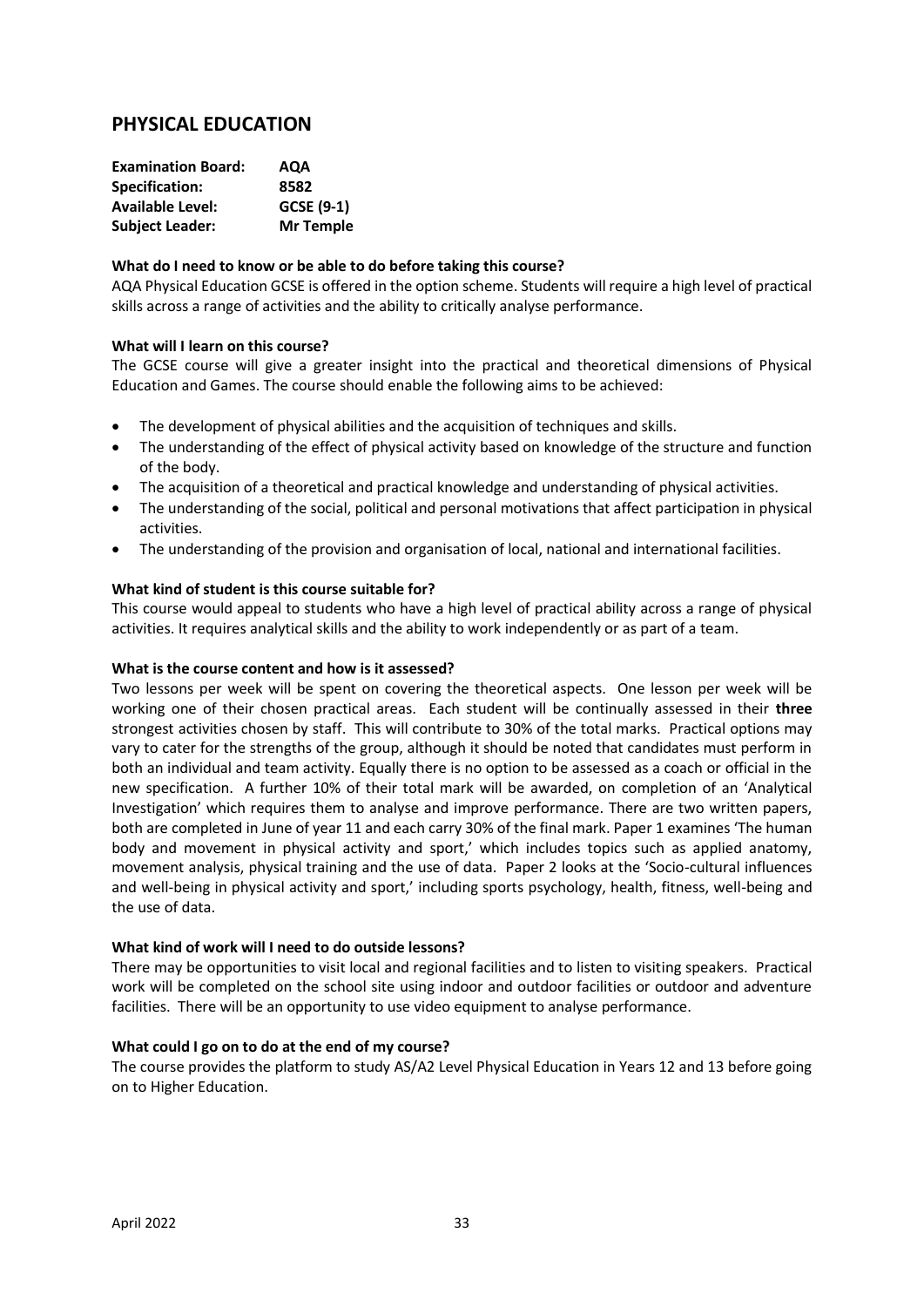| <b>Examination Board:</b>  | <b>Edugas</b>             |
|----------------------------|---------------------------|
| <b>Specification Code:</b> | C120P4                    |
| <b>Available Level:</b>    | <b>GCSE Route A (9-1)</b> |
| <b>Subject Leader:</b>     | Mr Law                    |

#### **What do I need to know or be able to do before taking this course?**

All students who opt for this subject will study the GCSE Full Course and take the examination at the end of Year 11. There is no coursework element.

#### **What will I learn on this course?**

The study of religion is all about cultural insight. It involves exploring ideas, beliefs, religious practices and how these affect the way people behave. During the course students will study a wide variety of social and moral issues including care for the environment, relationships, prejudice, wealth and poverty. There will also be work undertaken on ultimate questions, extending that already done at Key Stage Three. A variety of methods will be used to explore the various issues under study, including class discussions, video and ICT tasks.

#### **What kind of student is this course suitable for?**

The study of religion is not easy but provides a challenge and broadens horizons. A student's personal beliefs are respected but what also matters is an interest in the world around.

#### **What is the course content and how is it assessed?**

Candidates are assessed entirely by an examination, 3 papers totalling 4 hours.

In Year 10 the first paper consists of the following four units:

- Relationships
- Issues of Life and Death
- Issues of Good and Evil
- Issues of Human Rights

In Year 11 the second and third papers consist of the following units:

- Christianity Beliefs and Teachings
- Christianity Practices
- Judaism

#### **What kind of work will I need to do outside lessons?**

Background reading is an essential part of the course, and you are expected to advance your understanding and depth of knowledge by reading around the subject material by using the library, the internet and staying aware of current religious issues in the news.

#### **What could I go on to do at the end of my course?**

Employers, careers officers, universities and colleges all stress the importance of a balanced examination course showing a wide range of study such as Religious Education. Studies in this subject are welcomed by such diverse professions as journalism, social work, the armed forces, the police, advertising, retailing, acting and teaching to name but a few. It is also accepted as an academic qualification for further and Higher Education.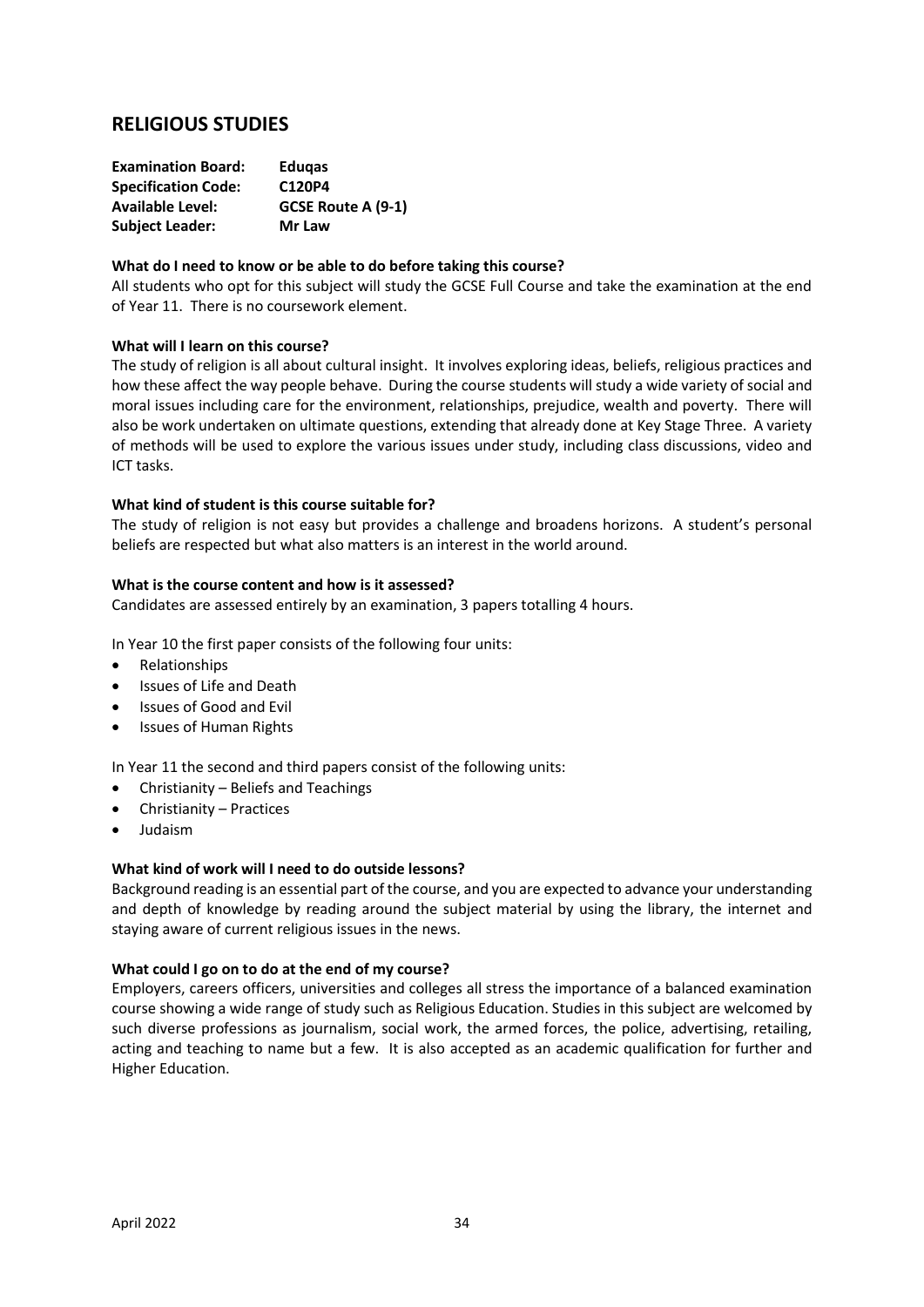## **SEPARATE SCIENCES (Biology, Chemistry, Physics)**

| <b>Examination Board:</b> | <b>OCR</b>                                       |
|---------------------------|--------------------------------------------------|
| Specification:            | J247 (Biology), J248 (Chemistry), J249 (Physics) |
| <b>Available Level:</b>   | GCSE (9-1)                                       |
| <b>Subject Leader:</b>    | Mr Ramessar                                      |

#### **What do I need to know or be able to do before taking this course?**

All students will have completed the first two modules of each of the separate sciences by the end of Year 9. Students will continue with all three of the separate sciences - Biology, Chemistry and Physics and complete each separate GCSE at the end of Year 11.

#### **What will I learn on this course?**

Students will have extensive opportunities to develop their interest in and enthusiasm for science. They will develop an in-depth, critical approach to scientific evidence and methods. They will have considerable opportunity to acquire and apply skills, knowledge and understanding of how science works and its essential role in society.

#### **What kind of student is this course suitable for?**

Students who have a healthy interest in the sciences and who possess good analytical skills and enjoy carrying out practicals. This is the best preparation for students who go on to study science subjects at A Level.

#### **J247 (Biology)**

#### **What is the course content and how is it assessed?**

| OCR Level 1/2 GCSE (9-1) in Biology A (Gateway Science) (J247)                                  |  |  |
|-------------------------------------------------------------------------------------------------|--|--|
| Paper 1 Assesses B1, B2 and B3                                                                  |  |  |
| Topic B1: Cell level systems                                                                    |  |  |
| Cell structures, what happens in cells, respiration and photosynthesis                          |  |  |
| <b>Topic B2: Scaling up</b>                                                                     |  |  |
| Supplying the cell and the challenges of size                                                   |  |  |
| <b>Topic B3: Organism level systems</b>                                                         |  |  |
| Coordination and control – the nervous system, coordination and control – the endocrine system, |  |  |
| maintaining internal environments                                                               |  |  |

| OCR Level 1/2 GCSE (9-1) in Biology A (Gateway Science) (J247)                                    |
|---------------------------------------------------------------------------------------------------|
| Paper 2 Assesses B4, B5 and B6                                                                    |
| <b>Topic B4: Community level systems</b>                                                          |
| Ecosystems                                                                                        |
| <b>Topic B5: Genes, Inheritance and Selection</b>                                                 |
| Inheritance, Natural selection and evolution                                                      |
| <b>Topic B6: Global Challenges</b>                                                                |
| Monitoring and maintaining the environment, feeding the human race and monitoring and maintaining |

#### **OCR Level 1/2 GCSE (9–1) in Biology A (Gateway Science) (J247**)

The course is assessed by 2 written examinations (Higher Tier Grades 9-4)

| Paper             | Mode of<br>Assessment | <b>Assessment Details</b> | Total marks | Weighting (%) |
|-------------------|-----------------------|---------------------------|-------------|---------------|
| Paper 3 (J247/03) |                       | Topics B1-B3              | 90          | 50            |

*health*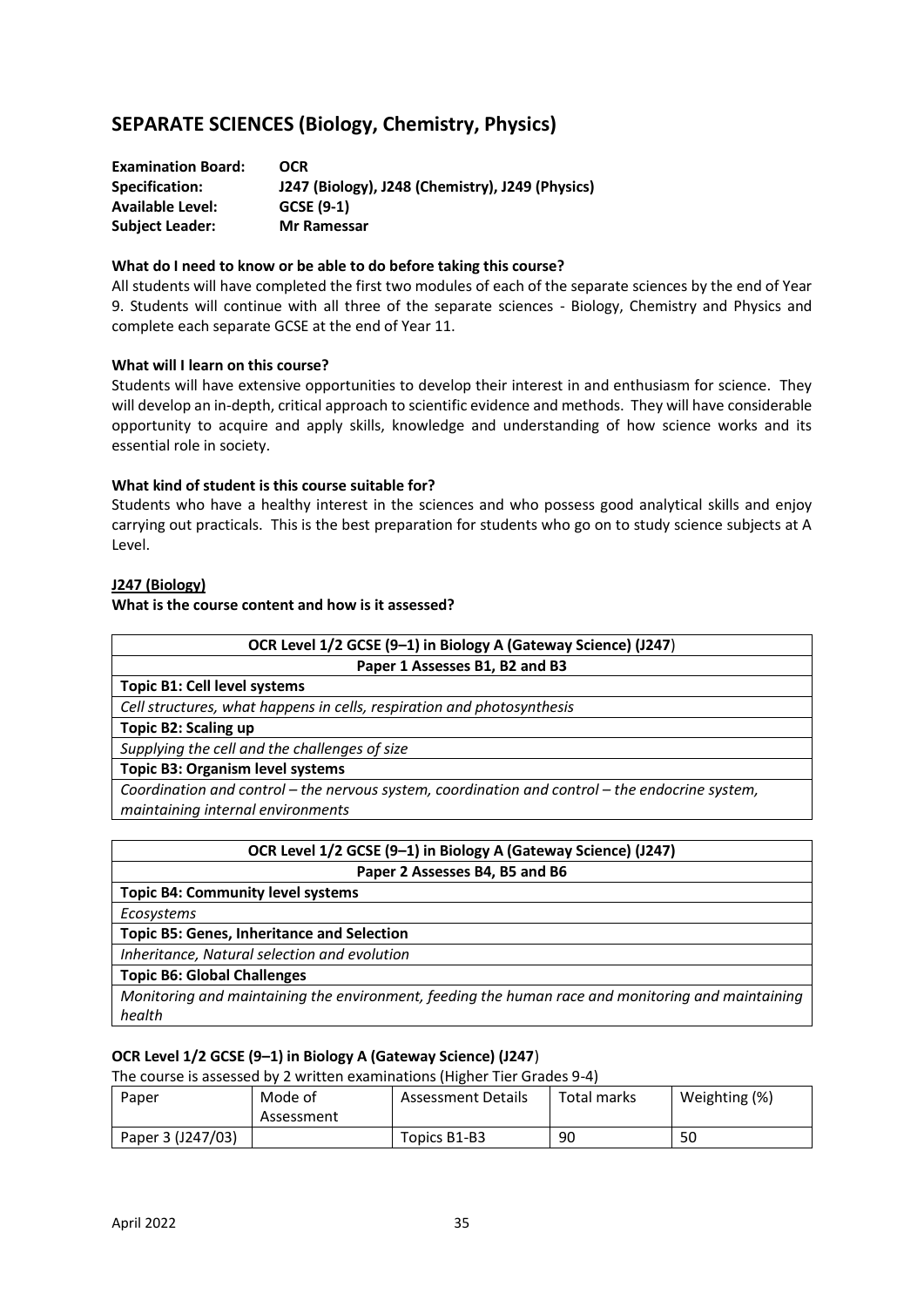| Paper 4 (J247/04) | Written paper      | Topics B4-B6 with | 90 | 50 |
|-------------------|--------------------|-------------------|----|----|
|                   | $(1$ hour 45 mins) | assumed knowledge |    |    |
|                   |                    | of $B1-B3$        |    |    |

#### **J248 (Chemistry)**

| OCR Level 1/2 GCSE (9-1) in Chemistry A (Gateway Science) (J248) |  |  |
|------------------------------------------------------------------|--|--|
| Paper 1 Assesses C1, C2 and C3                                   |  |  |
| <b>Topic C1: Particles</b>                                       |  |  |
| C1.1 The particle model                                          |  |  |
| C1.2 Atomic structure                                            |  |  |
| Topic C2: Elements, compounds and mixtures                       |  |  |
| C2.1 Purity and separating mixtures                              |  |  |
| C <sub>2</sub> .2 Bonding                                        |  |  |
| C2.3 Properties of materials                                     |  |  |
| <b>Topic C3: Chemical reactions</b>                              |  |  |
| C3.1 Introducing chemical reactions                              |  |  |
| C3.2 Energetics                                                  |  |  |
| C3.3 Types of chemical reactions                                 |  |  |
| C3.4 Electrolysis                                                |  |  |

#### **OCR Level 1/2 GCSE (9–1) in Chemistry A (Gateway Science) (J248)**

**Paper 2 Assesses B4, B5 and B6**

#### **Topic C4: Predicting and identifying reactions and products**

*C4.1 Predicting chemical reactions* 

*C4.2 Identifying the products of chemical reactions*

#### **Topic C5: Monitoring and controlling chemical reactions**

*C5.1 Monitoring chemical reactions* 

*C5.2 Controlling reactions* 

*C5.3 Equilibria*

#### **Topic C6: Global challenges**

*C6.1 Improving processes and products* 

*C6.2 Organic chemistry* 

*C6.3 Interpreting and interacting with Earth systems*

#### **OCR Level 1/2 GCSE (9–1) in Chemistry A (Gateway Science) (J248)**

The course is assessed by 2 written examinations (Higher Tier Grades 9-4)

| Paper             | Mode of          | <b>Assessment Details</b> | Total marks | Weighting (%) |
|-------------------|------------------|---------------------------|-------------|---------------|
|                   | Assessment       |                           |             |               |
| Paper 3 (J248/03) | Written paper    | Topics C1-C3              | 90          | 50            |
|                   | (1 hour 45 mins) |                           |             |               |
| Paper 4 (J248/04) | Written paper    | Topics C4-C6 with         | 90          | 50            |
|                   | (1 hour 45 mins) | assumed knowledge         |             |               |
|                   |                  | of $C1-C3$                |             |               |

| OCR Level 1/2 GCSE (9-1) in Physics A (Gateway Science) (J249) |  |  |
|----------------------------------------------------------------|--|--|
| Paper 1 Assesses P1, P2, P3 and P4                             |  |  |
| <b>Topic P1: Matter</b>                                        |  |  |
| P1.1 The particle model                                        |  |  |
| P1.2 Changes of state                                          |  |  |
| P1.3 Pressure                                                  |  |  |
| <b>Topic P2: Forces</b>                                        |  |  |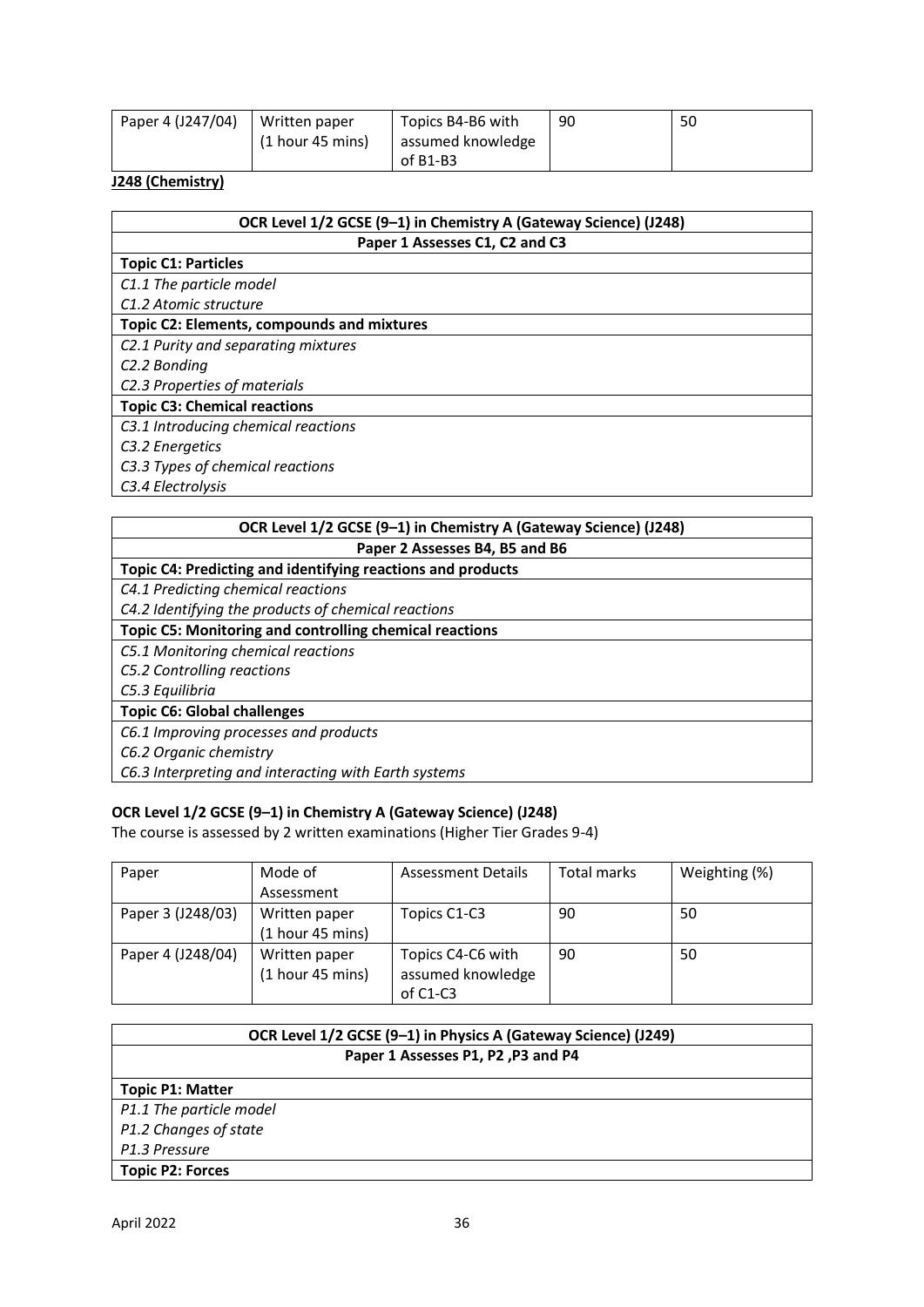| P2.1 Motion                                    |
|------------------------------------------------|
| P2.2 Newton's Laws                             |
| P2.3 Forces in action                          |
| <b>Topic P3: Electricity</b>                   |
| P3.1 Static and charge                         |
| P3.2 Simple circuits                           |
| <b>Topic P4: Magnetism and magnetic fields</b> |
| P4.1 Magnets and magnetic fields               |
|                                                |

*P4.2 Uses of magnetism*

#### **OCR Level 1/2 GCSE (9–1) in Physics A (Gateway Science) (J249) Paper 2 Assesses P5 , P6, P7 and P8**

#### **Topic P5: Waves in matter**

*P5.1 Wave behaviour* 

*P5.2 The electromagnetic spectrum* 

*P5.3 Wave interaction*

#### **Topic P6: Radioactive decay – waves and particles**

*P6.1 Radioactive emissions* 

*P6.2 Uses and hazards*

## **Topic P7: Energy**

*P7.1 Work done* 

*P7.2 Power and efficiency*

**Topic P8: Global challenges** 

*P8.1 Physics on the move* 

*P8.2 Powering Earth* 

*P8.3 Beyond Earth*

#### **OCR Level 1/2 GCSE (9–1) in Physics A (Gateway Science) (J249) The course is assessed by 2 written examinations (Higher Tier Grades 9-4)**

| Paper             | Mode of          | <b>Assessment Details</b> | Total marks | Weighting (%) |
|-------------------|------------------|---------------------------|-------------|---------------|
|                   | Assessment       |                           |             |               |
| Paper 3 (J249/03) | Written paper    | Topics P1-P4              | -90         | 50            |
|                   | (1 hour 45 mins) |                           |             |               |
| Paper 4 (J249/04) | Written paper    | Topics P5-P8 with         | 90          | 50            |
|                   | (1 hour 45 mins) | assumed knowledge         |             |               |
|                   |                  | of $P1-P4$                |             |               |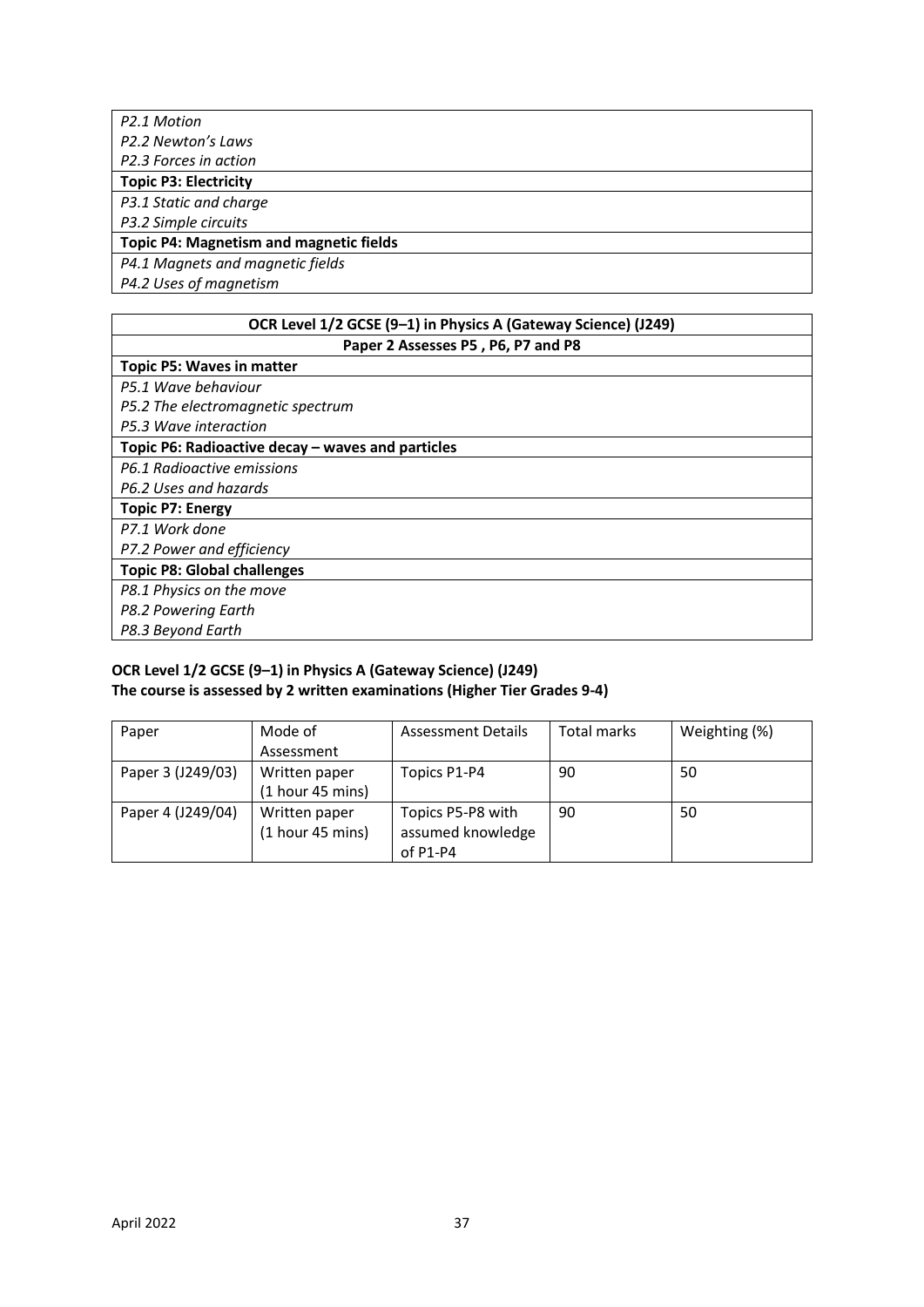## **SOCIOLOGY**

| <b>Examination Board:</b> | <b>Edugas</b>     |
|---------------------------|-------------------|
| <b>Specification:</b>     | C200QS            |
| <b>Available Level:</b>   | GCSE (9-1)        |
| <b>Subject Leader:</b>    | <b>Ms Leonard</b> |

#### **What do I need to know or be able to do before taking this course?**

The Eduqas GCSE in Sociology is designed to foster in learners an understanding and critical awareness of the social world around them. The specification focuses on the importance of social structure in explaining social issues.

#### **What will I learn on this course?**

Learners will be encouraged to explore and debate contemporary social issues to enable them to challenge taken-for-granted assumptions and to question their everyday understanding of social phenomena. By following this course, learners will develop their own sociological awareness through active engagement with the contemporary social world.

#### **What kind of student is this course suitable for?**

A student who is interested in some, or all, of the following:

- *1. The study of human social life, groups and societies in a systematic way.*
- *2. Understanding the ways in which societies influence us and shape our daily lives.*
- *3. Exploring and asking questions about the type of society in which you live as you draw on, and make sense of your own experiences.*
- *4. How different groups within society develop a sense of identity through shared experience.*
- *5. A knowledge of other countries and cultures in the modern world.*

#### **What is the course content and how is it assessed?**

A student who is interested in some, or all, of the following:

- *Understanding Social Processes:* 
	- o *Key concepts and processes of cultural transmission*
	- o *Families*
	- o *Education*
	- o *Sociological research methods*
	- *Understanding Social Structures:* 
		- o Social differentiation and stratification
		- o Crime and deviance
		- o Applied methods of sociological enquiry

Assessment consists of two externally assessed written examinations.

#### **What kind of work will I need to do outside lessons?**

Background reading is an essential part of the course, and you are expected to enhance your understanding by reading around the subject and undertaking independent research on the internet. You will also be expected to practice examination questions.

#### **What could I go on to do at the end of my course?**

This specification provides a suitable foundation for the study of sociology at either AS or A level. In addition, the specification provides a coherent, satisfying and worthwhile course of study for learners who do not progress to further study in this subject. The knowledge and understanding and skills developed through the study of GCSE Sociology will also provide a basis for further learning and career choices.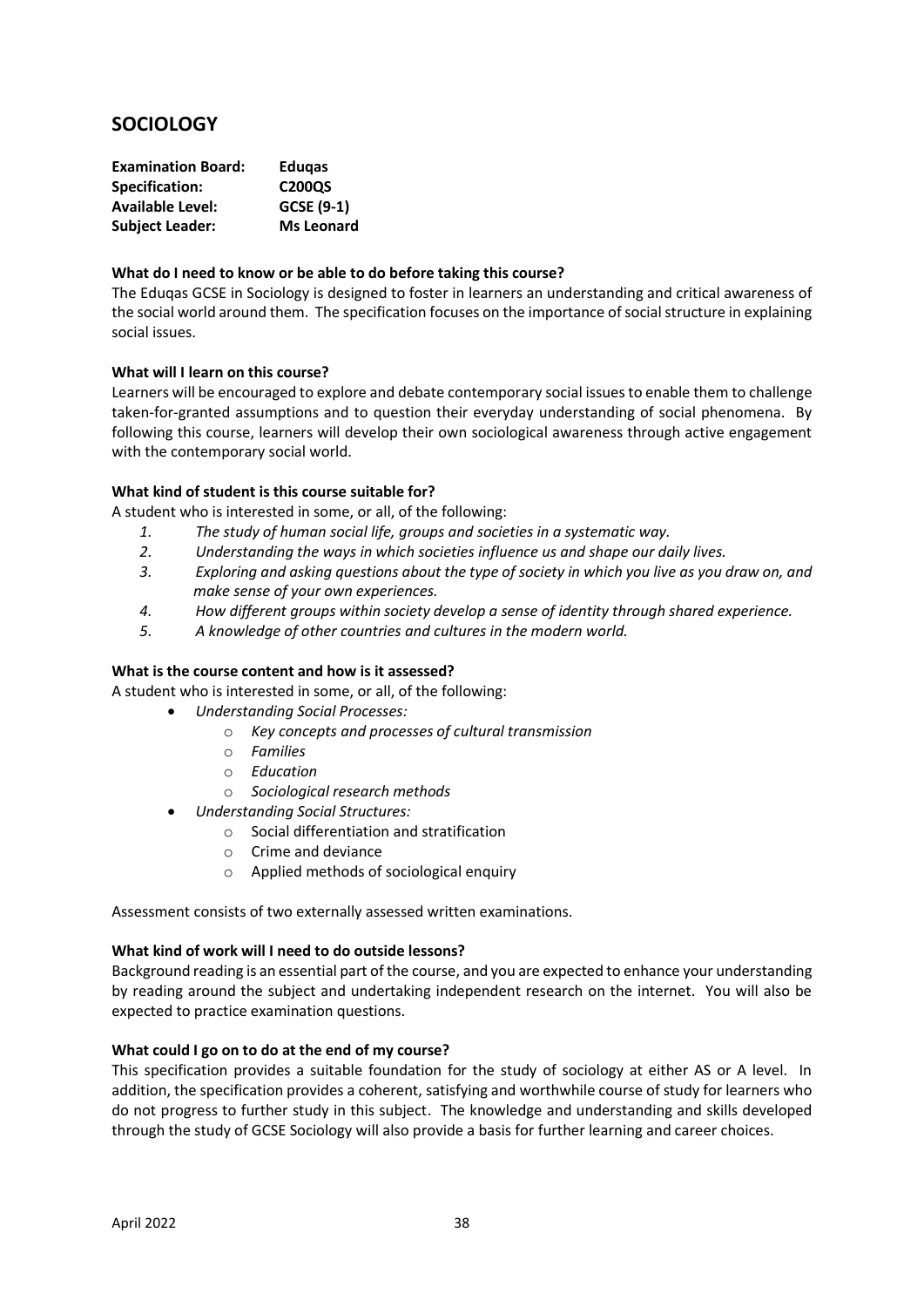## **SPANISH**

| <b>Examination Board:</b> | AQA                      |
|---------------------------|--------------------------|
| Specification:            | 8698                     |
| <b>Available Level:</b>   | GCSE (9-1)               |
| <b>Subject Leader:</b>    | <b>Mrs Cato-Sargeant</b> |

#### **What do I need to know or be able to do before taking this course?**

Did you know that 75% of the world's population speaks no English at all, and that 70% of UK businesses report a need for foreign language skills for their company? To make yourself competitive in the global job market, all students should choose a language, but enthusiastic linguists may choose to do more than one. The course follows on from KS3 and builds on the material covered, re-visiting and developing areas already covered as well as introducing more advanced grammar and vocabulary.

#### **What will I learn on this course?**

The core content is centred on three themes:

- 1. Identity and culture
- 2. Local, national, international and global areas of interest
- 3. Current and future study and employment

#### **What kind of student is this course suitable for?**

You should appreciate the importance of modern languages and communication and enjoy learning about other cultures and ways of life. You need to be motivated and committed and able to meet homework deadlines.

#### **What is the course content and how is it assessed?**

The themes above are studied in depth and are assessed at the end of the course by external examinations. It is expected that all students will be entered for the higher tier. The tier of entry must be the same for each skill.

#### The assessments are:

**Listening (25%)**: At Higher level, a 45-minute recorded test, consisting of items in Italian with questions and responses in both English and Spanish.

**Speaking (25%)**: At Higher level, a 10-12 minute test (plus 12 minutes preparation time), consisting of a role-play, photo card and general conversion in Spanish.

**Reading (25%)**: At Higher level, a 60-minute test of items in Italian such as magazine articles, public notices and letters with comprehension tested with questions and responses in both English and Italian. There is also a translation section from Spanish into English.

**Writing (25%)**: At Higher level, a 1 hour 15-minute test. Students complete structured and open-ended writing tasks as well as a translation from English into Spanish.

#### **What kind of work will I need to do outside lessons?**

You will need to practise your language skills on a regular basis. You will be expected to devote adequate time outside of school for learning new vocabulary and grammar. You should be keen to develop your reading skills through extensive reading and your listening skill by listening to Spanish music and podcasts and watching Spanish TV shows and films.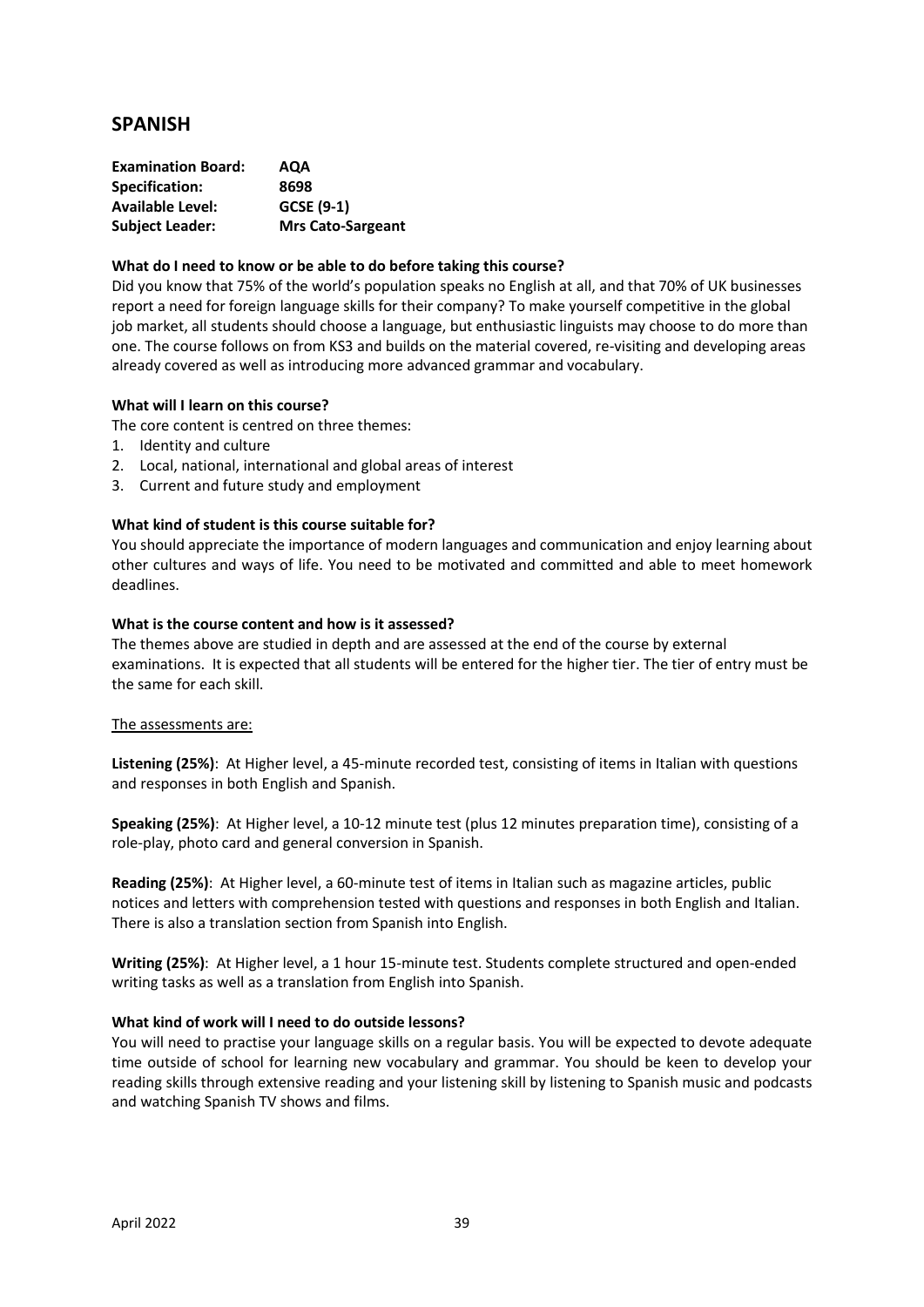#### **What could I go on to do at the end of my course?**

A GCSE in Spanish will provide you with a suitable foundation for further study and/or practical use of the language. The course is designed to progress naturally to A Level Spanish in the Sixth Form for those students who wish to continue further.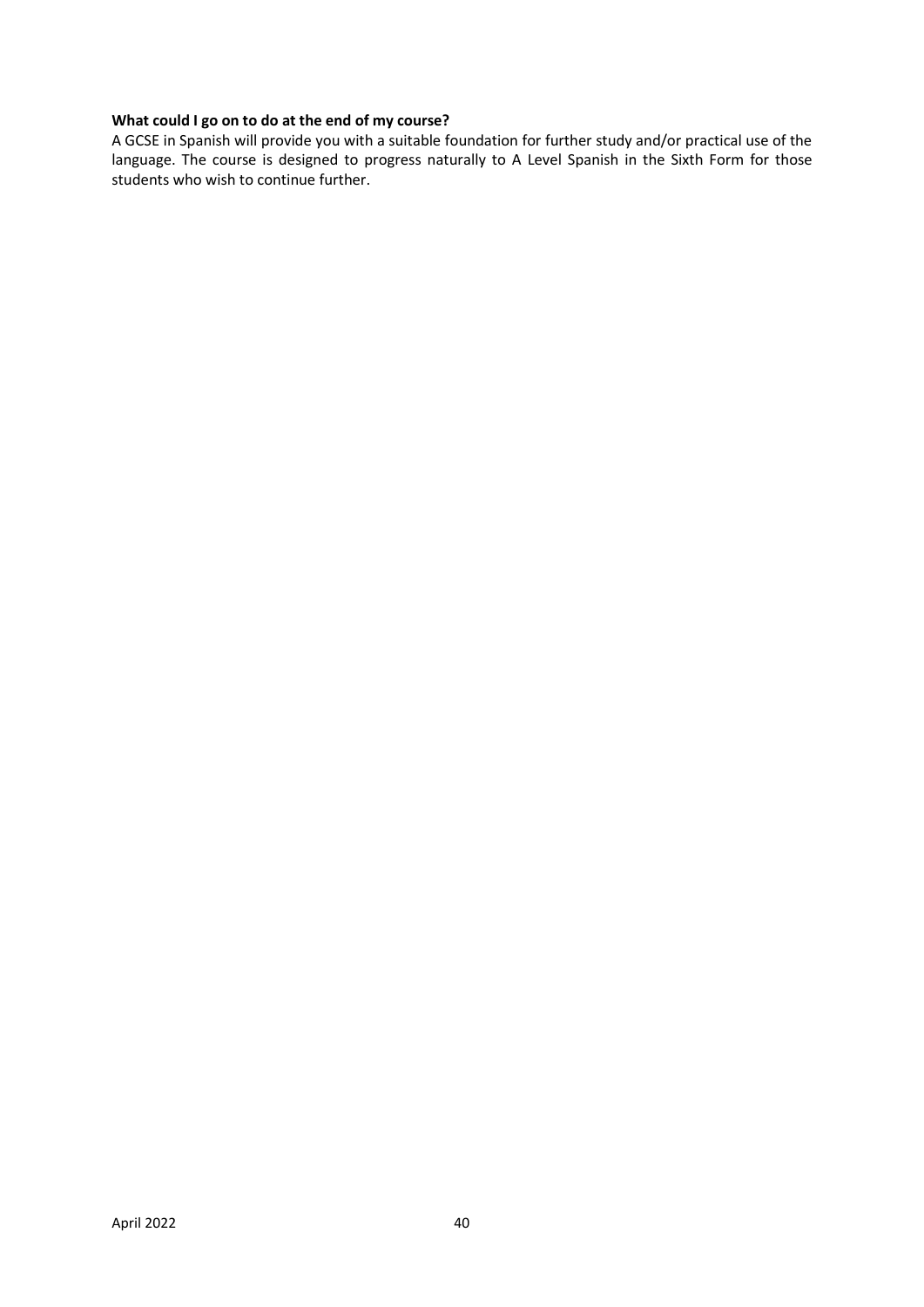## **STATISTICS**

| <b>Examination Board:</b> | Edexcel            |
|---------------------------|--------------------|
| Specification:            | 1ST <sub>0</sub>   |
| <b>Available Level:</b>   | GCSE (9-1)         |
| <b>Subject Leader:</b>    | <b>Mr Runacres</b> |

#### **What do I need to know or be able to do before taking the course?**

As you have been studying Mathematics for the past three years, you should already have the fundamentals of GCSE Statistics such as Statistics, Probability, Number and certain elements of Algebra. Thus, you should have a good grasp of basic number skills, be able to draw a range of graphs and charts and be able to interpret data.

#### **What will I learn on this course?**

At the end of the GCSE we expect you to have a clear understanding of data collection methods and how to represent this information into a range of charts and graphs to support an argument. You will also have a deep understanding of probability and how to apply probability in practical situations.

#### **What kind of student is this course suitable for?**

If you enjoy subjects that have a clear relevance to the working world you will probably find GCSE Statistics very rewarding. The subject focuses on how statistics are used in the 'real world' and you may be surprised how widely used they actually are. You will learn about the strengths and limitations of statistics in realistic scenarios that will not have you begging the question "When will I ever use this knowledge again?" This course is suited to students who have great problem-solving skills and are happy to interpret data. You will also need to enjoy your current Mathematics lessons and have a good memory for mathematical rules and methods.

#### **What is the course content and how is it assessed?**

Assessment of Statistics is by examination only. Students will sit the GCSE at the end of Year 11 taking two written papers:

| Paper 1 (50%): | Calculator allowed | 1 hour 30 minutes |
|----------------|--------------------|-------------------|
| Paper 2 (50%)  | Calculator allowed | 1 hour 30 minutes |

#### **What kind of work will I need to do outside lessons?**

Regular homework will be set throughout the course. It is advised that independent home learning is required such as practice exam questions. Before the exam, we expect you will revise so please consider your strengths when currently revising for your Mathematics exams before considering this course.

#### **What could I go on to do at the end of my course?**

Statistics is a valuable qualification. There are plenty of careers that require the analytical skills gained and involve handling data. Such as careers in medicine, public affairs, surveys, research, marketing and many more! For those wishing to do A-level Mathematics, this provides an excellent starting point to the statistics component (25% of the A-level). Statistics also supports other A-levels such as Chemistry, Biology, Computing, Physics, Psychology, Geography and Business Studies, that all require you to handle and interpret data.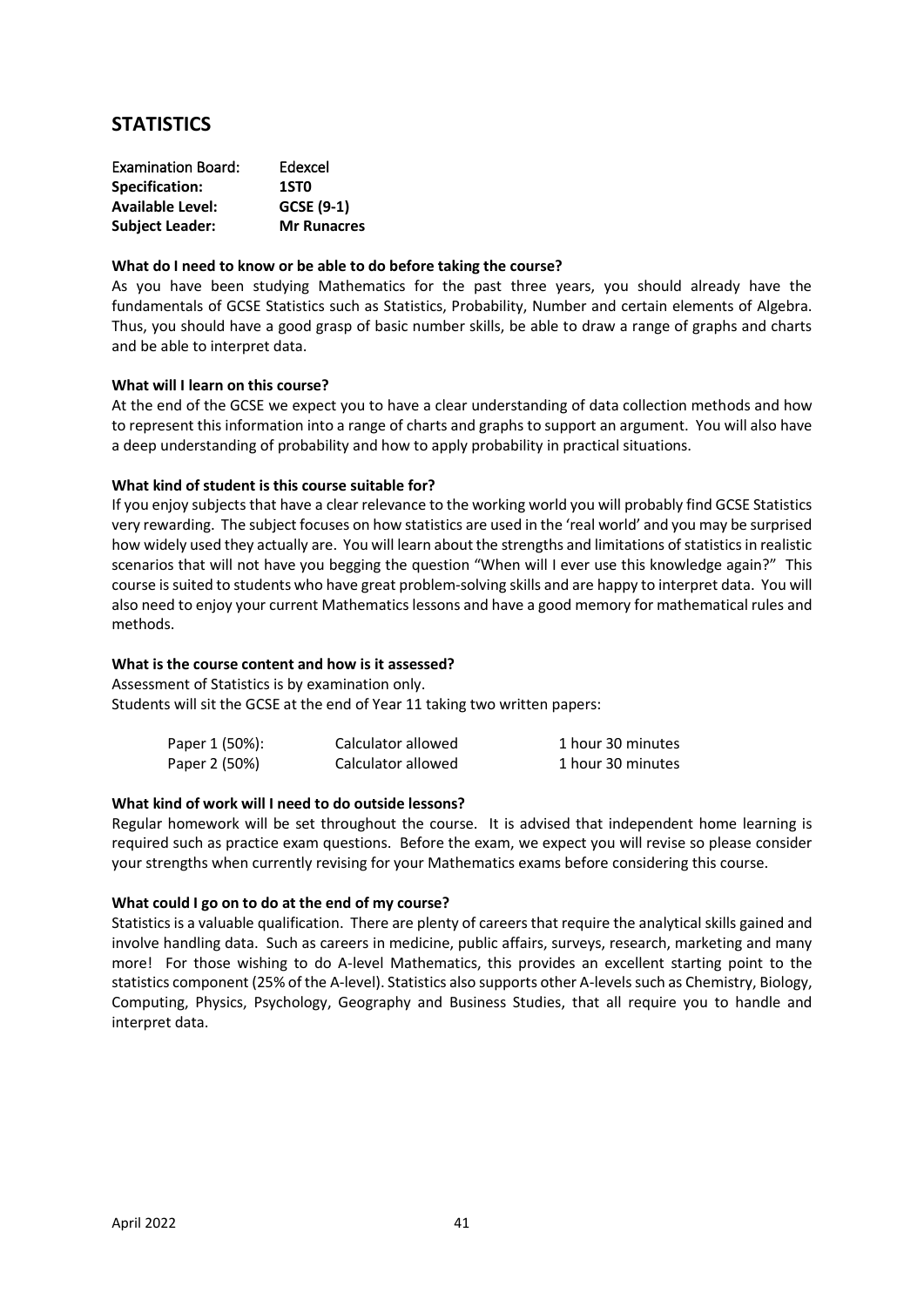## **OPTIONAL SUBJECTS**

When you have made your preliminary choices use this **CHECKLIST** to make sure:

| 1. | Have you a definite career in mind?<br>If YES:                                                                                                                                                                                                                       | YES / NO |
|----|----------------------------------------------------------------------------------------------------------------------------------------------------------------------------------------------------------------------------------------------------------------------|----------|
|    | What is the career?<br>What GCSE grades are required?<br>(the Careers Section within the LRC can help you find out)                                                                                                                                                  |          |
| 2. | Will the choice made preclude you from any particular career?<br>(The Careers Team can offer you advice and materials<br>relating to University and other sixth form options)                                                                                        | YES / NO |
| 3. | Do your parents agree with your preferences?                                                                                                                                                                                                                         | YES / NO |
| 4. | Are subject teachers sure that you can achieve at least a Grade 6<br>at GCSE in these subjects?<br>Is your current Key Stage 3 Attainment at least Grade 4?<br>Remember these are your preferred subjects $-$<br>they should enable you to achieve your best grades. | YES / NO |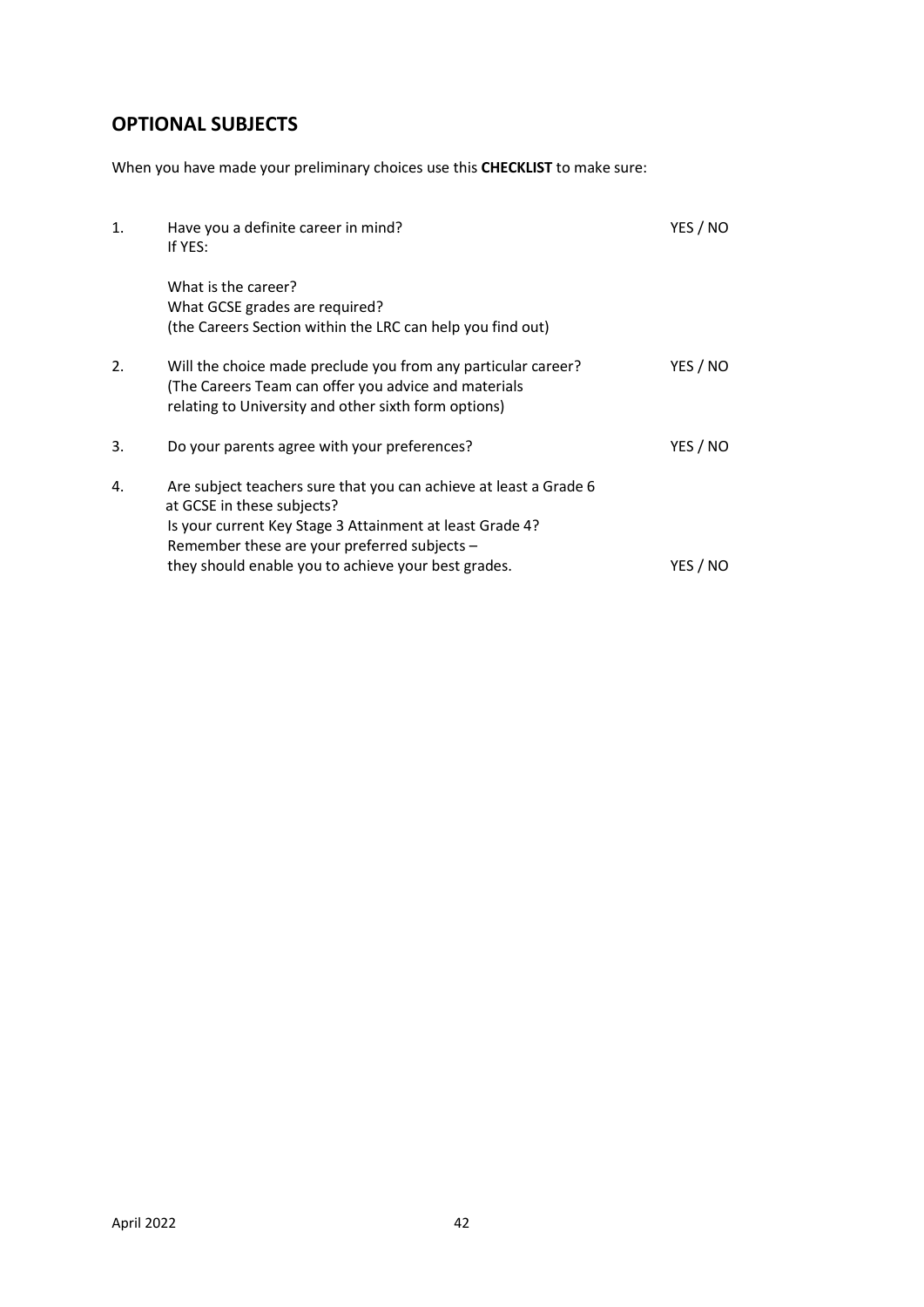## **SELECTING PREFERENCES**

Points to remember in choosing your preferred options:

• *Which subjects do you like?*

We know that students perform best when following subjects that they enjoy. Think through carefully whether you will be happy dedicating some four or more hours each week to this subject, including lessons, homework and personal study. If you enjoy the subject, you will put more time and effort into it and the more time and effort you put in, the more successful you will become.

• *How good are you in each subject?*

You will have a good idea yourself but see what your latest report indicates and ask your subject teacher who will know how you perform in class, homework, tests and examinations. They should be able to say whether your strengths or weaknesses will allow you to cope with GCSE and your discussion with your Form Tutor should inform this issue further, before you make suitable final decisions with your parents.

• *Are you leaving your future career path open?*

If you have no definite career in mind, choose what you are good at, what you like doing and what will give you a good spread of subjects. A broad and balanced curriculum is very important at this stage. Very few degree courses demand that you follow particular subjects to GCSE and many subjects can be picked up at A-Level or beyond without earlier study.

• *Have you a definite career in mind?*

If so, find out which subjects at GCSE will best support your career route. Make sure that your subject teachers think you can achieve higher grade GCSE passes in these subjects and be certain that these subjects plus your other choices give you a good spread. Remember that however keen you are on any particular career or job now, you may possibly change your mind before you leave school. Your choice of subjects must not limit you to just one sort of career.

• *Points to avoid*

Do not choose a subject because you can think of 'nothing better', you like the teacher or just because a friend has chosen it. Remember that these are **important decisions that will affect your future, not your friend's, and that the school will not guarantee which teacher will take that subject next year!** A balanced range of good grade GCSEs will provide you with the best foundation possible, whatever direction your career takes.